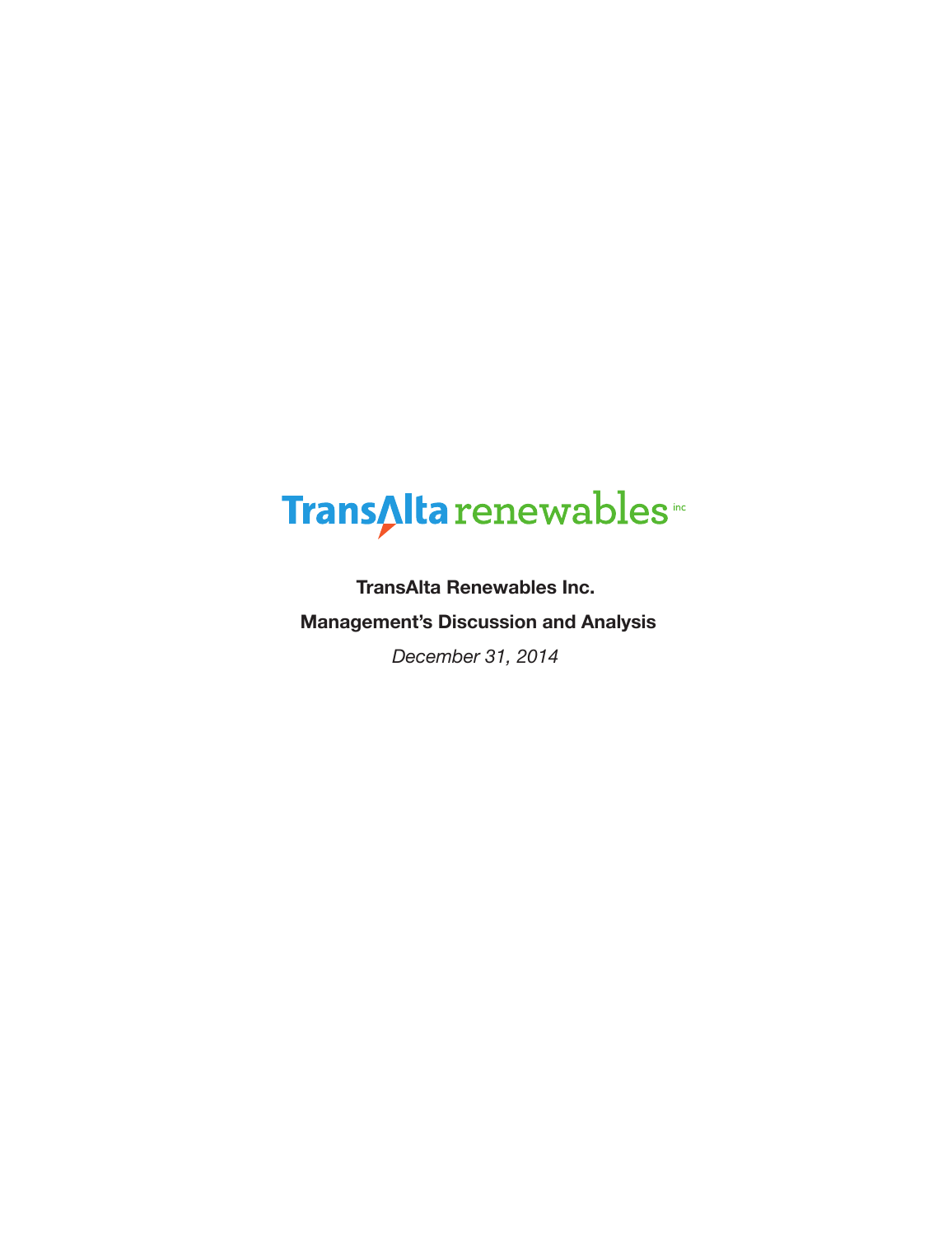# **Management's Discussion and Analysis**

### **Table of Contents**

| Operations of the Corporation              | $\mathbf{2}$ | Financial Instruments                      | 22 <sub>2</sub> |
|--------------------------------------------|--------------|--------------------------------------------|-----------------|
| Highlights                                 | 3            | Critical Accounting Policies and Estimates | 22              |
| <b>Business Environment</b>                | 4            | Related Party Transactions and Balances    | 24              |
| Strategy and Capability to Deliver Results | 6            | <b>Current Accounting Changes</b>          | 28              |
| Results of Operations                      | 7            | <b>Future Accounting Changes</b>           | 28              |
| Other Consolidated Results                 | 9            | <b>Additional IFRS Measures</b>            | 29              |
| Liquidity and Capital Resources            | 10           | Non-IFRS Measures                          | 29              |
| Subsequent Event                           | 12           | <b>Fourth Quarter Results</b>              | 32              |
| <b>Forward-Looking Statements</b>          | 13           | Selected Quarterly Information             | 36              |
| 2015 Outlook                               | 14           | Controls and Procedures                    | 36              |
| Risk Management                            | 16           | Glossary of Key Terms                      | 37              |

*This Management's Discussion and Analysis ("MD&A") should be read in conjunction with our 2014 audited consolidated financial statements and our 2015 Annual Information Form ("AIF") for the year ended Dec. 31, 2014. Our consolidated financial statements have been prepared in accordance with International Financial Reporting Standards ("IFRS") for Canadian publicly accountable enterprises. Certain financial measures included in this MD&A do not have a standardized meaning as prescribed by IFRS. These measures may not be comparable to similar measures presented by other issuers and should not be considered in isolation or as a substitute for measures prepared in accordance with IFRS. See the Non-IFRS Measures section of this MD&A for additional information. All dollar amounts in the tables are in thousands of Canadian dollars, unless otherwise noted. In this MD&A, unless the context otherwise requires, 'we', 'our', 'us', 'TransAlta Renewables', and the 'Corporation' refer to TransAlta Renewables Inc. and 'TransAlta' and the 'Parent' refer to TransAlta Corporation and*  its subsidiaries. Capitalized terms not otherwise defined herein have their respective meanings set forth in the Glossary of Key Terms. This *MD&A is dated Feb. 12, 2015. Additional information respecting TransAlta Renewables, including our 2015 AIF, is available on SEDAR at www.sedar.com and on our website at www.transaltarenewables.com.*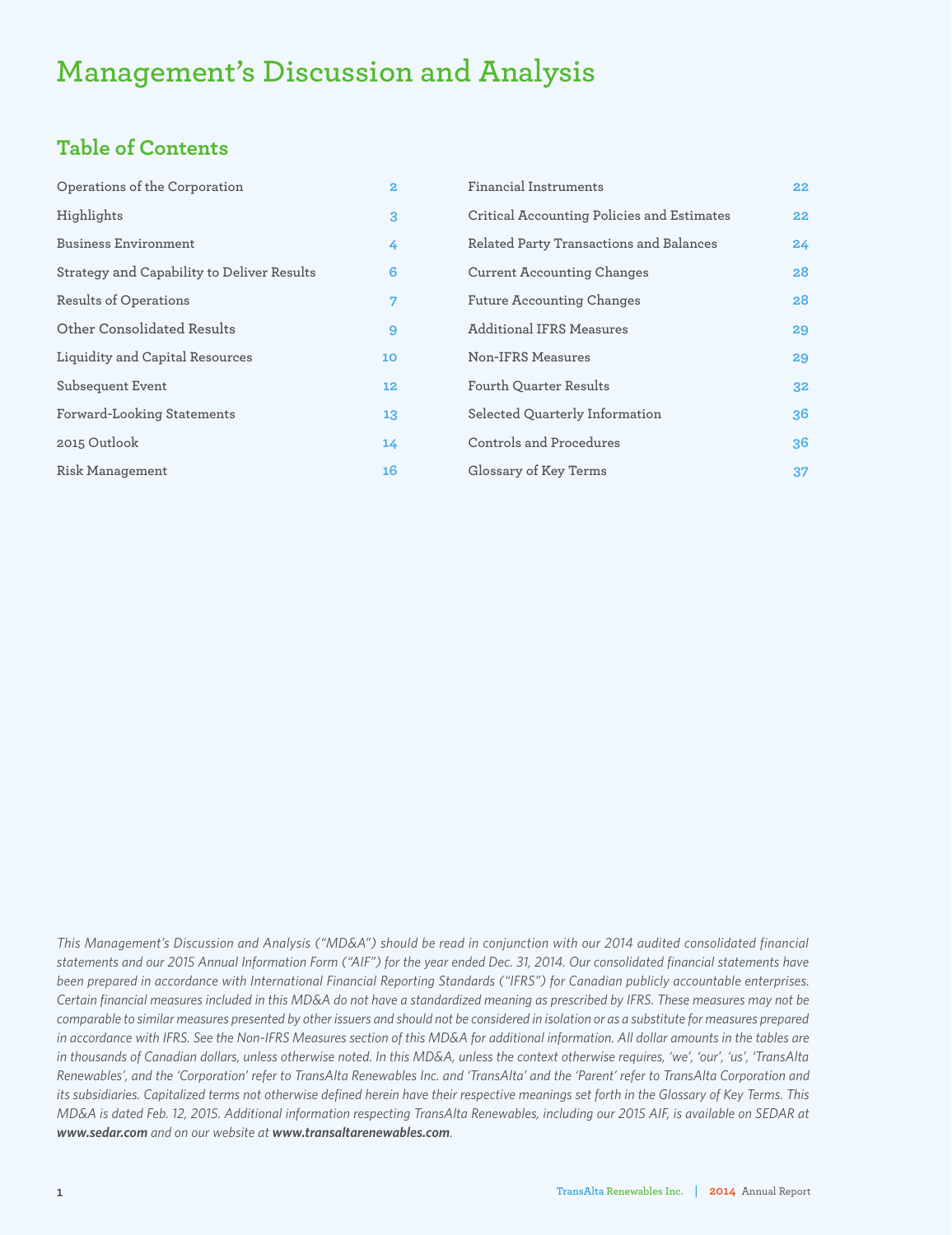### **Operations of the Corporation**

On Aug. 9, 2013, we indirectly acquired 28 wind and hydroelectric ("hydro") generating assets (the "Acquired Assets") from TransAlta (the "Acquisition") and completed an initial public offering ("IPO") of 22.1 million common shares for gross proceeds of \$221.0 million. Prior to that, we had no active operations. Net proceeds were used to repay indebtedness outstanding from the Acquisition.

Our results of operations are presented on a consolidated basis. The results of operations for the period prior to the Acquisition on Aug. 9, 2013 and included in the comparative results for the year ended Dec. 31, 2013 have been prepared in accordance with IFRS using consistent accounting policies as those outlined in Note 2 of our audited consolidated financial statements. Historically, financial statements had not been prepared for the Acquired Assets as they had not been operated as a separate business by TransAlta. Accordingly, the results of operations for periods prior to the Acquisition reflect the results of operations for the Acquired Assets in a manner consistent with how TransAlta managed the Acquired Assets and as though the Acquired Assets had been a separate company. All material assets and liabilities specifically identified to the Acquired Assets and all material revenues and expenses specifically attributable to the Acquired Assets and allocations of overhead expenses have been included in the results of operations. These may not necessarily reflect the financial position, results of operations, or cash flows that the Acquired Assets might have had in the past had they existed as a separate business during the period prior to the Acquisition. Similarly, non-IFRS measures for that same period also do not purport to reflect what these might have been had the Acquired Assets existed as a separate business. For purposes of presenting comparative amounts per share, the Corporation's common shares issued under its IPO and those issued to TransAlta on the Acquisition have been assumed to be outstanding as of the beginning of the comparative period presented. We have no dilutive or potentially dilutive instruments.

On Dec. 20, 2013, we completed the acquisition of an economic interest in a wind farm in Wyoming ("Wyoming Wind Farm") by purchasing Class A Preferred Shares of a subsidiary of TransAlta, which itself indirectly acquired the wind farm from a third party at that date. The preferred shares are entitled to receive monthly cumulative cash dividends that are based on, and track to, the pre-tax earnings and distributions of Wyoming Wind LLC. As we have an economic interest, and not direct ownership, the operational results of the Wyoming Wind Farm are not consolidated into our results, and we account for the investment at cost. We recognize dividend income from the investment when it is declared.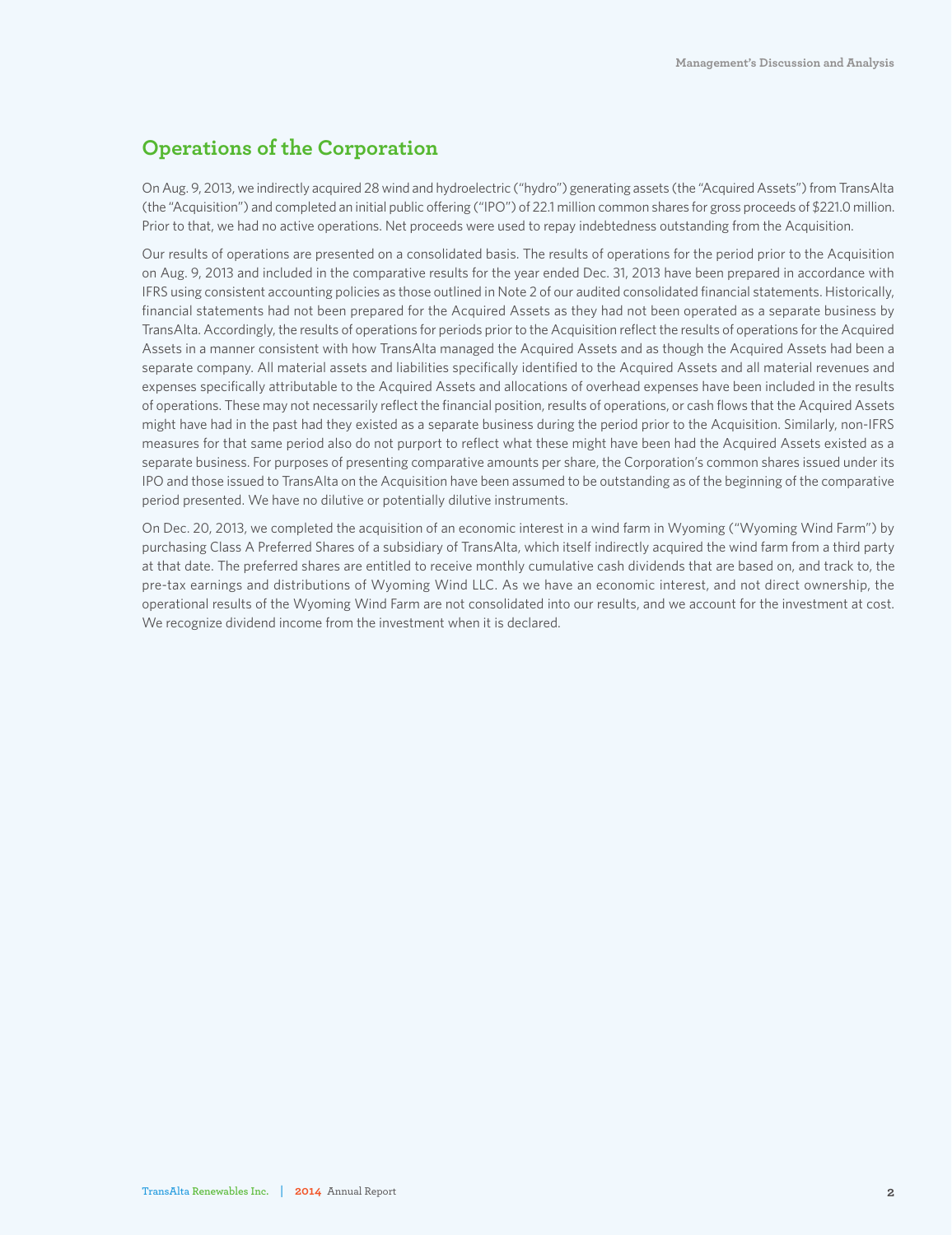### **Highlights**

### **Consolidated Highlights**

| Year ended Dec. 31                                                                         | 2014      | 2013      |
|--------------------------------------------------------------------------------------------|-----------|-----------|
| Production (GWh) <sup>1</sup>                                                              | 3,351     | 2,909     |
| Revenues                                                                                   | 233,444   | 245,341   |
| Operating income <sup>2</sup>                                                              | 93,018    | 103,842   |
| Comparable operating income <sup>3</sup>                                                   | 102,349   | 107,505   |
| Net earnings attributable to common shareholders                                           | 48,658    | 50,258    |
| Comparable net earnings attributable to common shareholders                                | 48,910    | 54,599    |
| Comparable EBITDA <sup>3</sup>                                                             | 176,300   | 184,094   |
| Funds from operations <sup>3</sup>                                                         | 141,180   | 153,957   |
| Cash flow from operating activities                                                        | 143,383   | 161,836   |
| Cash available for distribution <sup>3</sup>                                               | 89,734    | 142,495   |
| Net earnings per share attributable to common shareholders, basic and diluted <sup>4</sup> | 0.42      | 0.44      |
| Comparable net earnings per share <sup>3,4</sup>                                           | 0.43      | 0.48      |
| Funds from operations per share <sup>3,4</sup>                                             | 1.23      | 1.34      |
| Cash available for distribution per share <sup>3,4</sup>                                   | 0.78      | 1.24      |
| Dividends paid per common share <sup>4</sup>                                               | 0.77      | 0.23      |
|                                                                                            |           |           |
| As at Dec. 31                                                                              | 2014      | 2013      |
| Total assets                                                                               | 1,964,157 | 2,013,638 |
| Total long-term liabilities                                                                | 682,005   | 846,724   |

### **Financial Highlights**

- Comparable Earnings Before Interest, Taxes, Depreciation, and Amortization ("EBITDA") and Funds from Operations ("FFO") decreased in 2014 compared to 2013, primarily due to a \$21.2 million impact of lower prices under the TransAlta PPAs compared to previous merchant prices in Western Canada and the incremental cost of the G&A Reimbursement Fee, in line with the terms of the contracts established as part of the IPO in August 2013. Excluding the effects of the contracts established under the IPO, comparable EBITDA and FFO increased \$13.4 million and \$8.4 million, respectively. The increases are primarily due to dividend income from our investment in the Wyoming Wind Preferred Shares, a full year of production at New Richmond which commenced operations in March 2013, and higher wind volumes and contract price escalation at Eastern Canada facilities, partially offset by lower wind volumes, lower water resource, and higher outages at hydro facilities, all in Western Canada. The increase in FFO has also been partially offset by higher interest, primarily due to higher average debt levels following the 2013 acquisitions.
- Production increased 442 gigawatt hours ("GWh") to 3,351 GWh compared to 2013, primarily due to our economic interest in the Wyoming Wind Farm, a full year of production at New Richmond, and higher wind volumes at other Eastern Canada facilities, partially offset by lower wind volumes, lower water resource, and higher outages at hydro facilities, all in Western Canada.
- Reported net earnings attributable to common shareholders was \$48.7 million (\$0.42 per share) down from \$50.3 million (\$0.44 per share) in 2013, primarily due to the decrease in comparable EBITDA and an increase in net interest expense, partially offset by asset impairment charges in the prior year and lower tax expense.
- Comparable net earnings attributable to common shareholders was \$48.9 million (\$0.43 per share) down from \$54.6 million (\$0.48 per share) in 2013, primarily due to the decrease in comparable EBITDA and an increase in net interest expense, partially offset by lower tax expense.
- *1 Includes production from our economic interest in the Wyoming Wind Farm.*

*<sup>2</sup> This item is an additional IFRS measure. Refer to the Additional IFRS Measures section of this MD&A for further discussion of this item.*

*<sup>3</sup> These items are not defined under IFRS. Presenting these items from period to period provides management and investors with the ability to evaluate earnings and cash flow trends more readily in comparison with prior periods' results. Refer to the Non-IFRS Measures section of this MD&A for further discussion of these items, including, where applicable, reconciliations to measures calculated in accordance with IFRS.*

*<sup>4</sup> Amounts in this and other tables are presented in whole dollars to the nearest two decimals.*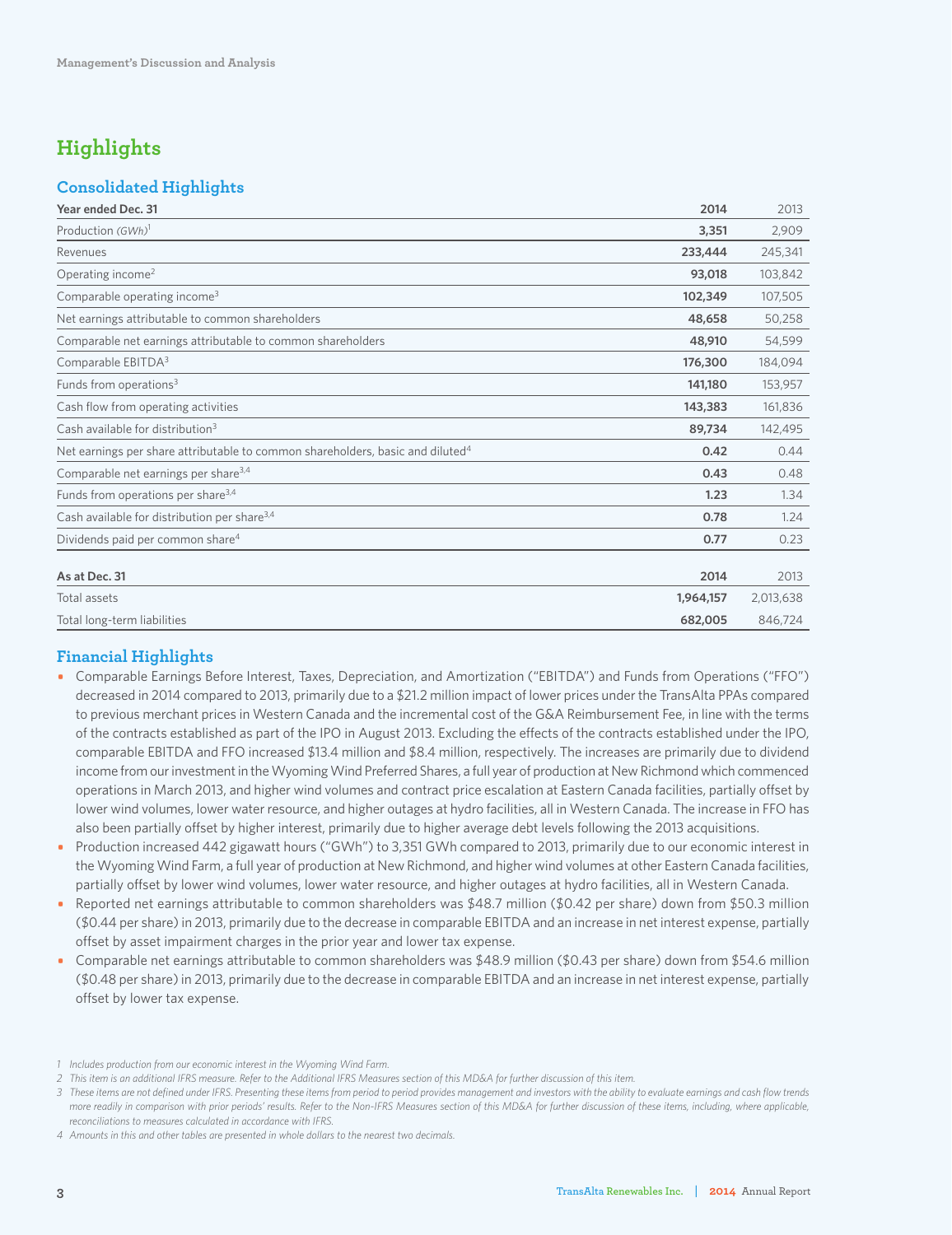### **Business Environment**

### **Overview of Our Business**

TransAlta Renewables owns and operates 12 hydro facilities and 16 wind farms in Western and Eastern Canada and holds an economic interest in the Wyoming Wind Farm. At Dec. 31, 2014, our generating assets had 1,283 megawatts ("MW") of gross generating capacity<sup>1</sup> in operation (1,255 MW net interest<sup>1</sup>). The full capacity of the facilities in which we have an interest is 1,376 MW.1 TransAlta manages and operates these facilities on our behalf under the terms of a Management, Administrative and Operational Services Agreement ("Management Agreement"). The facilities are situated on land leased from third parties under long-term leases. Our Canadian facilities are located in five provinces within Canada: British Columbia, Alberta, Ontario, Québec, and New Brunswick. Our power generating capacity is among the largest of any publicly traded renewable independent power producer ("IPP") in Canada, with more wind power generating capacity than any other Canadian publicly traded IPP. All of our generation output is sold under long-term Power Purchase Agreements ("PPAs") with TransAlta ("TransAlta PPAs") or PPAs with other investment grade counterparties.

Our business is cyclical due to the nature of electricity, which is generally consumed as it is generated; and the nature of wind and run-of-river hydro resources, which fluctuate based on both seasonal patterns and naturally occurring weather variation. Typically, run-of-river hydro facilities generate most of their electricity and revenues during the spring and summer months when melting snow starts feeding watersheds and rivers. Inversely, wind speeds are historically greater during the cold winter months and lower in the warm summer months.

### **Demand and Supply**

Economic growth is the main driver of longer-term changes in the demand for electricity. Historically, demand for electricity in both Western and Eastern Canada has grown at an average rate of one to three per cent per year. In recent years, demand growth has been weaker in Eastern Canada due to economic conditions, while Western Canada has shown steady growth, primarily influenced by growth in Alberta from oil and gas investment. This dynamic is expected to reverse in 2015, as low oil and gas prices are expected to slow economic growth in the West, while the East is expected to benefit from lower energy costs and currency depreciation.

The economic environment in Eastern Canada showed moderate growth in 2014, which accelerated through the year with the increase led by the export sector. In Western Canada, growth was strong, but slowed in the latter half as oil prices declined.

Reserve margins measure available capacity in a market over and above the capacity needed to meet normal peak demand levels. Falling reserve margins indicate that generation capacity is becoming relatively scarce and results in increased power prices. During 2014 reserve margins increased in both Eastern and Western Canada.

Generally, market demand and supply conditions and changes in such conditions do not have a significant impact on our operations due to our highly contracted position.

### **Transmission**

Transmission refers to the bulk delivery system of power and energy between generating units and wholesale and/or retail customers. Power lines serve as the physical path, transporting electricity from generating units to customers. Transmission capacity refers to the ability of the transmission line, or lines, to safely and reliably transport electricity in an amount that balances the dispatched generating supply with demand, and allows for contingency situations on the system. Transmission constraints are physical limitations to power flow that can occur on a transmission system. Constraints may impact our operations by forcing production curtailments at impacted sites.

*<sup>1</sup> We measure capacity as Net Maximum Capacity (see Glossary of Key Terms for definition of this and other key terms), which is consistent with industry standards. Capacity figures represent capacity owned and in operation unless otherwise stated. Gross capacity reflects the basis of consolidation of underlying assets owned, plus those in which we hold an economic interest. Net capacity deducts capacity attributable to non-controlling interest in these assets.*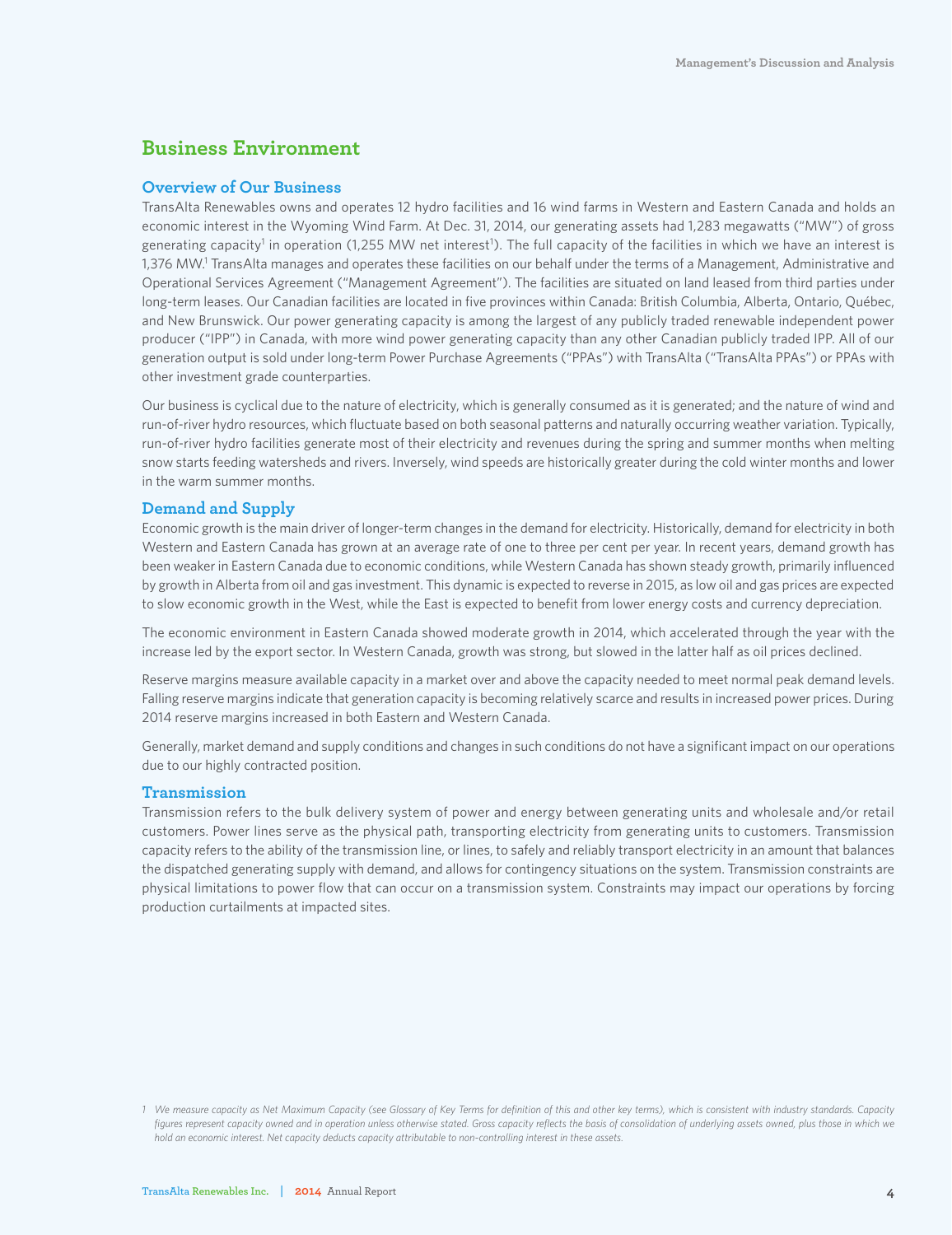### **Environmental Legislation**

Generation of electricity from wind and hydro sources results in low environmental impacts when compared to other fuel types. Wind power facilities do not produce any emissions. They can be erected with minimal disturbance to the environment and utilize a known, predictable, and recurring resource. Run-of-river hydro generation produces virtually no emissions and returns the original fuel source, water, into the river. Run-of-river facilities provide a smaller hydro generation option with a smaller footprint than traditional reservoir technology and operate with the seasonality of water flow within a given area. Run-of-river facilities also have a minimal impact on surrounding vegetation, fish, bird, and wildlife habitats.

Although our operations generally have low environmental impacts, our activities are subject to stringent environmental laws and regulations promulgated and administered by federal, provincial, and municipal governments where we operate. These laws and regulations generally concern use of water, wildlife protection, wetlands preservation, remediation of contamination, waste disposal requirements, preservation of archaeological artifacts, endangered species preservation, and noise limitations, among others. Our operations must be in compliance with the applicable environmental laws and regulations and we must also obtain or comply with any necessary environmental permits pursuant to such laws and regulations.

### **Contracted Cash Flows**

All of our wind and hydro facilities have contracts in place for the sale of electricity they produce. Nine wind and four hydro facilities are contracted under long-term PPAs with TransAlta. The remaining wind and hydro facilities are contracted with government-owned corporations and large utility customers. The earliest contract expiry date is 2015 for our 10 MW Akolkolex hydro facility, while the remaining PPAs and other long-term contracts generally expire between 2023 and 2035. We are currently reviewing re-contracting strategies for Akolkolex.

In addition to contracting for power, long-term and short-term contracts have been entered into to sell the environmental attributes from our wind and hydro facilities. For 2014, approximately 91 per cent and 98 per cent of the environmental attributes from our wind and hydro facilities, respectively, were sold.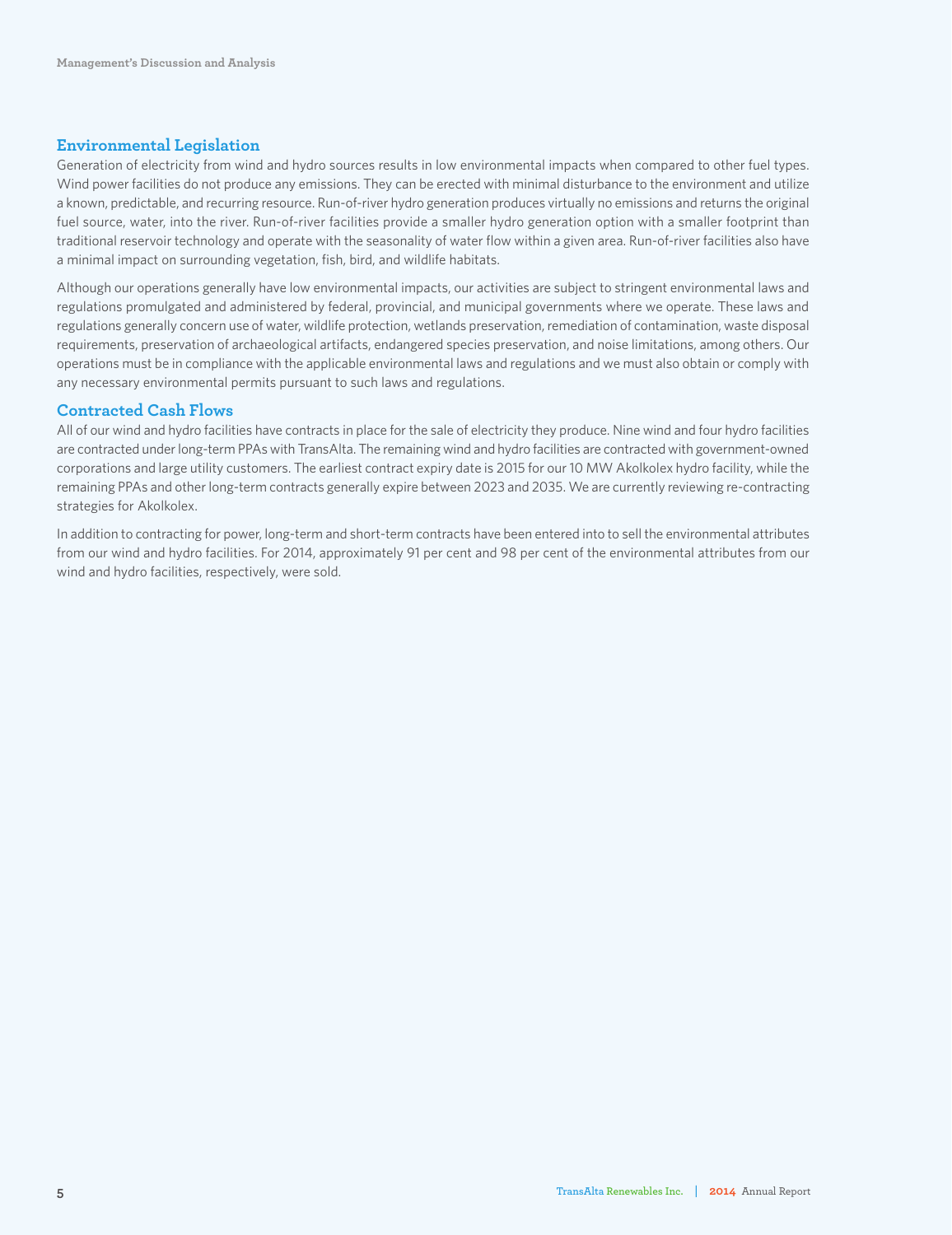### **Strategy and Capability to Deliver Results**

Our objectives are to (i) create stable, consistent returns for investors through the ownership of contracted renewable and, potentially, natural gas power generation and other infrastructure assets that provide stable cash flow through long-term contracts with creditworthy counterparties, including TransAlta; (ii) pursue and capitalize on strategic growth opportunities in the renewable and, potentially, natural gas power generation and other infrastructure sectors; and (iii) pay out a portion of cash available for distribution to the shareholders of the Corporation on a monthly basis. Our strategies and capabilities to deliver on our objectives are as follows:

### **Financial Strategy**

Our financial strategy is to maintain a strong financial position to provide a solid foundation for our core business and growth. A strong financial position improves our ability to create stable, consistent returns. At present, we primarily rely on TransAlta for financing and liquidity support.

### **Contracting Strategy**

Through the use of PPAs, including the TransAlta PPAs, all of our capacity is currently contracted. Substantially all of the capacity is contracted over the next nine to 21 years.

### **Operational Strategy**

Our wind and hydro facilities have an established operating history and performance. Except for the New Richmond wind facility, which commenced operations in March 2013, the assets have been in operation from approximately four to 24 years.

We have long-term service agreements in place for many of our wind facilities, which allow us to stabilize costs.

TransAlta provides management, administrative, and operational services to the Corporation. The members of TransAlta's management team who are responsible for managing our operations have extensive experience in the power generation business, including managing the facilities prior to us acquiring them. The employees of TransAlta providing operational services at our facilities are the same individuals who perform such services for TransAlta.

### **Growth Strategy**

Our growth strategy is to acquire high-quality contracted renewable and natural gas power generation facilities and other infrastructure assets that generate stable cash flows, with the objective of achieving returns on invested capital. The successful execution of the growth strategy requires careful timing and business judgment, as well as the resources to complete the due diligence and evaluation of such assets.

TransAlta has stated intentions of raising financing by selling certain contracted assets to us. Assets that are being considered for acquisition by us include TransAlta's Alberta hydro facilities, Australian assets, certain Canadian gas-fired facilities in Alberta and Ontario, and other renewable facilities. Acquisitions from TransAlta will be subject to independent assessments.

Other longer-term growth opportunities may also be sought, primarily through acquisitions, industry consolidation, and other growth opportunities in new markets, other technologies or investment classes.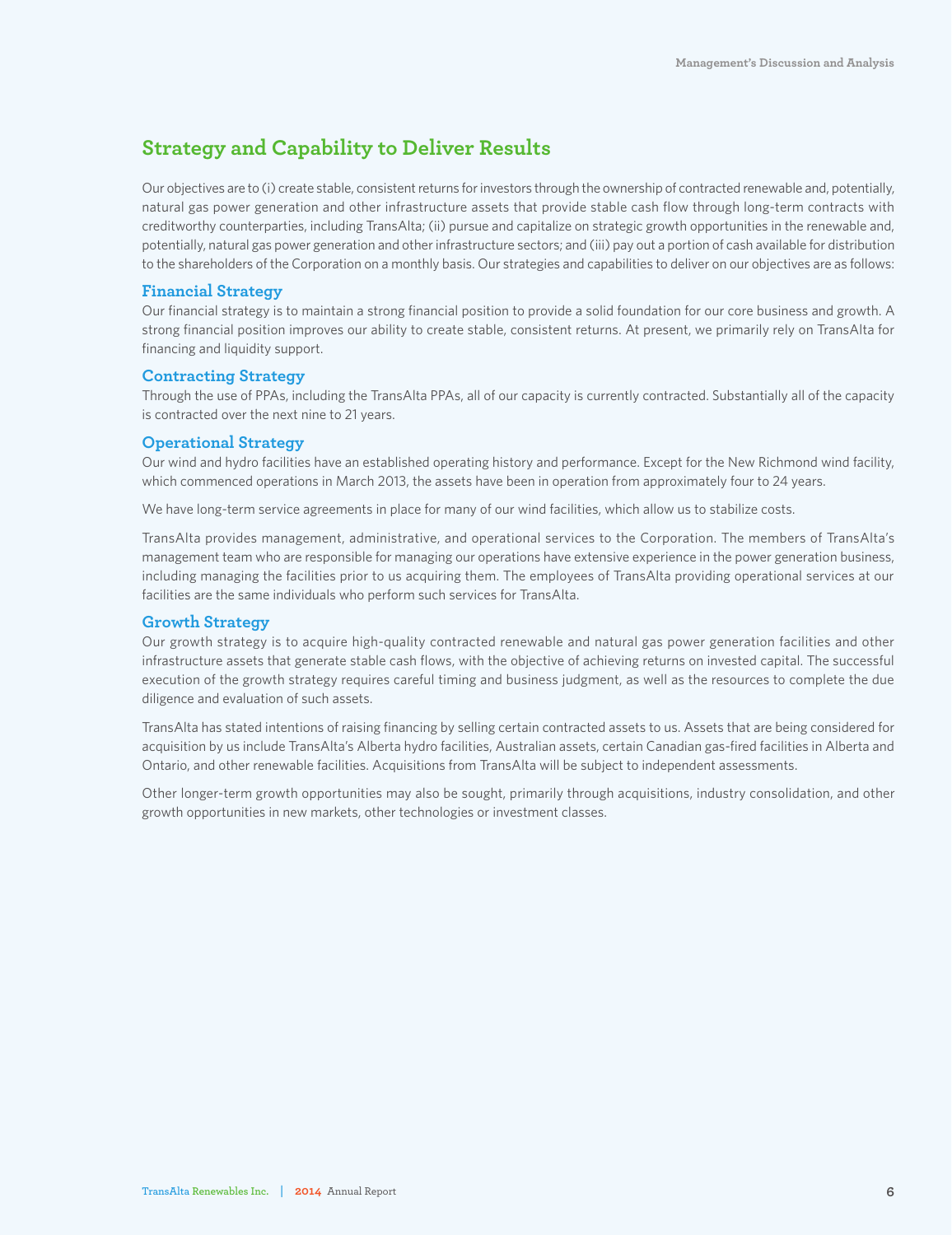### **Results of Operations**

| Year ended Dec. 31                                  | 2014     | 2013    |
|-----------------------------------------------------|----------|---------|
| Revenues                                            | 186,865  | 200,822 |
| Government incentives                               | 21,134   | 22,019  |
| Lease revenue <sup>1</sup>                          | 25,445   | 22,500  |
| <b>Total revenue</b>                                | 233,444  | 245,341 |
| Royalties and other costs                           | 12,951   | 13,709  |
| Comparable gross margin <sup>2</sup>                | 220,493  | 231,632 |
| Operations, maintenance, and administration         | 46,605   | 40,963  |
| Taxes, other than income taxes                      | 6,919    | 6,575   |
| Dividend income from investment in preferred shares | (9, 331) |         |
| Comparable EBITDA <sup>2</sup>                      | 176,300  | 184,094 |
| Depreciation and amortization                       | 73,951   | 76,589  |
| Comparable operating income <sup>2</sup>            | 102,349  | 107,505 |
| Production (GWh)                                    | 3,351    | 2,909   |
| Gross installed capacity (MW) <sup>3</sup>          | 1,283    | 1,283   |
| Net installed capacity $(MW)^3$                     | 1,255    | 1,255   |

Comparable gross margin for the year ended Dec. 31, 2014 decreased by \$11.1 million compared to 2013, primarily due to an \$18.3 million impact of lower prices under the TransAlta PPAs compared to previous merchant prices in Western Canada, in line with the terms of the contracts established as part of the IPO in August 2013. Excluding the effects of contracts established under the IPO, comparable gross margin increased \$7.2 million. This increase is primarily due to a full year of production at New Richmond, which commenced operations in March 2013, and higher wind volumes and contract price escalation at other Eastern Canada facilities, partially offset by lower wind volumes, lower water resource, and higher outages at hydro facilities, all in Western Canada.

Operations, maintenance, and administration ("OM&A") expense for the year ended Dec. 31, 2014 increased by \$5.6 million compared to 2013, primarily due to a net increase in corporate costs under the G&A Reimbursement Fee that came into effect upon formation of the Corporation in August 2013 and a full year of operations at New Richmond.

Depreciation and amortization expense for the year ended Dec. 31, 2014 decreased \$2.6 million compared to 2013, primarily due to the lower cost base associated with the revaluation of some assets made upon the Acquisition.

Dividend income from the investment in preferred shares associated with the Wyoming Wind Farm, acquired in December 2013, for the year ended Dec. 31, 2014, is \$9.3 million.

*<sup>1</sup> Under IFRS the agreements for the sale of electrical energy for the Akolkolex, Bone Creek and New Richmond facilities are considered operating leases. Accordingly, revenues earned for the sale of electrical energy produced by these facilities are reported as lease revenue.*

*<sup>2</sup> Comparable figures are not defined under IFRS. Refer to the Non-IFRS Measures section of this MD&A for further discussion of these items, including, where applicable, reconciliations to net earnings attributable to common shareholders and cash flow from operating activities.*

*<sup>3</sup> We measure capacity as Net Maximum Capacity, which is consistent with industry standards. Capacity figures represent capacity owned and in operation unless otherwise stated. Gross capacity reflects the basis of consolidation of underlying assets owned, plus those in which we hold an economic interest. Net capacity deducts capacity attributable to non-controlling interest in these assets.*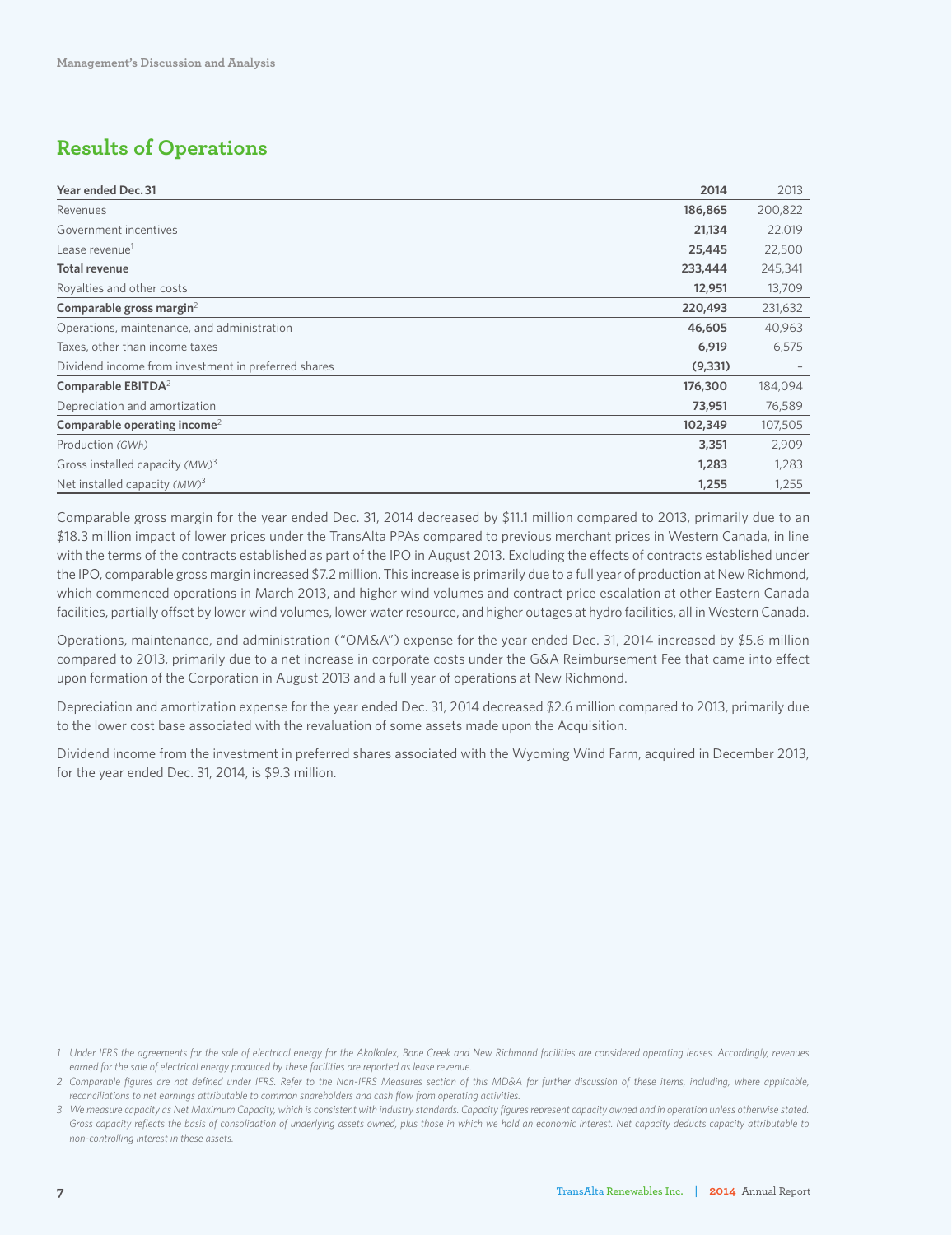### **Production and Gross Margins**

| Year ended Dec. 31, 2014 | Gross<br>installed<br>capacity<br>(MW) | Production<br>(GWh) | <b>Revenues</b> | <b>Royalties</b><br>and other<br>costs | Gross<br>margin | <b>Revenues</b><br>per<br>produced<br>MWh <sup>1</sup> | Rovalties and<br>other costs<br>per produced<br>MWh <sup>1</sup> | Gross<br>margin per<br>produced<br>MWh <sup>1</sup> |
|--------------------------|----------------------------------------|---------------------|-----------------|----------------------------------------|-----------------|--------------------------------------------------------|------------------------------------------------------------------|-----------------------------------------------------|
| Western Canada wind      | 418                                    | 1.024               | 48,806          | 2,838                                  | 45,968          | 47.66                                                  | 2.77                                                             | 44.89                                               |
| Eastern Canada wind      | 616                                    | 1,580               | 162,907         | 8,303                                  | 154,604         | 103.11                                                 | 5.26                                                             | 97.85                                               |
| Hydro                    | 105                                    | 340                 | 21,731          | 1,810                                  | 19,921          | 63.91                                                  | 5.32                                                             | 58.59                                               |
| Total - owned facilities | 1,139                                  | 2.944               | 233,444         | 12,951                                 | 220,493         | 79.29                                                  | 4.40                                                             | 74.89                                               |
| Wyoming Wind Farm        | 144                                    | 407                 | 18,894          | 581                                    | 18,313          | 46.42                                                  | 1.43                                                             | 44.99                                               |
| <b>Total</b>             | 1,283                                  | 3,351               |                 |                                        |                 |                                                        |                                                                  |                                                     |

| Year ended Dec. 31, 2013 | Gross<br>installed<br>capacity<br>(MW) | Production<br>(GWh) | Revenues | Royalties<br>and other<br>costs | Gross<br>margin | Revenues<br>per<br>produced<br>MWh <sup>1</sup> | Royalties and<br>other costs<br>per produced<br>MWh <sup>1</sup> | Gross<br>margin per<br>produced<br>MWh <sup>1</sup> |
|--------------------------|----------------------------------------|---------------------|----------|---------------------------------|-----------------|-------------------------------------------------|------------------------------------------------------------------|-----------------------------------------------------|
| Western Canada wind      | 418                                    | 1.090               | 72,635   | 5.447                           | 67,188          | 66.64                                           | 5.00                                                             | 61.64                                               |
| Eastern Canada wind      | 616                                    | 1.428               | 145,613  | 6.431                           | 139,182         | 101.97                                          | 4.50                                                             | 97.47                                               |
| Hydro                    | 105                                    | 367                 | 27.093   | 1,831                           | 25,262          | 73.82                                           | 4.99                                                             | 68.83                                               |
| Total - owned facilities | 1,139                                  | 2,885               | 245,341  | 13,709                          | 231,632         | 85.04                                           | 4.75                                                             | 80.29                                               |
| Wyoming Wind Farm        | 144                                    | 24                  | 1.066    | $\hspace{0.1mm}-\hspace{0.1mm}$ | 1.066           | 44.42                                           | -                                                                | 44.42                                               |
| Total                    | ,283                                   | 2.909               |          |                                 |                 |                                                 |                                                                  |                                                     |

### **Western Canada Wind**

Production for the year ended Dec. 31, 2014 decreased 66 GWh compared to 2013, primarily due to lower wind volumes.

For the year ended Dec. 31, 2014, gross margin decreased \$21.2 million compared to 2013, primarily due to lower prices under the TransAlta PPAs compared to the previous merchant prices, lower revenue and government incentives in relation to reduced production, and lower emission reduction credit sales.

#### **Eastern Canada Wind**

Production for the year ended Dec. 31, 2014 increased 152 GWh compared to 2013, primarily due to higher wind volumes and a full year of production at New Richmond.

For the year ended Dec. 31, 2014, gross margin increased \$15.4 million compared to 2013, primarily due to higher production, higher government incentives in relation to increased production, and contract price escalations, partially offset by higher royalties.

### **Hydro**

Production for the year ended Dec. 31, 2014 decreased 27 GWh compared to 2013, primarily due to lower water resource and higher outages in Western Canada.

Gross margin for the year ended Dec. 31, 2014 decreased \$5.3 million compared to 2013, primarily due to lower production and higher outages at our higher priced facilities in Western Canada, and lower prices under the TransAlta PPAs compared to previous merchant prices.

#### **Economic Interest in Wyoming Wind Farm**

For the year ended Dec. 31, 2014, production from the Wyoming Wind Farm was 407 GWh (2013 – 24 GWh). The increase is due to a full year of production following the acquisition of the economic interest on Dec. 20, 2013.

Dividend income from the preferred shares associated with the Wyoming Wind Farm was \$9.3 million for the year ended Dec. 31, 2014 (2013 – nil). Of this amount, \$8.2 million is based on pre-tax earnings and \$1.1 million is based on cash distributions of Wyoming Wind LLC in excess of pre-tax earnings. Dividend income can differ from earnings and distributions of Wyoming Wind LLC due to, amongst other factors, changes in the short- and long-term capitalization of Wyoming Wind LLC, recognition of non-cash expenses, and the effects of timing of earnings, distributions, and dividend declarations.

*1 The amounts per MWh are presented in whole dollars to the nearest two decimals.*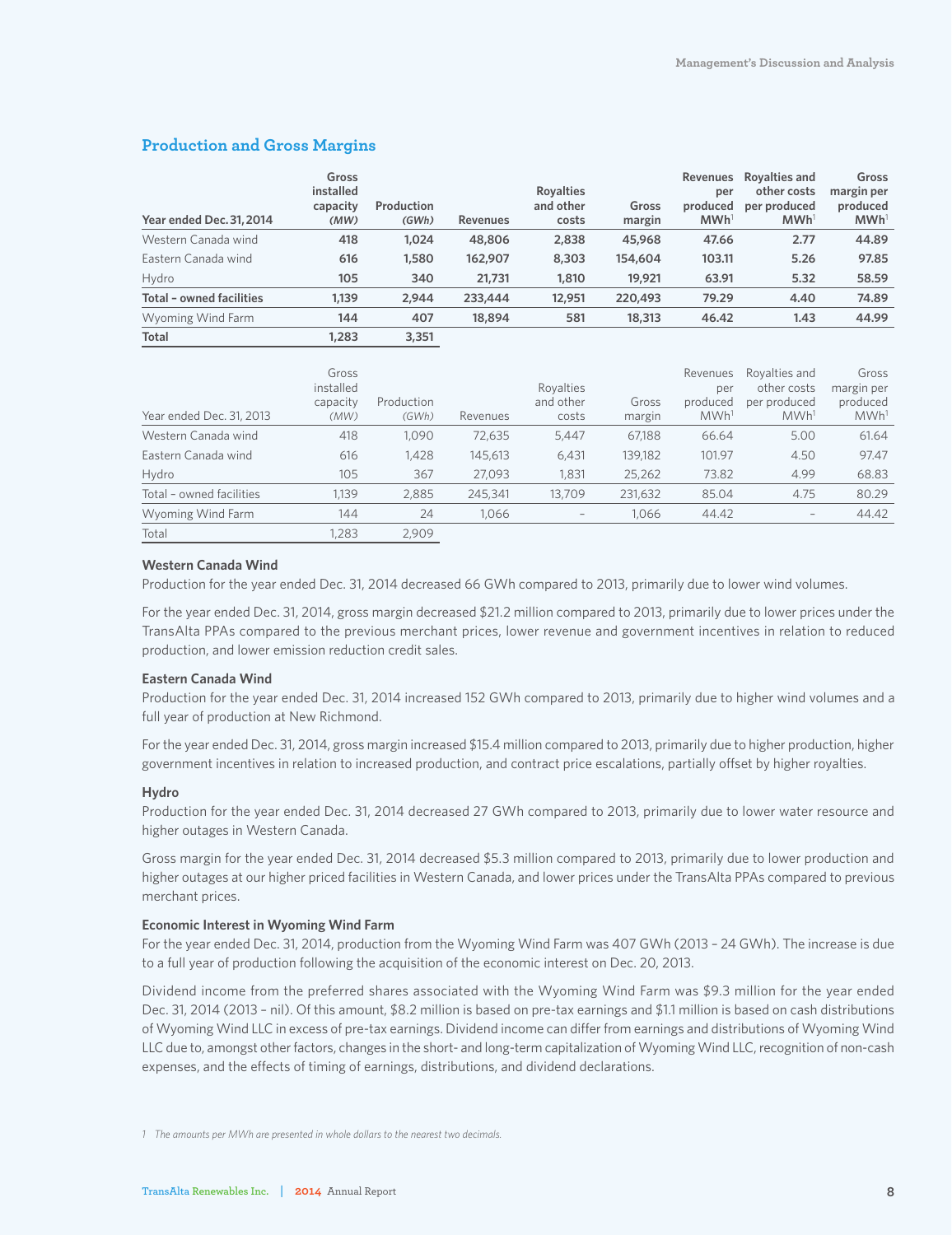### **Other Consolidated Results**

### **Net Interest Expense**

The components of net interest expense are shown below:

| Year ended Dec. 31                                                | 2014                     | 2013    |
|-------------------------------------------------------------------|--------------------------|---------|
| Interest on long-term debt                                        | 35,567                   | 29,436  |
| Interest on letters of credit and guarantees pledged by TransAlta | 40                       | 2,297   |
| Capitalized interest                                              | $\overline{\phantom{a}}$ | (2,147) |
| Interest income                                                   | (22)                     | (15)    |
| Accretion of provisions                                           | 955                      | 848     |
| Net interest expense                                              | 36,540                   | 30,419  |

For the year ended Dec. 31, 2014, net interest expense increased compared to 2013, primarily due to higher average debt levels associated with the 2013 acquisitions, offset by lower interest costs related to the letters of credit and guarantees pledged by TransAlta and lower capitalized interest following commissioning of the New Richmond wind farm.

### **Income Taxes**

Our income tax rates and tax expense are based on the earnings generated in each jurisdiction in which we operate and any permanent differences between how pre-tax income is calculated for accounting and tax purposes. If there is a timing difference between when an expense or revenue item is recognized for accounting and tax purposes, these differences result in deferred income tax assets or liabilities and are measured using the income tax rate expected to be in effect when these temporary differences reverse. The impact of any changes in future income tax rates on deferred income tax assets or liabilities is recognized in earnings in the period the new rates are enacted.

A reconciliation of income taxes and effective tax rates on earnings excluding non-comparable items is presented below:

| Year ended Dec. 31                                                                                    | 2014                     | 2013    |
|-------------------------------------------------------------------------------------------------------|--------------------------|---------|
| Earnings before income taxes                                                                          | 65,592                   | 72.710  |
| Income attributable to non-controlling interest                                                       | (3,355)                  | (2,617) |
| Asset impairment charges                                                                              | $\overline{\phantom{a}}$ | 3.663   |
| Earnings attributable to common shareholders excluding non-comparable items subject to tax            | 62,237                   | 73.756  |
| Income tax expense                                                                                    | 13,579                   | 19,835  |
| Income tax recovery related to asset impairment charges                                               |                          | 916     |
| Income tax expense related to writedown of deferred income tax assets                                 | (252)                    |         |
| Income tax expense related to changes in corporate income tax rates <sup>1</sup>                      | $\overline{\phantom{a}}$ | (1,594) |
| Income tax expense excluding non-comparable items                                                     | 13,327                   | 19.157  |
| Effective tax rate on earnings attributable to common shareholders excluding non-comparable items (%) | 21                       | 26      |

For the year ended Dec. 31, 2014, income tax expense excluding non-comparable items decreased compared to 2013, primarily due to lower comparable earnings and the effect of dividend income not subject to tax.

For the year ended Dec. 31, 2014, the effective tax rate on earnings attributable to common shareholders excluding non-comparable items decreased compared to 2013 due to dividend income not subject to tax.

*<sup>1</sup> Impact of rate changes on deferred income taxes.*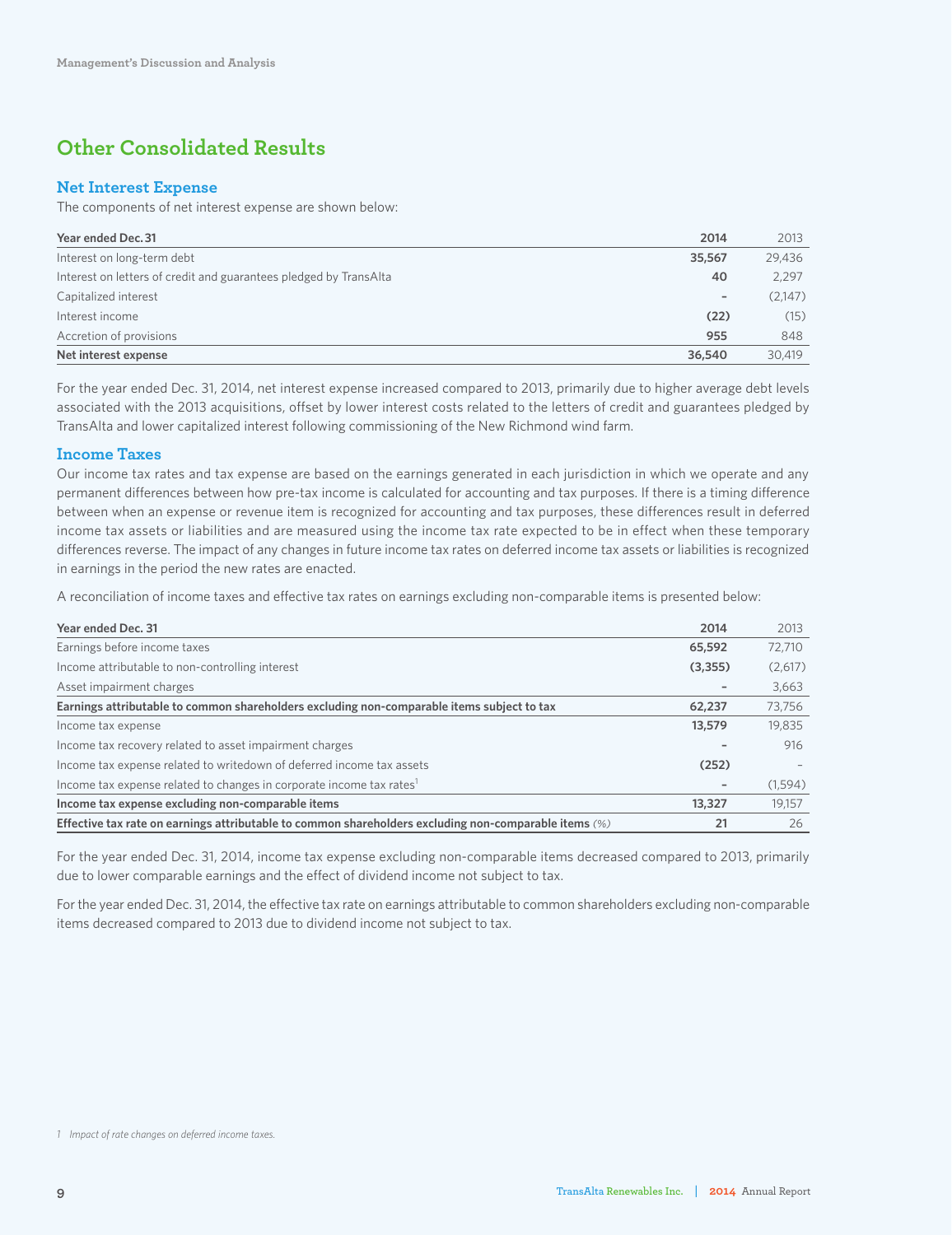### **Non-Controlling Interest**

Natural Forces Technologies Inc. owns a 17 per cent interest in the Kent Hills 1 and 2 wind farms ("Kent Hills"), which have 150 MW of gross generating capacity.

Since we have a controlling interest in Kent Hills, 100 per cent of the earnings, assets, and liabilities are consolidated into our financial statements. Non-controlling interest on the Consolidated Statements of Earnings and Consolidated Statements of Financial Position relate to the earnings and net assets attributable to the portion of Kent Hills that we do not own. On the Consolidated Statements of Cash Flows, cash paid to the minority owners of Kent Hills is shown in the financing activities section as distributions to non-controlling interest.

Net earnings attributable to the non-controlling interest for the year ended Dec. 31, 2014 increased by \$0.7 million to \$3.4 million compared to 2013, primarily due to higher wind volumes.

### **Liquidity and Capital Resources**

Liquidity risk arises from our ability to meet general funding needs, engage in trading and hedging activities, and manage the assets, liabilities, and capital structure of the Corporation. Liquidity risk is managed by maintaining sufficient liquid financial resources to fund obligations as they come due in the most cost-effective manner.

Our liquidity needs are met through a variety of sources, including cash generated from operations, capital markets, and funding from TransAlta. Our primary uses of funds are operational expenses, capital expenditures, distributions to the non-controlling interest, interest and principal payments on debt, and dividends.

### **Financial Position**

The following chart highlights significant changes in the Consolidated Statements of Financial Position from Dec. 31, 2013 to Dec. 31, 2014:

|                                            | Increase/  |                                                                                                                                              |
|--------------------------------------------|------------|----------------------------------------------------------------------------------------------------------------------------------------------|
|                                            | (decrease) | Primary factors explaining change                                                                                                            |
| Cash and cash equivalents                  | 4,470      | Timing of receipts and payments                                                                                                              |
| Accounts receivable                        | (1,746)    | Timing of revenue and customer receipts                                                                                                      |
| Property, plant, and equipment, net        | (56, 719)  | Depreciation, partially offset by additions                                                                                                  |
| Intangible assets                          | (6,624)    | Amortization                                                                                                                                 |
| Investment in preferred shares             | 9,854      | Increase due to changes in foreign exchange rates                                                                                            |
| Deferred income tax assets                 | 2,498      | Increase in income tax loss carryforwards                                                                                                    |
| Dividends payable                          | (14, 525)  | Timing of dividend declarations                                                                                                              |
| Long-term debt (including current portion) | (25.760)   | Principal repayments on the amortizing term loan and Wyoming Wind<br>Acquisition Loan, partially offset by changes in foreign exchange rates |
| Decommissioning and other provisions       | 3,877      | Accretion and changes in discount rate                                                                                                       |
| Deferred income tax liabilities            | 14,883     | Decrease in income tax loss carryforwards and increase in taxable<br>temporary differences                                                   |
| Equity attributable to shareholders        | (24.861)   | Net earnings for the period, offset by dividends declared                                                                                    |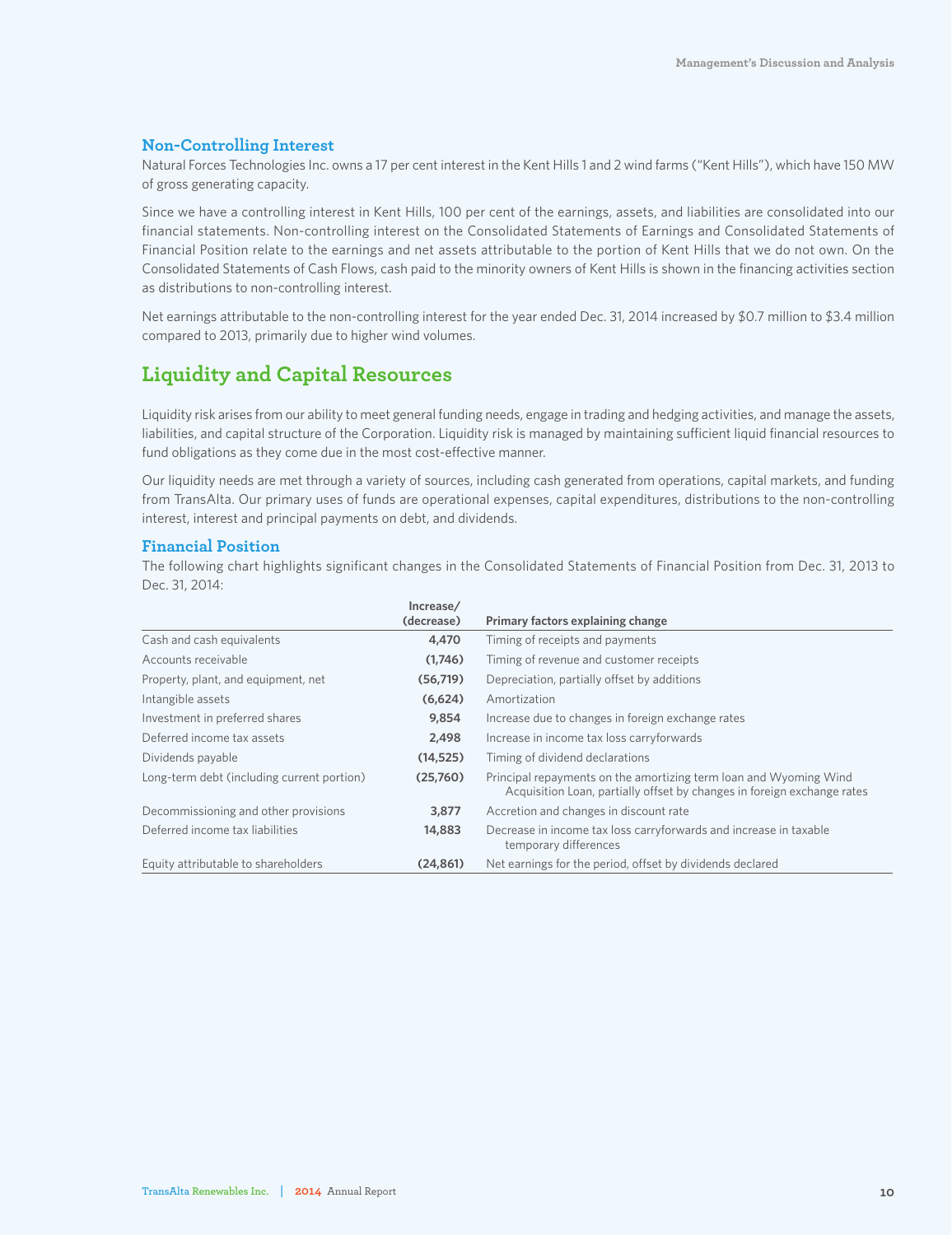### **Cash Flows**

The following chart highlights significant changes in the Consolidated Statements of Cash Flows for the years ended Dec. 31, 2014 and 2013:

| Year ended Dec. 31                           | 2014       | 2013       | Primary factors explaining change                                                                                                                                                                                                                                                                                                                                                                                                                                                                                                                                             |
|----------------------------------------------|------------|------------|-------------------------------------------------------------------------------------------------------------------------------------------------------------------------------------------------------------------------------------------------------------------------------------------------------------------------------------------------------------------------------------------------------------------------------------------------------------------------------------------------------------------------------------------------------------------------------|
| Cash and cash equivalents, beginning of year | 18,365     | 3,205      |                                                                                                                                                                                                                                                                                                                                                                                                                                                                                                                                                                               |
| Provided by (used in):                       |            |            |                                                                                                                                                                                                                                                                                                                                                                                                                                                                                                                                                                               |
| Operating activities                         | 143,383    | 161,836    | Lower cash earnings of \$12.8 million and unfavourable<br>changes in working capital of \$5.7 million                                                                                                                                                                                                                                                                                                                                                                                                                                                                         |
| Investing activities                         | (7,044)    | (167, 044) | Decrease in investment in preferred shares of \$109.7 million,<br>decrease in additions to property, plant, and equipment of<br>\$38.6 million, and a favourable change in non-cash investing<br>working capital of \$14.4 million, partially offset by a decrease<br>in realized risk management gains of \$3.0 million                                                                                                                                                                                                                                                      |
| Financing activities                         | (131, 124) | 20,368     | Decrease in net proceeds on issuance of common shares<br>of \$206.9 million, decrease in the issuance of long-term<br>debt of \$108.9 million, increase in dividends paid on common<br>shares of \$61.2 million, increase in repayment of long-term<br>debt of \$38.2 million, and an increase in distributions to<br>non-controlling interest of \$1.1 million, partially offset by a<br>decrease in repayment of closing and acquisition notes of<br>\$208.0 million and a decrease in repayment of net parental<br>investment and related party advances of \$56.8 million |
| Translation of foreign currency cash         | 146        |            |                                                                                                                                                                                                                                                                                                                                                                                                                                                                                                                                                                               |
| Cash and cash equivalents, net of bank       |            |            |                                                                                                                                                                                                                                                                                                                                                                                                                                                                                                                                                                               |
| overdraft, end of year                       | 23,726     | 18,365     |                                                                                                                                                                                                                                                                                                                                                                                                                                                                                                                                                                               |

### **Debt**

Long-term debt, including amounts owing to TransAlta, totalled \$658.5 million as at Dec. 31, 2014 compared to \$684.2 million as at Dec. 31, 2013. Long-term debt decreased from Dec. 31, 2013, primarily due to principal repayments on the Amortizing Term Loan and Wyoming Wind Acquisition Loan, partially offset by unfavourable changes in foreign exchange rates. Refer to Note 16 of our 2014 audited consolidated financial statements.

At Dec. 31, 2014, \$279.3 million of our long-term debt was due to TransAlta (2013 – \$308.5 million).

### **Share Capital**

On Dec. 31, 2014 and Feb. 12, 2015, we had 114.7 million common shares issued and outstanding.

On Feb. 12, 2015, the Corporation declared monthly dividends of \$0.06416 per common share, payable on March 31, 2015, April 30, 2015 and May 29, 2015.

On April 29, 2014, TransAlta completed a secondary public offering of 11,950,000 common shares of the Corporation at a price of \$11.40 per common share. As a result of the offering, TransAlta's ownership interest has been reduced from approximately 80.7 per cent to approximately 70.3 per cent. We did not receive any of the proceeds from the sale of common shares, as these shares were owned and held by TransAlta.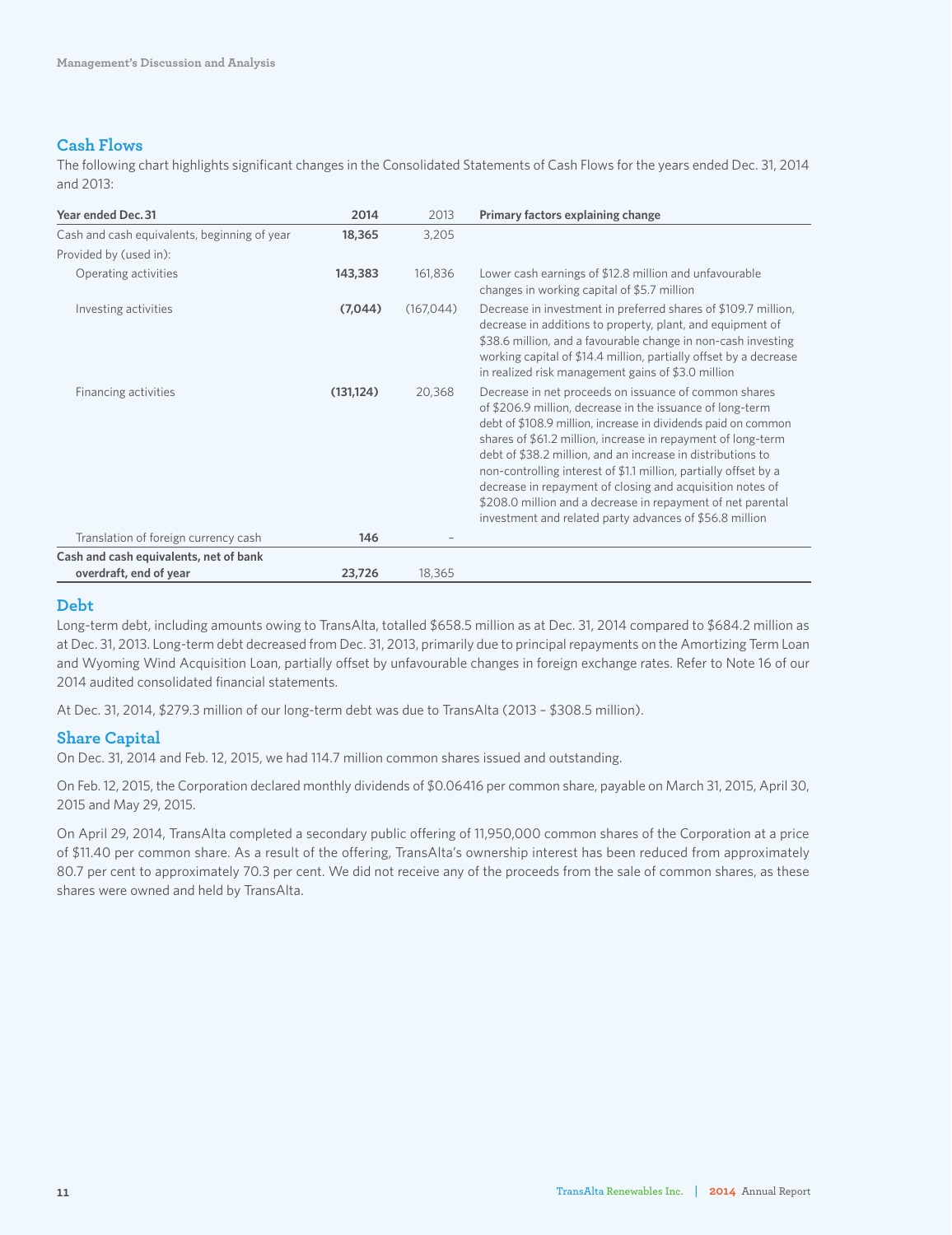### **Working Capital Credit Facility**

We have a \$100.0 million unsecured working capital credit facility with TransAlta available to us. Borrowings under the facility bear interest at the Bankers' Acceptance Rate ("BA Rate") plus a 200 basis point credit spread per annum. As at Dec. 31, 2014, the expected borrowing rate is approximately 3.30% and will vary based on the credit spread over the BA Rate. The facility is available for general corporate purposes, including financing ongoing working capital requirements.

At Dec. 31, 2014 and 2013, no amounts are outstanding under the facility.

### **Capital Structure**

Our capital structure consists of the following components as shown below:

| As at Dec. 31                                                 | 2014      | 2013 |           |      |
|---------------------------------------------------------------|-----------|------|-----------|------|
|                                                               | Amount    | $\%$ | Amount    | $\%$ |
| Debt, net of available cash and cash equivalents <sup>1</sup> | 634,729   | 38   | 665,850   | 38   |
| Non-controlling interest                                      | 37,847    |      | 39,290    |      |
| Equity attributable to shareholders                           | 1,002,908 | 60   | 1.027.769 | 60   |
| Total capital                                                 | 1,675,484 | 100  | 1,732,909 | 100  |

### **Commitments**

Payments required under the Corporation's contractual obligations are as follows:

|                     | Long-term<br>service | General<br>administrative | <b>Water rentals</b><br>and equipment | Long-term | Interest on    |              |
|---------------------|----------------------|---------------------------|---------------------------------------|-----------|----------------|--------------|
|                     | agreements           | services                  | leases                                | debt      | long-term debt | <b>Total</b> |
| 2015                | 16.794               | 10.684                    | 423                                   | 194.974   | 29,444         | 252,319      |
| 2016                | 14.182               | 10.899                    | 428                                   | 67,866    | 22,272         | 115,647      |
| 2017                | 10.660               | 11.117                    | 432                                   | 24.413    | 19.905         | 66,527       |
| 2018                | 12.186               | 11,350                    | 294                                   | 291,211   | 12.089         | 327,130      |
| 2019                | 12.429               | 11.577                    | 301                                   | 26.422    | 2,630          | 53,359       |
| 2020 and thereafter | 58,726               | 188,634                   | 4.006                                 | 56.088    | 1.966          | 309,420      |
| <b>Total</b>        | 124,977              | 244,261                   | 5,884                                 | 660,974   | 88,306         | 1,124,402    |

### **Subsequent Event**

On Feb. 11, 2015, the Corporation and its partner issued bonds secured by their jointly owned Pingston facility. Our share of gross proceeds was \$45 million. The bonds bear interest at the annual fixed interest rate of 2.95 per cent, payable semi-annually with no principal repayments until maturity in May 2023. Proceeds were used to repay the \$35 million secured debenture bearing interest at 5.28 per cent. Excess proceeds, net of transaction costs, are to be used for general corporate purposes.

*1 The Corporation includes available cash and cash equivalents net of bank overdraft as a reduction in the calculation of capital as capital is managed internally and evaluated by management using a net debt position.*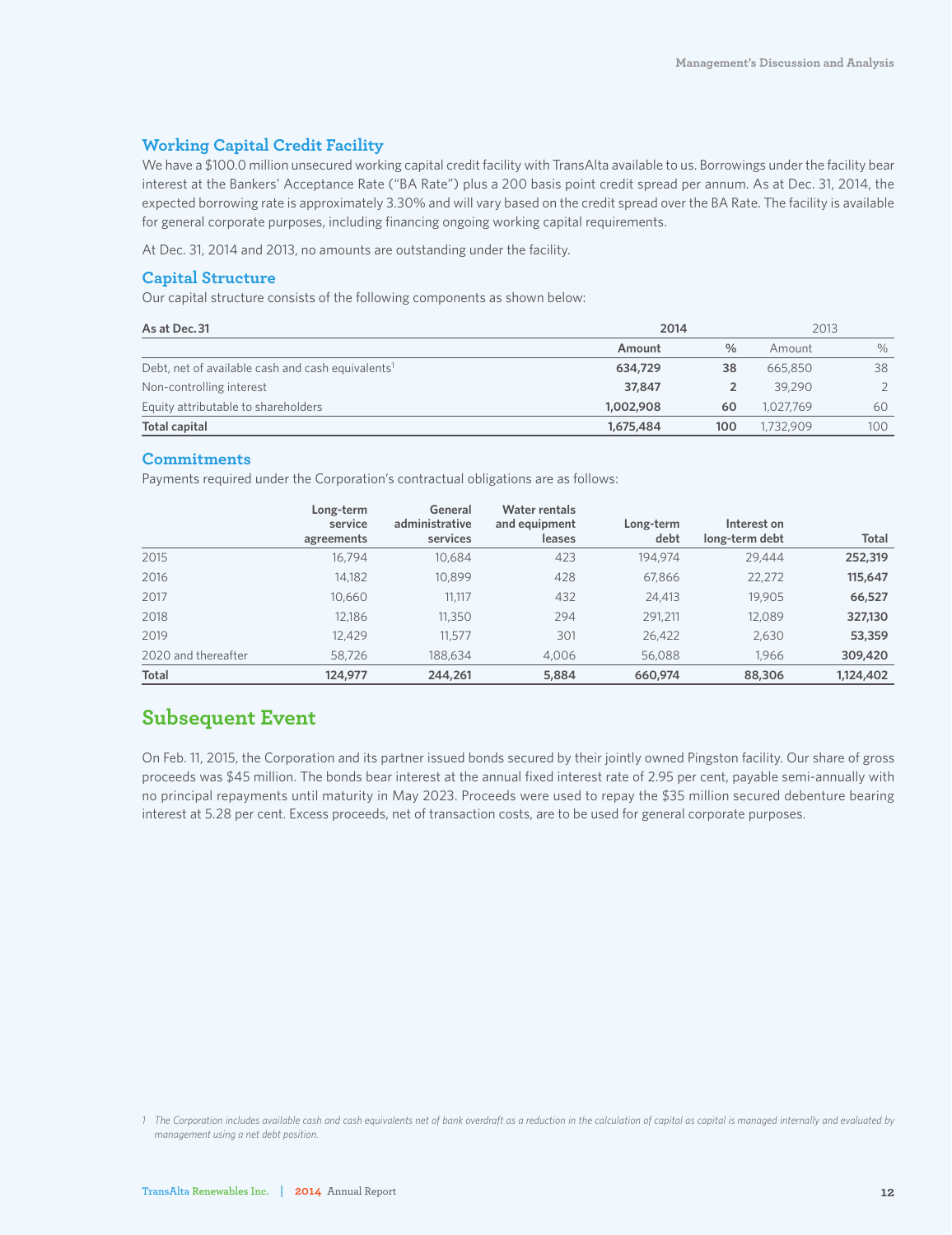### **Forward-Looking Statements**

This MD&A, the documents incorporated herein by reference, and other reports and filings made with securities regulatory authorities include forward-looking statements. All forward-looking statements are based on our beliefs as well as assumptions based on information available at the time the assumption was made and on management's experience and perception of historical trends, current conditions, and expected future developments, as well as other factors deemed appropriate in the circumstances. Forward-looking statements are not facts, but only predictions and generally can be identified by the use of statements that include phrases such as "may", "will", "believe", "expect", "anticipate", "intend", "plan", "foresee", "potential", "enable", "continue", or other comparable terminology. These statements are not guarantees of our future performance and are subject to risks, uncertainties, and other important factors that could cause our actual performance to be materially different from that projected.

In particular, this MD&A contains forward-looking statements pertaining to our business and anticipated financial performance including, but not limited to, for example: spend on growth and sustaining capital and productivity projects; expectations in terms of the cost of operations, capital spend, and maintenance, including maintenance performed by third parties, and including the variability of those costs; expectations related to future earnings and cash flow from operating and contracting activities; incentive levels from government assistance; the anticipated impact of our economic interest in the Wyoming Wind Farm on cash available for distribution; the payment of future dividends; expectations for demand for electricity in both the short term and long term, and the resulting impact on electricity prices; expectations in respect of generation availability, capacity, and production; expected financing of our capital expenditures; expected governmental regulatory regimes and legislation such as Alberta's greenhouse gas program and their expected impact on us, as well as the cost of complying with resulting regulations and laws; estimates of future tax rates, future tax expense, and the adequacy of tax provisions; accounting estimates; anticipated growth rates in our markets; potential legal and contractual claims; expectations for the ability to access capital markets at reasonable terms; the estimated impact of changes in interest rates and the value of the Canadian dollar relative to the U.S. dollar; the monitoring of our exposure to liquidity risk; expectations regarding entering into additional financial instruments; expectations in respect to the global economic environment; estimated cash flow required to settle decommissioning and restoration activities; and expectations regarding borrowing rates and our credit practices.

Factors that may adversely impact our forward-looking statements include risks relating to: changes in general economic conditions, including interest rates; operational risks involving our facilities, including unplanned outages at such facilities; disruptions in the transmission and distribution of electricity; the effects of weather; disruptions in the source of water or wind required to operate our facilities; natural disasters; the threat of domestic terrorism, cyberattacks and other man-made disasters; equipment failure and our ability to carry out repairs in a cost-effective or timely manner; industry risk and competition; fluctuations in the value of foreign currencies; the need for additional financing; structural subordination of securities; counterparty credit risk; insurance coverage; our provision for income taxes; legal and contractual proceedings involving the Corporation; reliance on key personnel; the regulatory and political environments in the jurisdictions in which we operate; environmental requirements and changes in, or liabilities under, these requirements; and development projects and acquisitions. The foregoing risk factors, among others, are described in further detail in the Risk Management section of this MD&A and in our 2015 AIF for the year ended Dec. 31, 2014 available on SEDAR at www.sedar.com.

Readers are urged to consider these factors carefully in evaluating the forward-looking statements and are cautioned not to place undue reliance on these forward-looking statements. The forward-looking statements included in this document are made only as of the date hereof and we do not undertake to publicly update these forward-looking statements to reflect new information, future events or otherwise, except as required by applicable laws. In light of these risks, uncertainties, and assumptions, the forward-looking events might occur to a different extent or at a different time than we have described, or might not occur. We cannot assure that projected results or events will be achieved.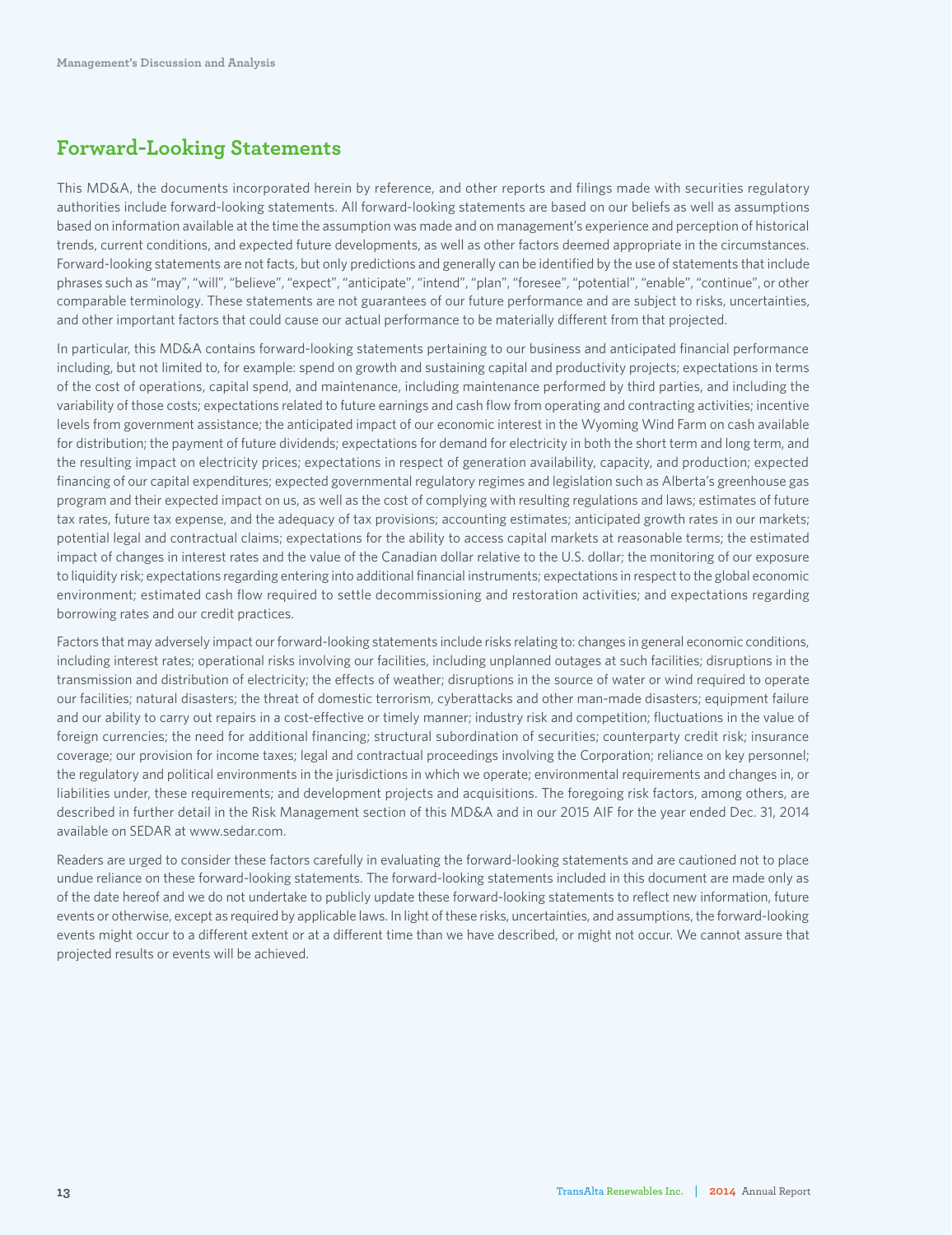### **2015 Outlook**

### **Business Environment**

### **Economic Environment**

We expect low growth in Western Canada in 2015. The slowdown in the oil and gas sector is expected to cut economic growth as a result of investment slowdown and lower consumer spending. Growth in Eastern Canada is expected to improve to moderate rates in 2015, driven largely by exports supported by the U.S. recovery and the strengthening U.S. dollar.

Counterparty credit risk is monitored and we operate in accordance with our established risk management policies. We do not anticipate any material change to our existing credit practices and continue to deal primarily with investment grade counterparties.

#### **Environmental Legislation**

Alberta's current greenhouse gas program is set to be revised in mid-2015. The value realized from our environmental attributes generated in the province may be impacted by the program's terms. Revenue from environmental attributes generated in Alberta amounted to \$7.5 million in 2014 and \$10.2 million in 2013.

### **Operations**

### **Production**

Including production from the Wyoming Wind Farm, we expect production in 2015 to be in the range of 3,250 to 3,550 GWh.

#### **Contracted Cash Flows**

Through the use of PPAs, including the TransAlta PPAs, all of our capacity is currently contracted. Substantially all of our capacity is contracted over the next nine to 21 years. In addition, for 2015, approximately 75 per cent and 96 per cent of the environmental attributes from our wind and hydro facilities, respectively, have been sold.

### **Government Incentives**

Certain of our wind and hydro facilities are eligible to receive incentives under the Wind Power Production Incentive or the ecoENERGY for Renewable Power incentive programs sponsored by the Canadian federal government to encourage the development of clean power generation projects in Canada. Qualifying facilities receive specified incentive payments for every kilowatt hour of energy production for a period of up to ten years from commissioning. We are expecting a reduction in revenues in 2015 associated with the expiry of the Summerview 1 incentives in September 2014. Incentives earned at Summerview 1 amounted to \$1.0 million in 2014.

#### **Operations, Maintenance, and Administration Costs**

We expect OM&A costs for 2015 to remain consistent with 2014. We have long-term service agreements in place for many of our wind facilities, which allow us to stabilize costs. Over time, OM&A costs are expected to increase due to inflation.

#### **Economic Interest in Wyoming Wind**

We expect consistent dividends from our investment in the Wyoming Wind Preferred Shares in 2015 compared to 2014.

#### **Exposure to Fluctuations in Foreign Currencies**

In 2015, we expect that we will be exposed to fluctuations in the exchange rate between the Canadian and U.S. dollars as a result of our economic interest in the Wyoming Wind Farm, as both the Wyoming Wind Preferred Shares and the related dividends received are denominated in U.S. dollars. However, these exposures will be partially offset by the U.S.-denominated Wyoming Wind Acquisition Loan, our U.S.\$20.0 million debenture, and the related payment of U.S.-denominated interest, thereon. Any changes in foreign investments or foreign-denominated debt may change our exposure.

All of our other assets are located in Canada, and as a result, there is minimal additional exposure to fluctuations in foreign currencies. We may acquire equipment from foreign suppliers for future capital or unplanned maintenance projects, which could create exposure to fluctuations in the value of the Canadian dollar related to these currencies.

Our strategy is to minimize the impact, if any, of fluctuations in the Canadian dollar against the U.S. dollar, euro and other currencies by entering into foreign exchange contracts, to the extent that foreign-denominated expenses and revenues do not offset.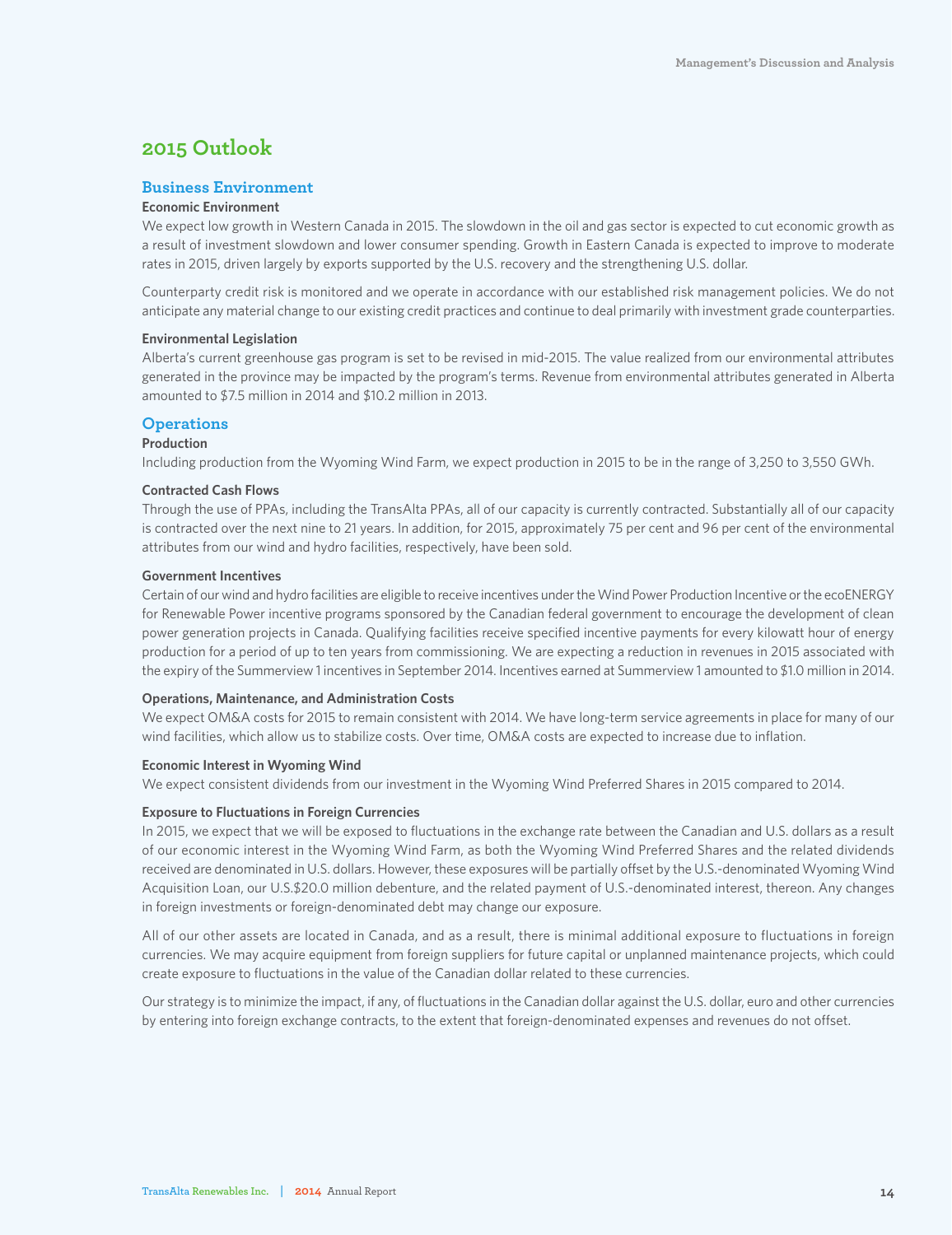### **Net Interest Expense**

We are not exposed to interest rate risk from long-term debt as all instruments bear interest at a fixed rate. Net interest for 2015 is expected to be lower than 2014, primarily due to the lower carrying value and principal repayments on the Amortizing Term Loan and Wyoming Wind Acquisition Loan. However, changes in the value of the Canadian dollar relative to the U.S. dollar can affect the amount of interest expense incurred.

### **Liquidity and Capital Resources**

If there are low wind volumes, low hydro resource, or unexpected maintenance costs, we may need additional liquidity in the future. We expect to maintain adequate available liquidity under our working capital credit facility with TransAlta.

The Corporation manages liquidity risk associated with debentures due in 2015 and beyond by preparing and revising long-term external financing plans reflecting business plans and market availability of capital. The Corporation anticipates refinancing its maturing debt based on reasonable commercial terms.

### **Income Taxes**

The effective tax rate on earnings excluding non-comparable items for 2015 is expected to be approximately 20 to 25 per cent, which is lower than the statutory tax rate of 25 per cent, primarily due to certain earnings that are not subject to tax.

### **Capital Expenditures**

### **Sustaining Capital**

Our sustaining capital is comprised of the ongoing capital costs associated with maintaining the existing generating capacity of our facilities.

For 2015, our estimate for total sustaining capital, net of any contributions received, is allocated among the following:

| Category                      | <b>Description</b>                                        | Spend<br>in 2014 <sup>1</sup> | <b>Expected spend</b><br>in 2015 $1$ |
|-------------------------------|-----------------------------------------------------------|-------------------------------|--------------------------------------|
| Routine capital               | Expenditures to maintain our existing generating capacity |                               | $1 - 2$                              |
| Planned maintenance           | Regularly scheduled maintenance                           |                               | $6 - 7$                              |
| Total sustaining expenditures |                                                           |                               | $7-9$                                |

### **Financing**

Financing for these capital expenditures is expected to be provided by cash flow from operating activities and existing borrowing capacity through TransAlta.

*<sup>1</sup> Amounts reported in millions of dollars.*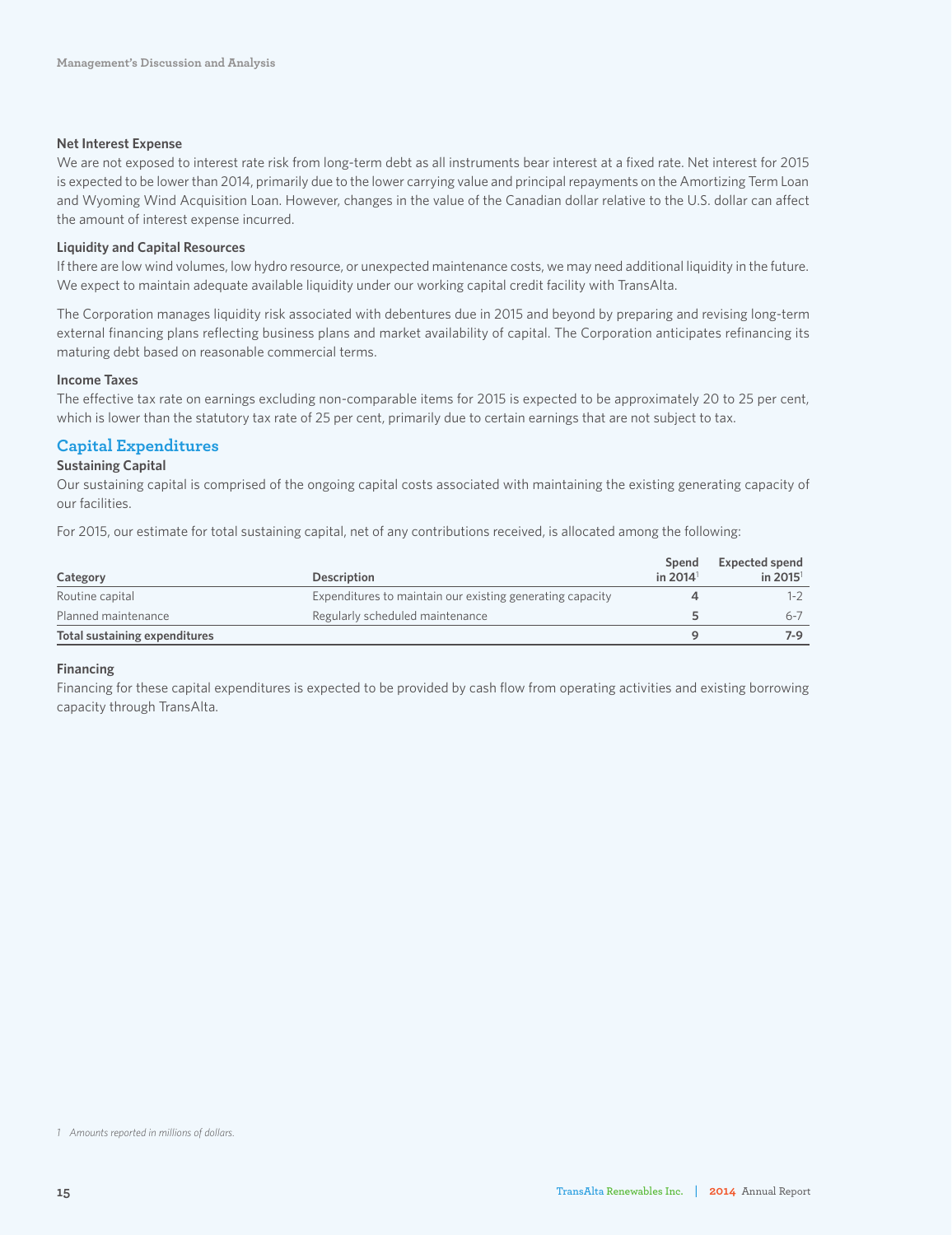### **Risk Management**

Our business activities expose us to a variety of risks including, but not limited to, increased regulatory changes, rapidly changing market dynamics, and volatility in commodity markets. Our goal is to manage these risks so that we are reasonably protected from an unacceptable level of earnings, cash available for distribution, or financial exposure while still enabling business development. We use a multilevel risk management oversight structure to manage the risks arising from our business activities, the markets in which we operate, and the political environments and structures with which we interface.

The responsibilities of various stakeholders of our risk management oversight structure are described below:

**The Board of Directors (the "Board")** is responsible for the stewardship of the Corporation. The Board has absolute and exclusive power, control, and authority over the property and affairs of the Corporation. Subject to the provisions of the *Canada Business Corporations Act*, the Board may delegate certain of those powers and authority that the Board, or independent members of the Board, as applicable, deem necessary or desirable to effect the actual administration of the duties of the Board. Pursuant to the Management Agreement, the Board has delegated broad discretion to administer and manage the business and affairs of the Corporation to TransAlta. Nonetheless, the Board retains certain responsibilities that are described in the Board of Directors' Charter.

**The Audit Committee's (the "Committee")** primary role is to assist the Board in fulfilling its oversight responsibilities regarding our internal controls, financial reporting, and risk management processes.

The Committee is directly responsible for overseeing the work of the external auditor engaged for the purpose of preparing and issuing an auditor's report or performing other audit, review, or attest services, including the resolution of disagreements between the external auditor and management. The external auditor reports directly to the Committee. The Committee is also responsible for reviewing and approving the Corporation's hiring policies regarding the hiring of current and former partners and employees of the external auditor. In addition, the Committee pre-approves all non-audit services undertaken by the external auditor.

The Committee is responsible for establishing and maintaining satisfactory procedures for the receipt, retention, and treatment of complaints and for the confidential, anonymous submission of questionable accounting or auditing matters. The Committee is accountable to the Board and provides a report to the Board at each regularly scheduled Board meeting outlining the results of the Committee's activities and any reviews it has undertaken.

### **Risk Controls**

Our risk controls have several key components:

#### **Enterprise Tone**

We strive to foster beliefs and actions that are true to, and respectful of, our many stakeholders. We do this by investing in communities where we live and work, operating and growing sustainably, putting safety first, and being responsible to the many groups and individuals with whom we work.

#### **Policies**

Under the Management Agreement, TransAlta provides all the general administrative and operational services as may be required or advisable for the management of the affairs of the Corporation and operation and maintenance of our wind and hydro facilities. TransAlta maintains a comprehensive set of enterprise-wide policies. These policies establish delegated authorities and limits for business transactions, as well as allow for an exception approval process. Periodic reviews and audits are performed to ensure TransAlta's compliance with these policies. All TransAlta employees are required to sign a corporate code of conduct on an annual basis. Our Directors and Officers are also required to sign a similar corporate code of conduct on an annual basis.

#### **Risk Factors**

Risk is an inherent factor of doing business. The following section addresses some, but not all, risk factors that could affect our future results and our activities in mitigating those risks. These risks do not occur in isolation, but must be considered in conjunction with each other.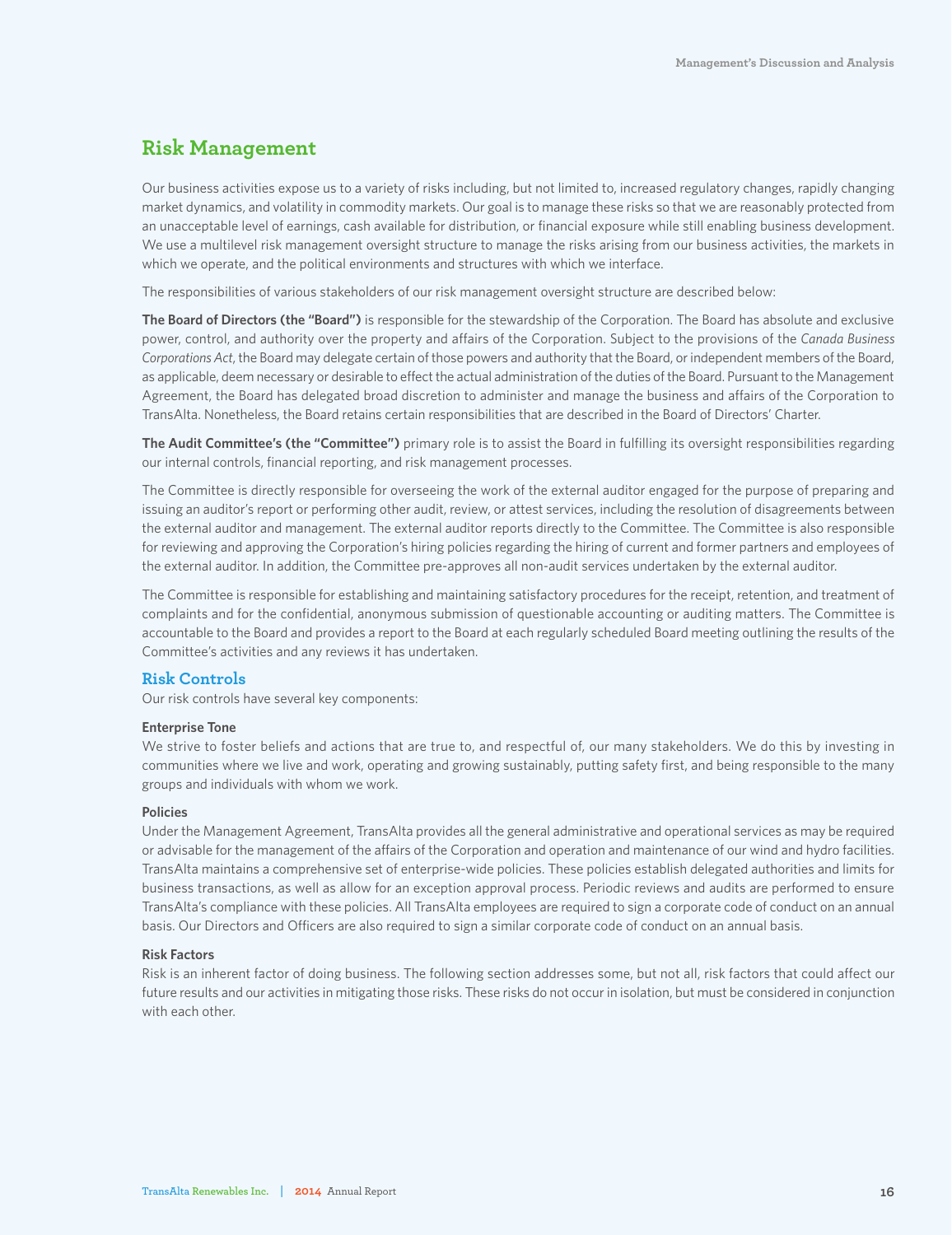### **Risks Relating to Our Business, Industry, and Operating Environment**

#### *Our facilities may experience equipment failure.*

The Corporation's power generation facilities may not continue to perform as they have in the past due to a number of factors, including equipment failure due to wear and tear, latent defect, design error, operator error, and early obsolescence. These factors, among others, could adversely affect the amount of power produced, and thus the revenues and cash available for distribution. Unplanned outages or prolonged downtime for maintenance and repair typically increase operation and maintenance expenses and reduce revenues. To the extent that a facility's equipment requires longer than forecasted downtimes for maintenance and repair, or suffers disruptions of power generation for other reasons, our business, operating results, financial condition, or prospects could be adversely affected.

There can be no assurance that our maintenance program will be able to detect potential failures in our facilities prior to occurrence or eliminate all adverse consequences in the event of failure. While we may maintain an inventory of, or otherwise make arrangements to obtain, spare parts to replace critical equipment to protect against certain operating risks, this may not be adequate to cover lost revenues or increased expenses and penalties that could result if we are unable to operate our generation facilities at a level necessary to comply with sales contracts.

### *We are party to significant third-party contracts and the failure of such third parties to fulfill their contractual obligations could have a material adverse effect.*

We sell the majority of our power and, in some cases, renewable energy credits, to third parties under long-term PPAs. If, for any reason, any of the purchasers of power under such PPAs are unable or unwilling to fulfill their contractual obligations under the relevant PPA, or if they refuse to accept delivery of power pursuant to the relevant PPA, our assets, liabilities, business, financial condition, results of operations, and cash flow could be materially and adversely affected as we may not be able to replace the agreement with another agreement on equivalent terms and conditions. External events, such as a severe economic downturn, could impair the ability of some counterparties to the PPAs or some end-use customers to pay for electricity received.

In addition, we enter into contracts with third parties for materials and generation equipment, which often require deposits to be made prior to equipment and other goods and services being provided or delivered. Should one or more of these third parties be unable to meet their obligations under the contracts, such an occurrence could result in possible loss of revenue, delays in return to service, and an increase in operating costs.

### *We could suffer lost revenues or increased expenses and penalties if we are unable to operate our generation facilities at a level necessary to comply with our PPAs.*

The ability of our facilities to generate the maximum amount of power that can be sold under PPAs is an important determinant of our revenues. Under certain PPAs, if the facility delivers less than the required quantity of electricity in a given contract year, we may be required to make penalty payments to the relevant purchaser. The payment of any such penalties could adversely affect our revenues and profitability.

*We are subject to extensive government regulation, incentive mechanisms, and supervision in a number of jurisdictions, which may impact our financial performance, limit our flexibility and, in the event of non-compliance, could result in adverse actions by regulatory authorities against us.*

The market for electricity generation is heavily influenced by federal, provincial, and local government regulations and policies. These regulations and policies often relate to the encouragement of renewable energy development, electricity pricing, and interconnection.

Our inability to predict, influence, or respond appropriately to changes in law or regulatory frameworks, including any inability to obtain expected or contracted increases in electricity tariff rates or tariff adjustments for increased expenses, could adversely impact our results of operations. Furthermore, changes in laws or regulations, or changes in the application or interpretation of regulatory provisions in jurisdictions where we operate (particularly where long-term tariffs or PPAs are subject to regulatory review or approval), could adversely affect our business.

Any of the foregoing events may result in lower revenues, higher costs, and/or lower margins for the affected projects, which would adversely affect our results of operations.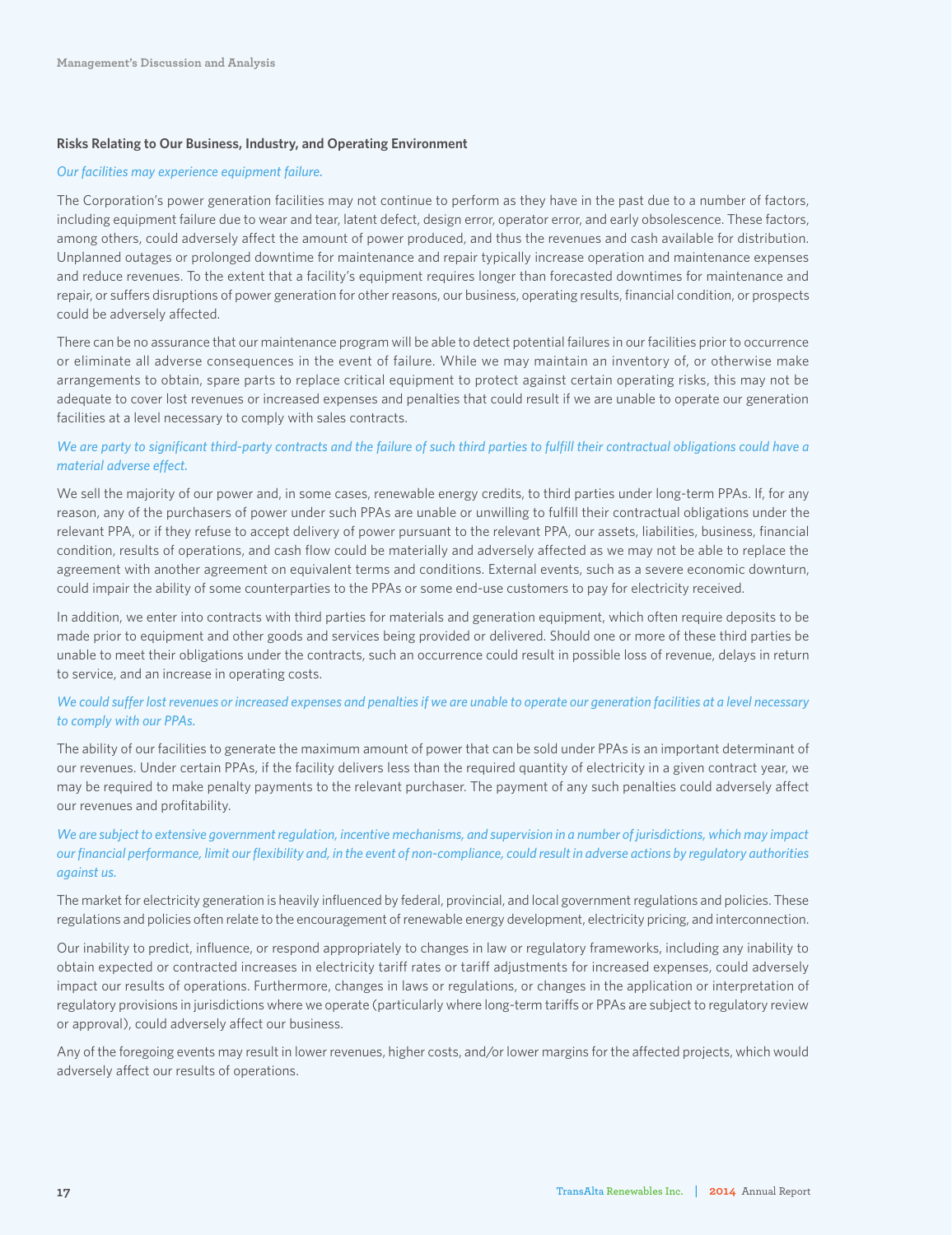We hold permits and licenses from various regulatory authorities for the construction and operation of our facilities. These licenses and permits are critical to our operations. The majority of these permits and licenses are long term in nature, reflecting the anticipated useful life of the facilities. In some cases these permits may need to be renewed prior to the end of the anticipated useful life of such facilities and there is no guarantee that such renewals will be granted. These permits and licenses require our compliance with the terms thereof. In addition, delays may occur in obtaining necessary government approvals required for future power projects.

#### *Our business is subject to stringent environmental laws and regulations.*

Our activities are subject to stringent environmental laws and regulations promulgated and administered by federal, provincial, and municipal governments where we operate. These laws and regulations generally concern use of water, wildlife protection, wetlands preservation, remediation of contamination, waste disposal requirements, preservation of archaeological artifacts, endangered species preservation, and noise limitations, among others. Failure to comply with applicable environmental laws and regulations or to obtain or comply with any necessary environmental permits pursuant to such laws and regulations could result in fines or other sanctions being levied against us. Environmental laws and regulations affecting power generation and distribution are complex and have tended to become more stringent over time. These laws and regulations have imposed, and proposed laws and regulations could impose in the future, additional costs.

### *Unexpected changes in the cost of maintenance or in the cost and durability of components for our facilities may adversely affect results of operations.*

Unexpected increases in our cost structure that are beyond our control could materially adversely impact our financial performance. Examples of such costs include, but are not limited to: unexpected increases in the cost of procuring materials and services required for maintenance activities, and unexpected replacement or repair costs associated with equipment underperformance or lower than anticipated durability.

### *The power generation industry has certain inherent risks related to worker health and safety and the environment that could cause us to suffer unanticipated expenditures or to incur fines, penalties, or other consequences material to our business and operations.*

The ownership and operation of renewable power generation assets carries an inherent risk of liability related to worker health and safety and the environment, including the risk of government-imposed orders to remedy unsafe conditions and/or to remediate or otherwise address environmental contamination; potential penalties for contravention of health, safety, and environmental laws; licenses, permits, and other approvals; and potential civil liability. Compliance with health, safety, and environmental laws (and any future changes) and the requirements of licenses, permits, and other approvals are expected to remain material to our business. The occurrence of any of these events or any changes, additions to, or more rigorous enforcement of, health, safety, and environmental laws, licenses, permits, or other approvals could have a significant impact on operations and/or result in additional material expenditures.

### *Our facilities and operations are exposed to effects of natural disasters and other natural or man-made catastrophic events outside of our control and such events could result in a material adverse effect.*

Our facilities and operations are exposed to potential interruption and damage or partial or full loss, resulting from environmental disasters (e.g. floods, high winds, fires, ice storms, and earthquakes), equipment failures, and the like. In the event of an environmental disaster, terrorist attack, act of war, or other natural, man-made, or technical catastrophe, all or some parts of our generation facilities and infrastructure systems may be disrupted. The occurrence of a significant event that disrupts the ability of our renewable power generation assets to produce or sell power for an extended period, including events that preclude existing customers under PPAs from purchasing electricity, could have a material negative impact on our business. The occurrence of such an event may not release us from performing our obligations pursuant to PPAs or other agreements with third parties. In addition, many of our generation facilities are located in remote areas that make access for repair of damage difficult.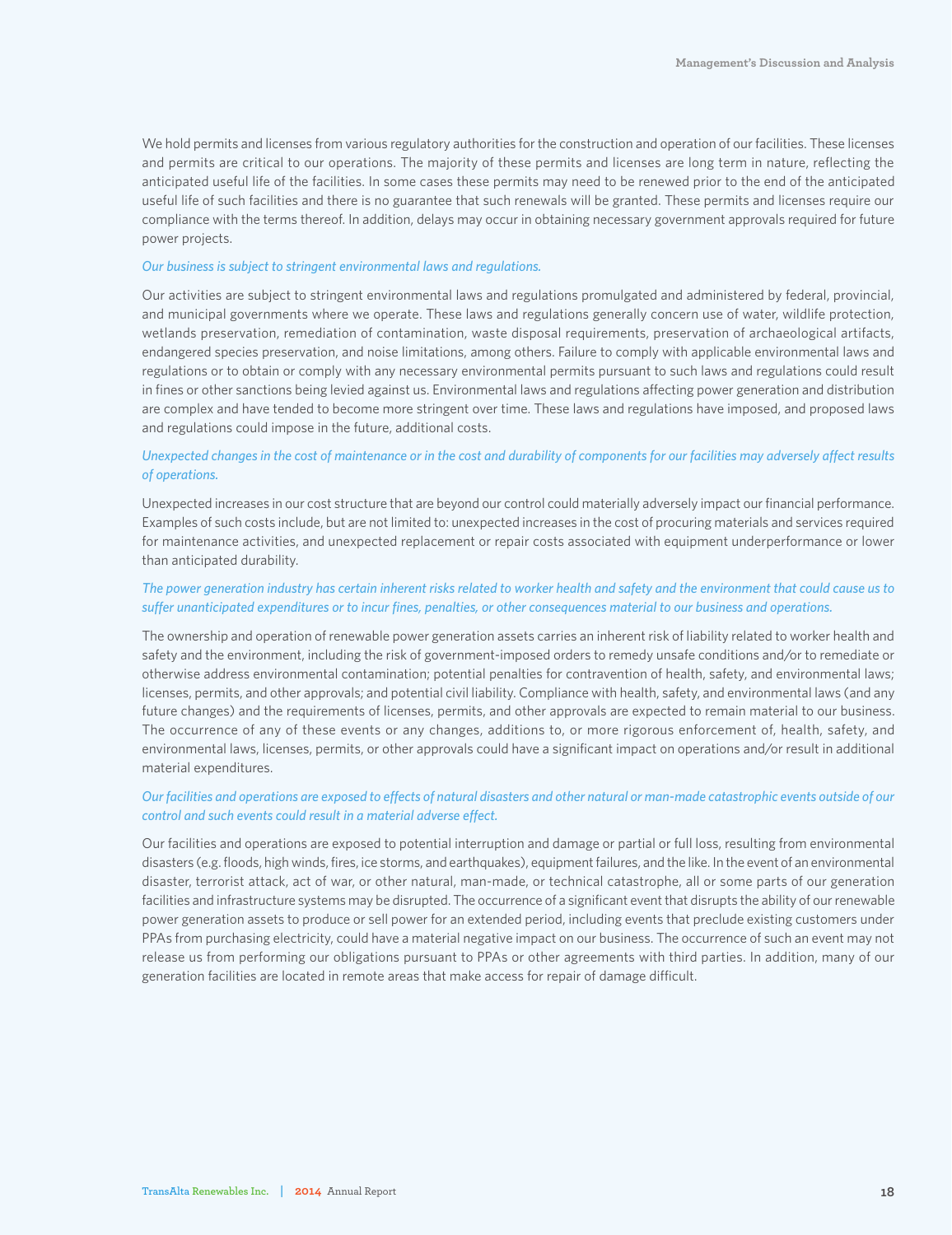### *Our facilities rely on national and regional transmission systems and related facilities that are owned and operated by third parties and have both regulatory and physical constraints that could impede access to electricity markets.*

Our power generation facilities depend on electric transmission systems and related facilities owned and operated by third parties to deliver the electricity we generate to delivery points where ownership is transferred. These grids operate with both regulatory and physical constraints that in certain circumstances may impede access to electricity markets. There may be instances in system emergencies in which our power generation facilities are physically disconnected from the power grid, or their production curtailed, for short periods of time. Most of our electricity sales contracts do not provide for payments to be made if electricity is not delivered.

#### *Dam failures may result in lost generating capacity, increased maintenance and repair costs, and other liabilities.*

A natural or man-made disaster, and certain other events, could potentially cause dam failures that could impact our hydro facilities and result in a loss of generating capacity, damage to the environment, or damage and harm to third parties or the public. Such failures could require us to incur significant expenditures of capital and other resources, or expose us to significant liabilities for damages. There can be no assurance that our dam safety program will be able to detect potential dam failures prior to occurrence or eliminate all adverse consequences in the event of failure. Other safety regulations could change from time to time, potentially impacting costs and operations. We manage this risk by following preventative maintenance procedures and obtaining insurance coverage; however, in the event of a sufficiently large dam failure, insurance coverage, if available, may not be adequate and we may suffer a material adverse effect.

### *A significant increase in water rental costs could result in a material adverse effect.*

We are required to make rental payments for water rights. Significant increases in water rental costs in the future or changes in the way that governmental authorities in the jurisdictions in which our hydro assets are located regulate water supply could have a material adverse effect on our business, operating results, financial condition, or prospects.

### *We may be adversely affected if the supply of water is materially reduced.*

Hydro power generation facilities require continuous water flow for their operation. Shifts in weather or climate patterns, seasonal precipitation, the timing and rate of melting, runoff, and other factors beyond our control may reduce the water flow to our facilities. Any material reduction in the water flow to the facilities would limit our ability to produce and sell electricity from these facilities and could have a material adverse effect on us. In addition, there is an increasing level of regulation respecting the use, treatment, and discharge of water, and respecting the licensing of water rights in jurisdictions where we operate. Any such change in regulations could have a material adverse effect on us.

#### *Variation in wind levels may negatively impact the amount of electricity generated at our wind facilities.*

Wind is naturally variable. Therefore, the level of electricity produced from our wind facilities will also be variable. In addition, the strength and consistency of the wind resource at our wind facilities may vary from what we anticipate due to a number of factors including: the extent to which our site-specific historic wind data and wind forecasts accurately reflects actual long-term wind speeds, strength, and consistency; the potential impact of climatic factors; the accuracy of our assumptions relating to, among other things, weather, icing, degradation, site access, wake and wind shear, and line losses; and the potential impact of topographical variations. A reduced amount of wind at the location of one or more of our wind facilities over an extended period may reduce the production from such facilities, as well as any environmental attributes that accrue to us related to that production, and reduce our revenues and profitability.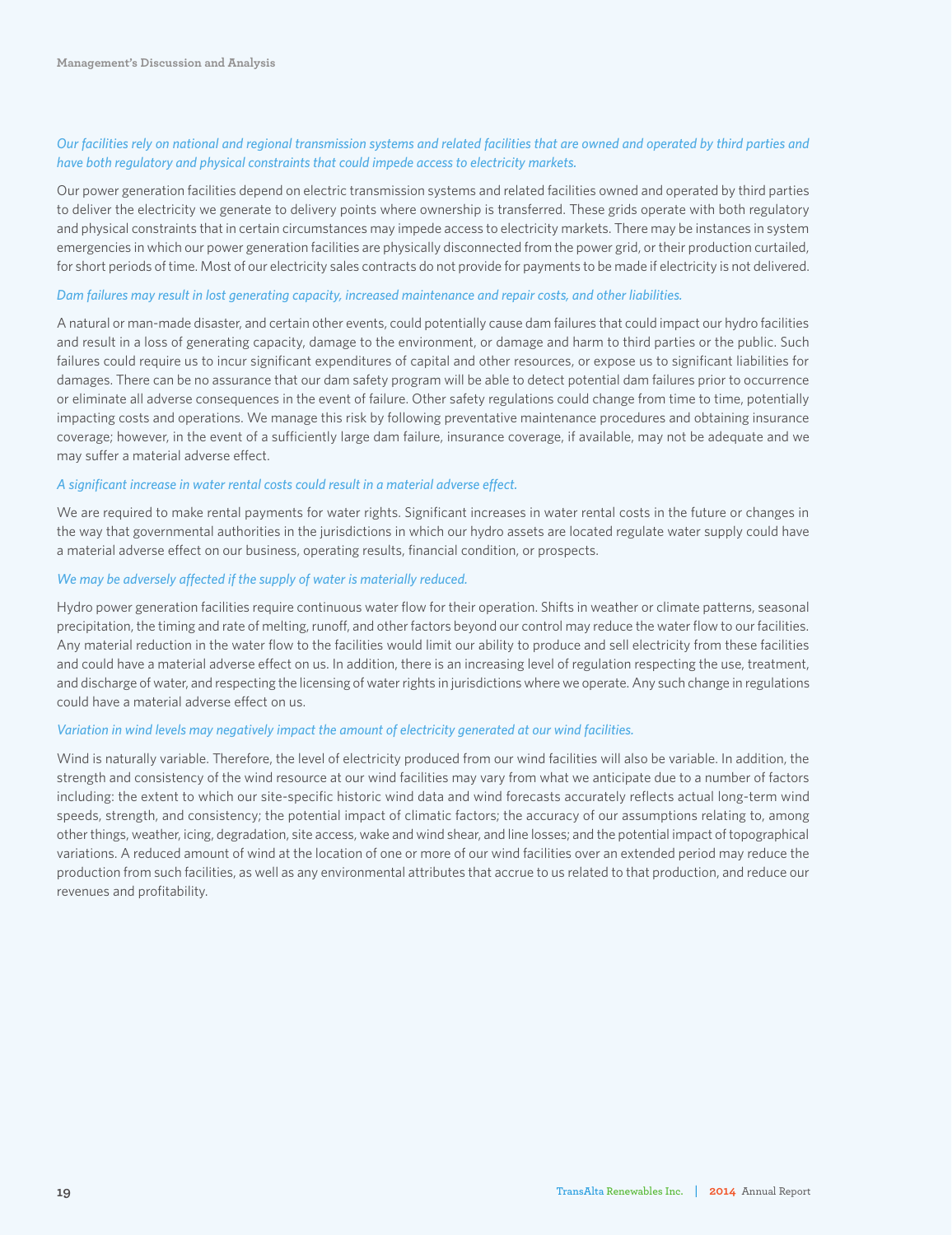#### **Risks Relating to Our Relationship with TransAlta**

### *TransAlta can exercise substantial influence over us and we are highly dependent on TransAlta as manager. TransAlta is not necessarily required to act in the best interest of the Corporation or its shareholders, and the liability of TransAlta is limited in certain respects.*

TransAlta is the majority shareholder of the Corporation and is also responsible for the management and operation of the Corporation. In addition, TransAlta is able to nominate directors to the Board and we rely on TransAlta exclusively to identify acquisition and growth opportunities. As a result, TransAlta is able to exercise substantial influence over our operations, administration, and growth. We depend on the management and administration services provided by or under the direction of TransAlta under the Management Agreement. TransAlta personnel and support staff that provide services to us are not required to have as their primary responsibility our management and administration or to act exclusively for us. Even if we are not satisfied with the manner in which TransAlta performs its services under the Management Agreement, we are not entitled to replace TransAlta as manager prior to the expiry of the initial 20-year term, unless certain events occur. Under the terms of the Governance and Cooperation Agreement, TransAlta is not required to allocate any minimum level of dedicated resources for the pursuit of renewable power generation opportunities for us, nor is TransAlta required to offer any specific opportunities to us. Any failure to effectively manage our operations or to implement our growth strategy could have a material adverse effect on our business, financial condition, and results of operations.

The Management Agreement and the Governance and Cooperation Agreement with TransAlta do not impose any duty on TransAlta to act in our best interest, and TransAlta is not prohibited from engaging in other business activities that may compete with ours. Additionally, although TransAlta and its affiliates will have access to material confidential information and will be subject to confidentiality obligations, the Management Agreement does not contain general confidentiality provisions. In addition, it is possible that conflicts of interest may arise between us and TransAlta and that such conflicts may be resolved in a manner that is not in our best interests or the best interests of our shareholders.

Under the Management Agreement, the liability of TransAlta is limited to the fullest extent permitted by law to conduct involving bad faith, fraud, or wilful misconduct or, in the case of a criminal matter, actions that were known to have been unlawful, except that TransAlta is liable for liabilities arising from gross negligence. In addition, we have agreed to indemnify TransAlta to the fullest extent permitted by law from and against any claims, liabilities, losses, damages, costs, or expenses incurred by an indemnified person or threatened in connection with our operations, investments, and activities or in respect of or arising from the Management Agreement or the services provided by TransAlta.

#### **Risks Relating to Accounting and Financing Activities**

### *We may be unable to refinance existing indebtedness on terms comparable to existing terms, if at all.*

We will be required to refinance certain indebtedness as it becomes due from time to time, including indebtedness under debentures issued by our wholly owned subsidiary Canadian Hydro Developers, Inc. that begin maturing in 2015. There is no guarantee that we will be able to obtain financing to repay the principal amount of such indebtedness and, if we do, that such financing will be available on terms comparable to existing terms or that are acceptable to us. If we do obtain new indebtedness at materially higher interest rates or on more punitive principal repayment terms than the terms of the existing debt, it is likely to have a negative effect on our financial results and cash available for distribution.

#### *We may be unable to finance our business or the growth of our business.*

Recovery of the capital investment in renewable power projects generally occurs over a long period of time. As a result, we must obtain funds from equity or debt financings, including tax equity transactions, or from government grants, to help finance the acquisition of projects and to help pay the general and administrative costs of operating our business. Our ability to arrange financing, either at the corporate level or at the subsidiary level (including non-recourse project debt), and the costs of such capital are dependent on numerous factors, including: (i) general economic and capital market conditions; (ii) credit availability from TransAlta, banks and other financial institutions; (iii) investor confidence in us and the markets in which we conduct operations; (iv) our financial performance and the financial performance of our subsidiaries; (v) our level of indebtedness and compliance with covenants in our debt agreements; and (vi) our cash flow.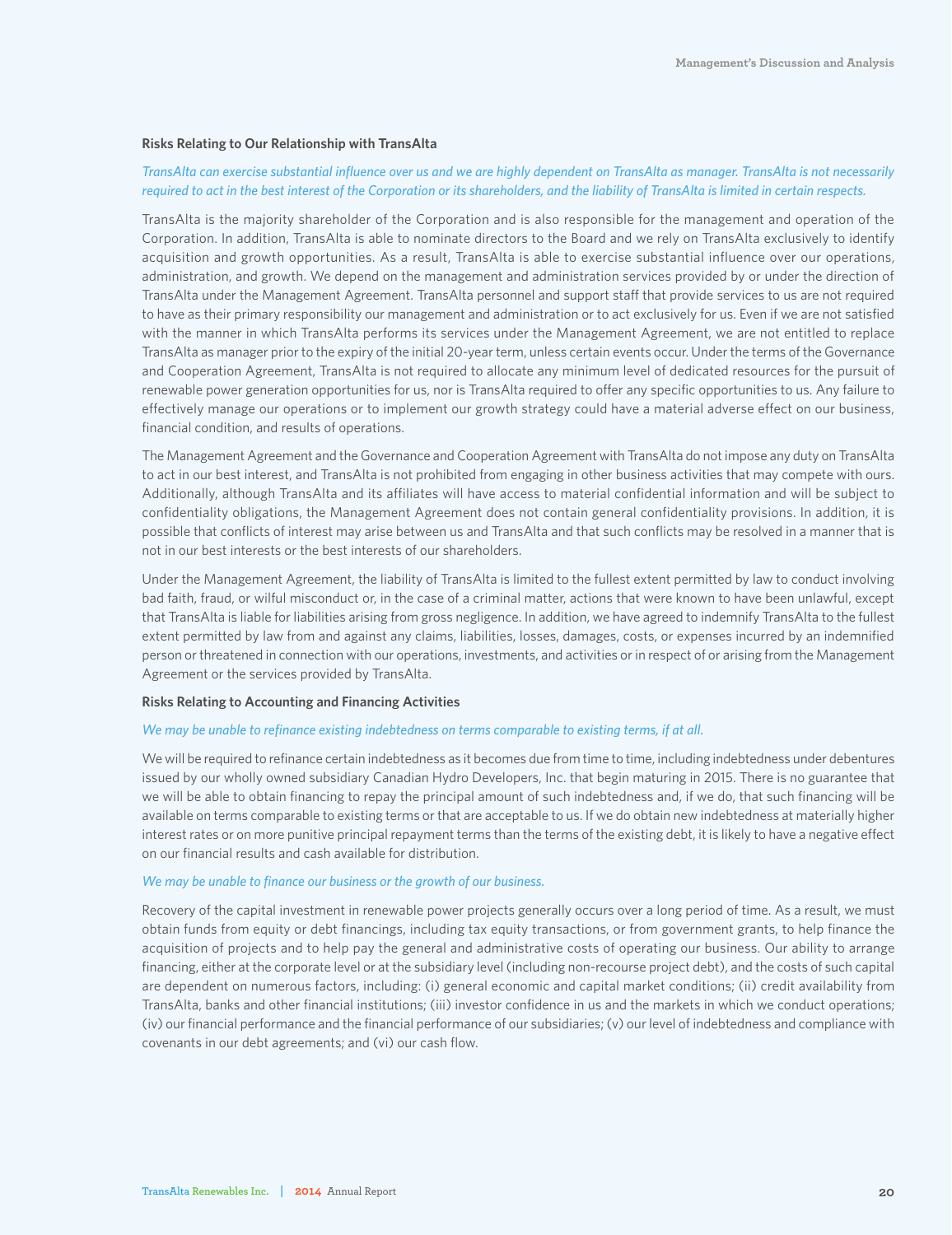An increase in interest rates or a reduction in the availability of project debt financing could reduce the number of renewable power projects that we are able to finance. Although our borrowings have fixed rate interest payments, an increase in interest rates could lower our return on investment. We may not be able to obtain needed funds on terms acceptable to us, or at all for these or other reasons. If we are unable to raise additional funds when needed, we could be required to delay acquisition and construction of projects, reduce the scope of projects, abandon or sell some or all of our projects or generation facilities, or default on our contractual commitments in the future, any of which could adversely affect our business, financial condition, and results of operations.

### **Risks Relating to the Growth of Our Business**

### We may face significant competition for the acquisition of high-quality renewable power projects and may not successfully complete and *integrate acquisitions.*

Our business plan includes growth through identifying suitable acquisition opportunities, pursuing such opportunities, consummating acquisitions, and effectively integrating acquisitions with our existing business. There can be no assurance that we will be able to identify attractive acquisition candidates in the future (whether through our relationship with TransAlta or otherwise), that we will be able to make acquisitions that increase the amount of cash available for distribution, or that acquisitions will be successfully integrated into our existing operations. It is likely we will face significant competition for acquisition opportunities from other renewable power companies as well as traditional energy companies and, to the extent that any opportunities are identified, we may be unable to effect acquisitions due to a lack of necessary capital resources.

Any acquisition could involve potential risks, including an increase in indebtedness, the inability to successfully integrate operations, the inability to retain PPAs and feed-in-tariff rates, the potential disruption of our ongoing business, the diversion of management's attention from other business concerns, and the possibility that we will pay more than the acquired company or interest is worth. There may also be liabilities that we failed to discover, or were unable to discover, in our due diligence prior to the consummation of the acquisition, and we may not be indemnified for some or all of these liabilities. In addition, our funding requirements associated with acquisitions and integration costs may reduce the funds available to pay dividends.

### *Our growth strategy is focused on the acquisition of high-quality contracted renewable and natural gas power projects and other infrastructure assets, and there is no certainty we will be successful in pursuing this strategy.*

Our growth strategy is to acquire stable cash flows associated with high-quality contracted renewable and natural gas power generation facilities and other infrastructure assets, with the objective of achieving returns on invested capital. However, there is no certainty that we will be able to acquire these types of assets at attractive prices to supplement our growth. The successful execution of the growth strategy requires careful timing and business judgment, as well as the resources to complete the due diligence and evaluation of such assets. We may underestimate the financial performance of any acquisition or may be unable to quickly and efficiently integrate new acquisitions into our existing operations.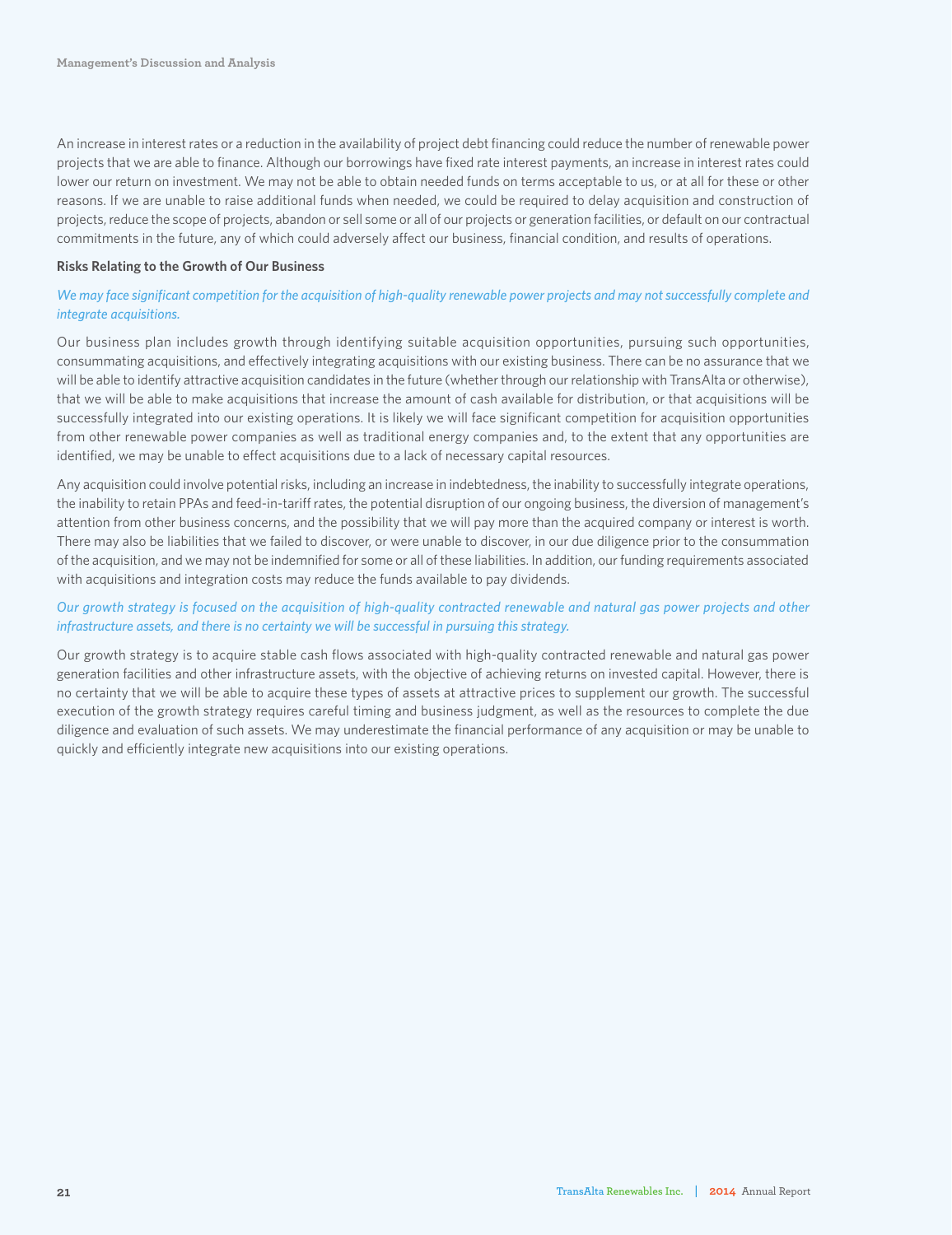### **Financial Instruments**

Financial instruments can be used to manage exposure to interest rates, commodity prices, and currency fluctuations, as well as other market risks. TransAlta enters into derivative contracts with external counterparties on our behalf. Derivative financial instruments are accounted for using the fair value method of accounting. The initial recognition of fair value and subsequent changes in fair value can affect reported earnings in the period the change occurs if hedge accounting is not elected. Otherwise, these changes in fair value will generally not affect earnings until the financial instrument is settled.

The two types of financial instruments that we primarily use are: (1) those that are used in relation to energy trading activities, commodity hedging activities, and other contracting activities; and (2) those used in the hedging of foreign-denominated debt, projects, and expenditures.

We may enter into commodity transactions for which market observable data is not available. These are defined under IFRS as Level III financial instruments. Level III financial instruments are not traded in an active market and fair value is, therefore, developed using valuation models based upon internally developed assumptions or inputs. Our Level III fair values may be determined using data such as transmission congestion, demand profiles for individual and non-standard deals and structured products, and/or volatilities and correlations between products derived from historical prices, depending on the nature of the underlying instrument.

We may also have derivative contracts with terms that extend beyond five years. As forward market prices are not available for the full period of these contracts, the value of these contracts must be derived by reference to a forecast that is based on a combination of external and internal fundamental modelling, including discounting. As a result, these contracts are classified in Level III.

At Dec. 31, 2014, total Level III financial instruments had a net carrying value of \$0.1 million net liability (2013 – \$0.1 million net liability).

### **Critical Accounting Policies and Estimates**

The preparation of financial statements requires management to make judgments, estimates, and assumptions that could affect the reported amounts of assets, liabilities, revenues, expenses, and disclosures of contingent assets and liabilities during the period. These estimates are subject to uncertainty. Actual results could differ from those estimates due to factors such as fluctuations in interest rates, foreign exchange rates, inflation and commodity prices, and changes in economic conditions, legislation and regulations.

In the process of applying the Corporation's accounting policies, which are described below, management has to make judgments and estimates about matters that are highly uncertain at the time the estimate is made and that could significantly affect the amounts recognized in the consolidated financial statements. Different estimates with respect to key variables used in the calculations, or changes to estimates, could potentially have a material impact on the Corporation's financial position or performance. The key judgments and sources of estimation uncertainty are described below:

### **Revaluation of PP&E and Intangible Assets**

On formation, the Corporation entered into fixed price TransAlta PPAs for certain wind and hydro facilities. Consequently, the Corporation revalued the carrying amount of the PP&E and intangible assets of these facilities. The revaluation was based on the present value of the discounted cash flows expected to be generated by the facilities over their estimated remaining useful lives. In determining the underlying cash flows of each facility, management was required to make estimates and assumptions about anticipated production levels, royalties, and other costs of production, planned and unplanned outages, fixed operating costs, asset retirement costs, other related cash inflows or outflows over the life of the facilities, changes to regulations, and transmission capacity or constraints. As a result of the valuation, the carrying amount of these facilities was reduced by \$205.8 million in 2013.

### **Impairment of PP&E**

Impairment exists when the carrying amount of an asset exceeds its recoverable amount, which is the higher of its fair value less costs of disposal and its value in use. An assessment is made at each reporting date as to whether there is any indication that an impairment loss may exist or that a previously recognized impairment loss may no longer exist or may have decreased. In determining fair value less costs of disposal, information about third-party transactions for similar assets is used and if none is available, other valuation techniques, such as discounted cash flows, are used. Value in use is computed using the present value of management's best estimates of future cash flows based on the current use and present condition of the asset. In estimating either fair value less costs of disposal or value in use using discounted cash flow methods, estimates and assumptions must be made about sales prices, production, asset retirement costs, and other related cash inflows and outflows over the life of the facilities, which can range from 25 to 50 years.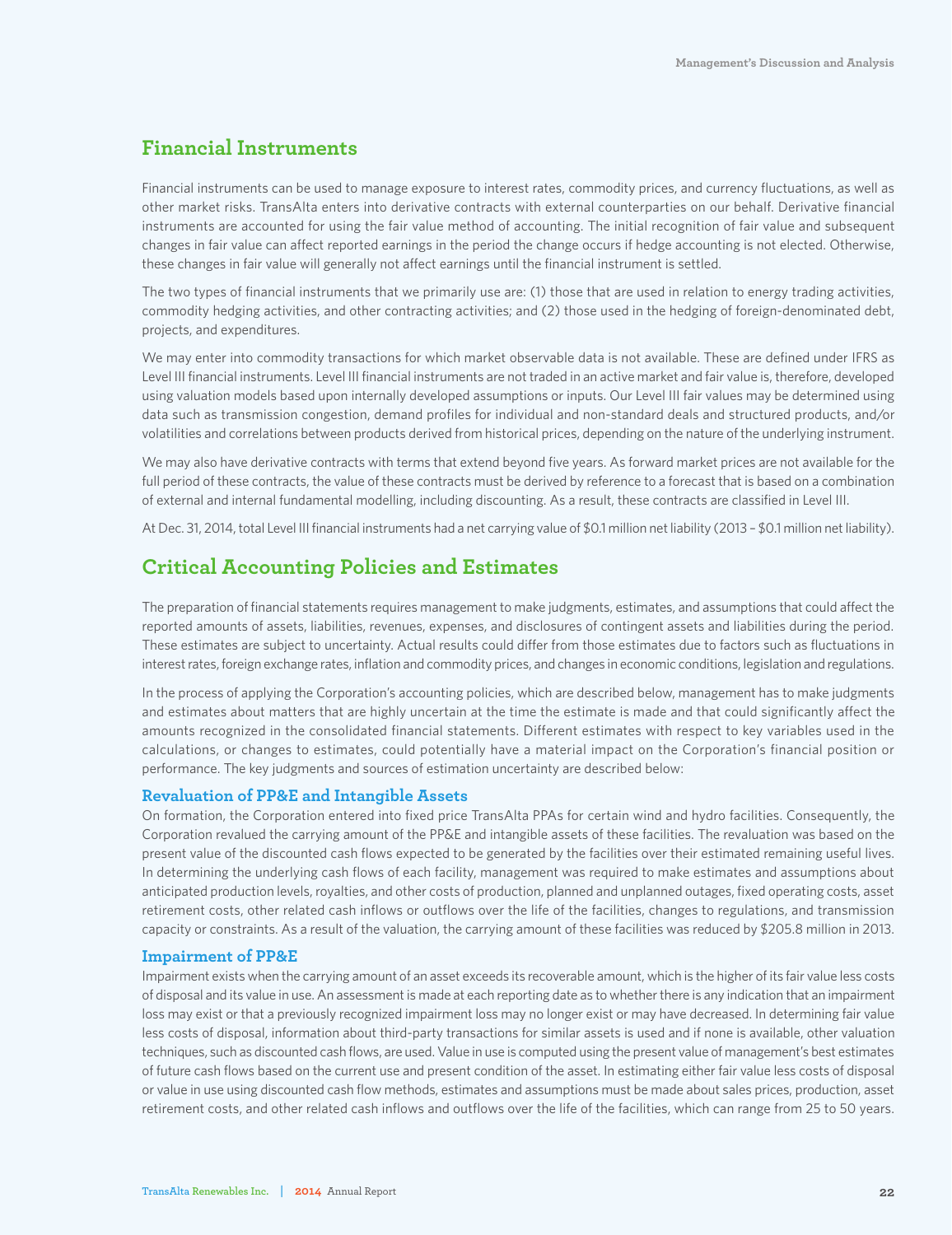In developing these assumptions, management uses estimates of contracted prices, anticipated production levels, planned and unplanned outages, changes to regulations, and transmission capacity or constraints for the remaining life of the facilities. Appropriate discount rates reflecting the risks specific to the asset under review are used in the assessments. These estimates and assumptions are susceptible to change from period to period and actual results can, and often do, differ from the estimates, and can have either a positive or negative impact on the estimate of the impairment charge, and may be material. All of the Corporation's generating assets are contracted under the TransAlta PPAs or other PPAs with various third parties.

### **Income Taxes**

Preparation of the consolidated financial statements involves determining an estimate of, or provision for, income taxes in each of the jurisdictions in which the Corporation operates. The process also involves making an estimate of income taxes currently payable and income taxes expected to be payable or recoverable in future periods, referred to as deferred income taxes. Deferred income taxes result from the effects of temporary differences due to items that are treated differently for tax and accounting purposes. The tax effects of these differences are reflected in the Consolidated Statements of Financial Position as deferred income tax assets and liabilities. Management must exercise judgment in its assessment of continually changing tax interpretations, regulations, and legislation, to ensure deferred income tax assets and liabilities are complete and fairly presented. Differing assessments and applications than the Corporation's estimates could materially impact the amounts recognized for deferred income tax assets and liabilities.

### **Provisions for Decommissioning and Restoration Activities**

We recognize decommissioning and restoration provisions for PP&E in the period in which they are incurred if there is a legal or constructive obligation to reclaim the plant and/or site. The amount recognized as a provision is the best estimate of the expenditures required to settle the present obligation. Expected values are probability weighted to deal with the risks and uncertainties inherent in the timing and amount of settlement of many decommissioning and restoration provisions. Expected values are discounted at the risk-free interest rate adjusted to reflect the market's evaluation of our credit standing.

At Dec. 31, 2014, the total provision recognized for decommissioning and restoration activities was \$16.3 million (2013 – \$12.4 million). We estimate the undiscounted amount of cash flow required to settle these provisions is approximately \$133 million (2013 - \$133 million), which will be incurred between 2029 and 2060. The majority of the costs will be incurred between 2030 and 2050.

| Factor                  | Increase | Approximate net<br>earnings decrease |
|-------------------------|----------|--------------------------------------|
| Discount rate           | $1\%$    | 123                                  |
| Undiscounted cash flows | 10%      | 78                                   |

### **Useful Life of PP&E**

Each significant component of an item of PP&E is depreciated over its estimated useful life. Estimated useful lives are determined based on current facts and past experience, and take into consideration the anticipated physical life of the asset, existing long-term sales agreements and contracts, current and forecasted demand, the potential for technological obsolescence, and regulations. The useful lives of PP&E are reviewed at least annually to ensure they continue to be appropriate.

### **Acquisition of Generating Assets**

The Acquisition was accounted for as a business combination under common control, as TransAlta controlled the Acquired Assets both prior to and after the acquisition date. The pooling of interests, or book value, method of accounting was used by TransAlta Renewables to account for the Acquired Assets in the 2013 comparative period. The financial statements of the Acquired Assets and the Corporation were combined together at book values, as if the Acquired Assets had always been owned by TransAlta Renewables, with the exception of the recognition of a reduction in the carrying amount of certain hydro and wind generating facilities resulting from a revaluation based on the terms of the TransAlta PPAs, as discussed in this section of the MD&A under Revaluation of PP&E and Intangible Assets.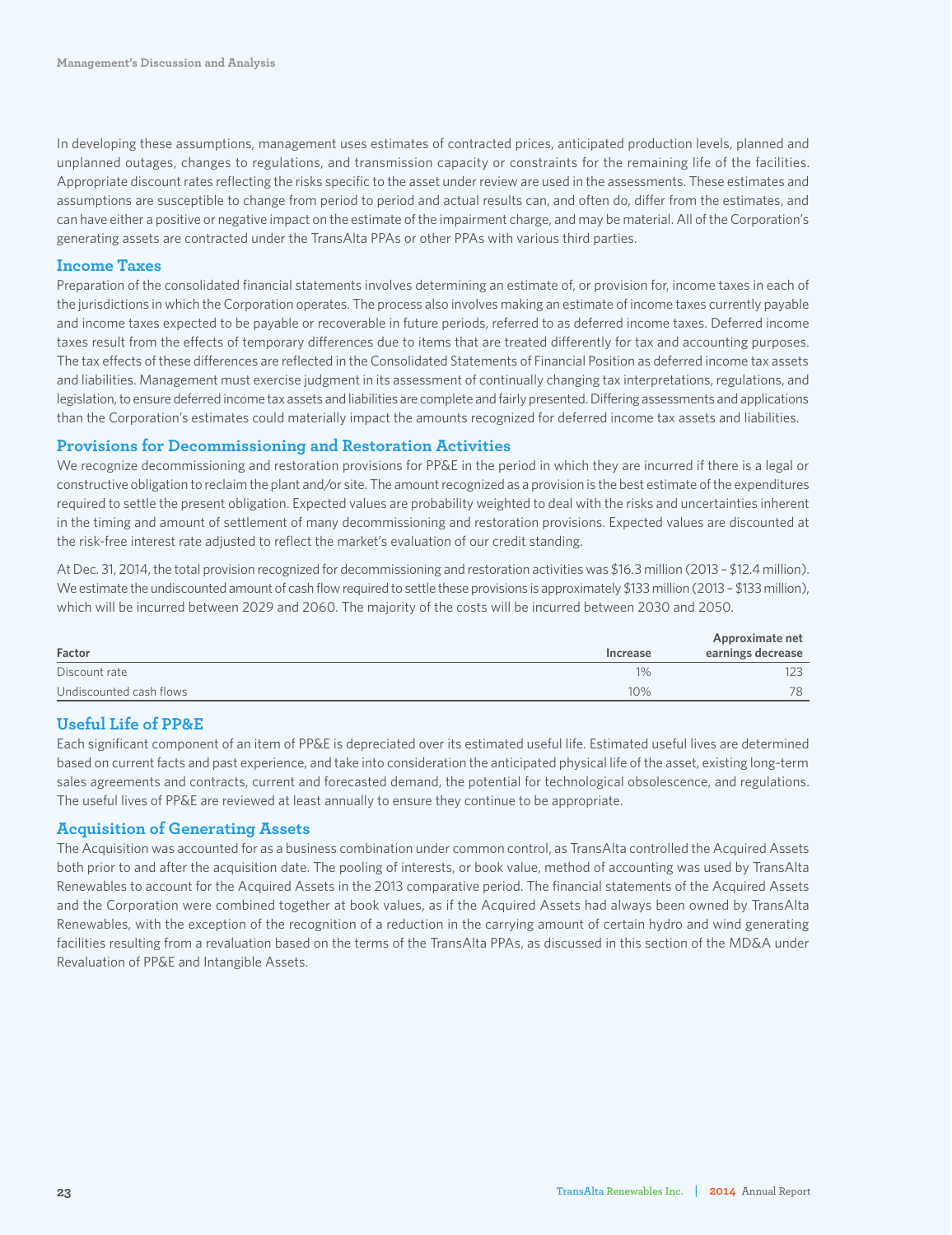### **Related Party Transactions and Balances**

### **Post-Acquisition Relationship with TransAlta**

After the Acquisition, we entered into certain agreements and transactions with TransAlta that are discussed in more detail below.

### **Related Party Transactions**

Amounts recognized from transactions with TransAlta or subsidiaries of TransAlta are as follows:

| Year ended Dec. 31                                       | 2014   | 2013   |
|----------------------------------------------------------|--------|--------|
| Revenue from TransAlta PPAs (I)                          | 31,376 | 13.930 |
| Royalties and other revenue-based costs adjustments (II) | 1,523  |        |
| Dividend income from Wyoming Wind Preferred Shares       | 9,331  |        |
| G&A Reimbursement Fee (III)                              | 10,380 | 3,951  |
| Interest expense on amortizing term loan                 | 7,448  | 3,178  |
| Interest expense on Wyoming Wind Acquisition Loan        | 4,021  | 123    |
| Interest expense on letters of credit and guarantees     | 40     | 2.297  |

### *I. TransAlta PPAs*

We have agreements with TransAlta for certain wind and hydro facilities, providing for the purchase by TransAlta, for a fixed price, of all of the power produced by such facilities. The initial price payable by TransAlta in 2013 for output under the TransAlta PPAs is \$30.00 per MWh for wind facilities and \$45.00 per MWh for hydro facilities, which amounts are adjusted annually for changes in the Consumer Price Index ("CPI"). TransAlta is required to only purchase power that is actually produced. Each TransAlta PPA has a term of 20 years or end of asset life, where end of asset life is less than 20 years.

### *II. Royalties and Other Costs Adjustment*

During the year ended Dec. 31, 2014, \$1.5 million was recognized as a reduction in royalties and other costs. The Corporation and TransAlta adjusted the way in which these revenue-based royalties are calculated to align the costs incurred by us with the revenue base of the TransAlta PPAs. Of the amount, \$0.6 million relates to the period from inception, on Aug. 9, 2013, to Dec. 31, 2013.

### *III. Management Agreement*

Under the Management Agreement, TransAlta provides all the general administrative services, including key management personnel services, as may be required or advisable for the management of the affairs of the Corporation. As compensation for the services provided, we pay TransAlta a fee (the "G&A Reimbursement Fee"), adjusted annually for changes in the CPI. The G&A Reimbursement Fee is increased or decreased by an amount equal to 5.0 per cent of the amount of any increase or decrease, respectively, to the Corporation's total EBITDA resulting from the addition or divestiture of assets by the Corporation.

TransAlta also provides operational and maintenance services under the Management Agreement, which generally includes all services as may be necessary or requested for the operation and maintenance of our wind and hydro facilities. TransAlta is reimbursed for all out-of-pocket and third-party fees and costs, including salaries, wages, and benefits associated with managing and operating the facilities not captured by the G&A Reimbursement Fee.

The Management Agreement has an initial 20-year term, which is automatically renewed for further successive terms of five years after the expiry of the initial term or any renewal term, unless terminated by either party.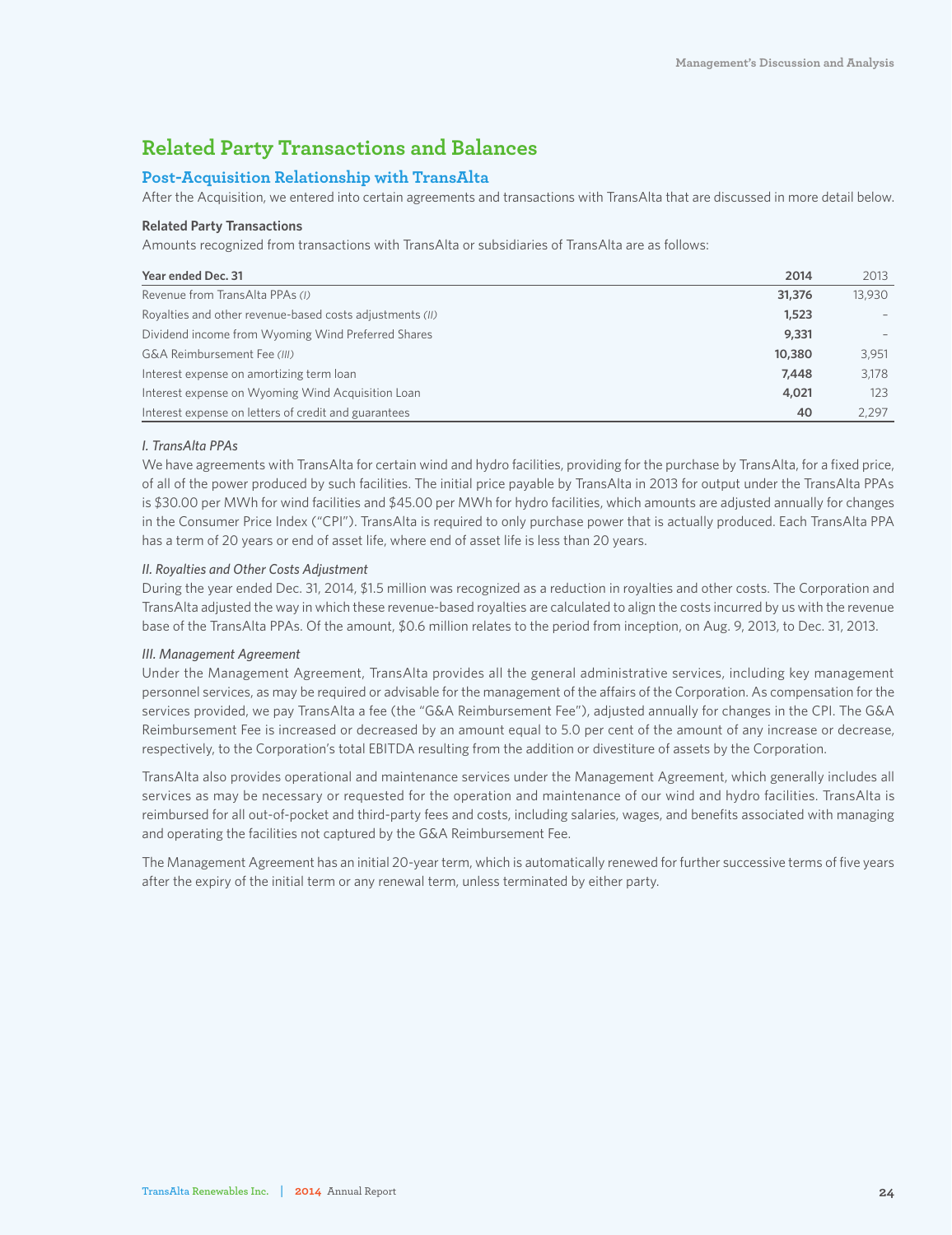### *IV. Governance and Cooperation Agreement*

Pursuant to the Governance and Cooperation Agreement, TransAlta serves as the primary vehicle through which we will acquire and/or develop renewable power projects. The Governance and Cooperation Agreement provides, among other things, that we will rely on TransAlta exclusively to: (i) identify acquisition and/or development opportunities for us (the "Opportunities"); (ii) evaluate the Opportunities for their suitability; (iii) present Opportunities suitable for, and meeting the strategic goals and objectives of, the Corporation to the Board for assessment and approval; and (iv) execute and complete any Opportunities approved by the Board. TransAlta and its affiliates are not required to allocate any minimum level of dedicated resources for the pursuit of renewable power generation opportunities nor shall TransAlta or its affiliates be required to offer any specific opportunities to us. Approval of any Opportunities involving a transfer of interests from TransAlta or its affiliates to us must be supported and approved by a majority of the independent directors of the Board.

### **Related Party Balances**

Related party balances include the following:

| As at Dec. 31                                                            | 2014    | 2013    |
|--------------------------------------------------------------------------|---------|---------|
| Investment in preferred shares                                           | 119,179 | 109,325 |
| Trade accounts receivable                                                | 7.136   | 10,232  |
| Trade accounts payable                                                   | 3,142   | 5,048   |
| Dividends payable                                                        | 10,345  | 23,600  |
| Interest payable                                                         | 2.795   | 3,311   |
| Net risk management liabilities                                          | 117     | 104     |
| Amortizing term loan (1)                                                 | 178,364 | 200,000 |
| Wyoming Wind Acquisition Loan (II)                                       | 100,912 | 108,528 |
| Letters of credit issued by TransAlta on behalf of the Corporation (III) | 4,503   | 4,503   |
| Guarantees provided by TransAlta on behalf of the Corporation (IV)       | 226,500 | 226,500 |

All of these transactions are with TransAlta or subsidiaries of TransAlta.

#### *I. Amortizing Term Loan*

We issued an unsecured loan in favour of TransAlta as partial consideration for the 2013 acquisition of wind and hydro generating assets from TransAlta. The loan has a term of seven years and bears interest at 4.0 per cent, with principal and interest payments of \$14.7 million due semi-annually.

### *II. Wyoming Wind Acquisition Loan*

This is a U.S.-denominated loan from TransAlta to finance the acquisition of the economic interest in Wyoming Wind LLC. The loan is unsecured and bears interest at 4.0 per cent, payable quarterly. Principal repayments of at least U.S.\$15.0 million in aggregate are required in each of 2015 and 2016. The remaining principal balance outstanding on the maturity date of Dec. 31, 2018 is due at that time.

### *III. Letters of Credit*

TransAlta has provided letters of credits on behalf of the Corporation. Any amounts owed by the Corporation for obligations under the contracts to which the letters of credit pertain are reflected in the Consolidated Statements of Financial Position. All letters of credit expire within one year and are expected to be renewed, as needed, in the normal course of business. No amounts have been exercised by third parties under these arrangements.

### *IV. Guarantees*

TransAlta has entered into several guarantee agreements totalling \$226.5 million on behalf of the Corporation. Two guarantees totalling \$206.0 million relate to the New Richmond wind facility. If the Corporation does not perform under the related agreements, the counterparty may present claim for payment from TransAlta. The Corporation pays the associated interest and fees on these guarantees.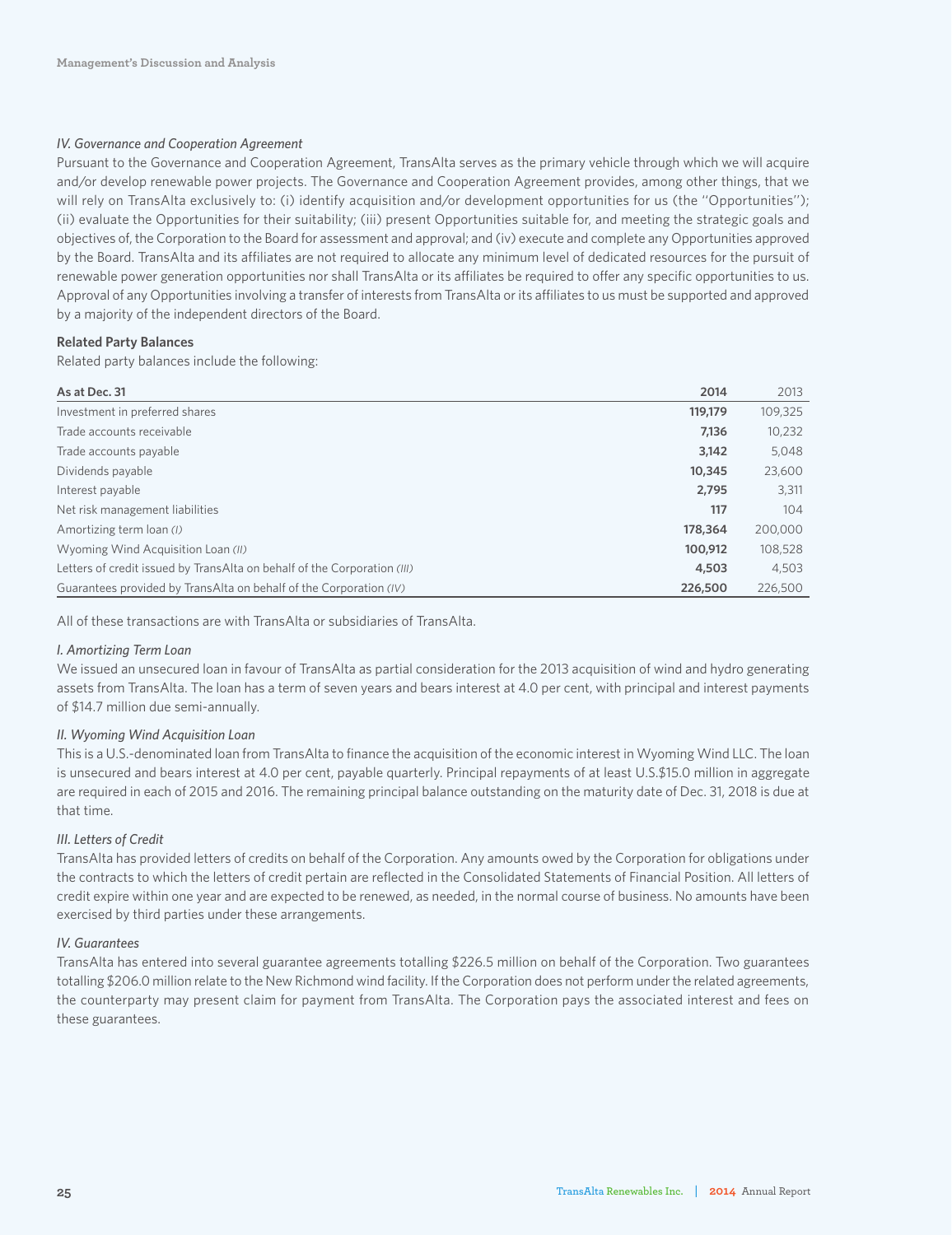### **Pre-Acquisition Relationship with TransAlta**

The Acquired Assets have historically been managed and operated in the normal course of business by TransAlta along with other TransAlta operations and affiliates. Financial statements have not historically been prepared for the Acquired Assets as they had not been operated as a separate business. Certain shared costs have been allocated to the Acquired Assets and reflected as expenses in the pre-Acquisition period financial statements. Management of TransAlta and the Corporation consider the allocation methodologies used to be reasonable and appropriate reflections of the related expenses attributable to the Acquired Assets; however, the expenses reflected in the pre-Acquisition period financial statements may not be indicative of the actual expenses that would have been incurred during the periods presented if the Corporation historically operated as a separate entity. In addition, the expenses reflected in the pre-Acquisition period financial statements may not be indicative of expenses that will be incurred in the future by the Corporation. Transactions between TransAlta and the Acquired Assets prior to the Acquisition have been identified as related party transactions in the pre-Acquisition period financial statements. It is possible that the terms of the transactions with TransAlta and its affiliates are not the same as those that would result from transactions among unrelated parties. In the opinion of TransAlta's management, all adjustments have been reflected that are necessary for a fair presentation of the pre-Acquisition period financial statements. Additional information related to the preparation of the pre-Acquisition period financial statements is as follows:

### **Net Parental Investment**

TransAlta's net investment in the Acquired Assets is presented as "net parental investment" and is shown in lieu of shareholders' equity in the pre-Acquisition period financial statements as there was no share ownership relationship between TransAlta and the Acquired Assets (as the Acquired Assets were not a separate legal entity). Changes in net parental investment include net cash transfers and other transfers to and from the Parent and the Acquired Assets.

#### **Cash Management**

The Acquired Assets historically participated in TransAlta's centralized cash management programs. For certain of the Acquired Assets, cash receipts were received and disbursements were made by the Parent, with any excess cash being retained by TransAlta. Changes in the net cash retained by the Parent for these facilities are, for purposes of the pre-Acquisition period financial statements, reflected through net transfers from Parent on the Consolidated Statements of Changes in Equity. For the remaining operating facilities, cash receipts and disbursements were managed directly by the company that owned the facility, and cash not required for near-term operating requirements was transferred to centralized bank accounts maintained by TransAlta. For these operating facilities, cash transfers to and from the Parent were recorded through related party loans. Cash retained by TransAlta on behalf of the Acquired Assets was not kept in specific separate accounts and was instead comingled with cash from other TransAlta entities.

After the Acquisition, cash generated by TransAlta Renewables is maintained in separate accounts owned by TransAlta Renewables, and not comingled with cash from other TransAlta entities. Credit support is provided to TransAlta Renewables by TransAlta through the working capital credit facility.

### **Allocation of Corporate Costs**

Allocated costs include TransAlta charges including, but not limited to: corporate accounting, human resources, government affairs, information technology, shared real estate expenses, legal, treasury, and pension and other post-employment benefits. These costs are included in OM&A expenses. The costs were allocated to the Acquired Assets based on GWh of production. Note that these expenses may have been different had the Acquired Assets been a separate entity during the periods presented. For the year ended Dec. 31, 2013, these pre-tax costs were \$3.5 million.

After the Acquisition, these costs form part of the G&A Reimbursement Fee.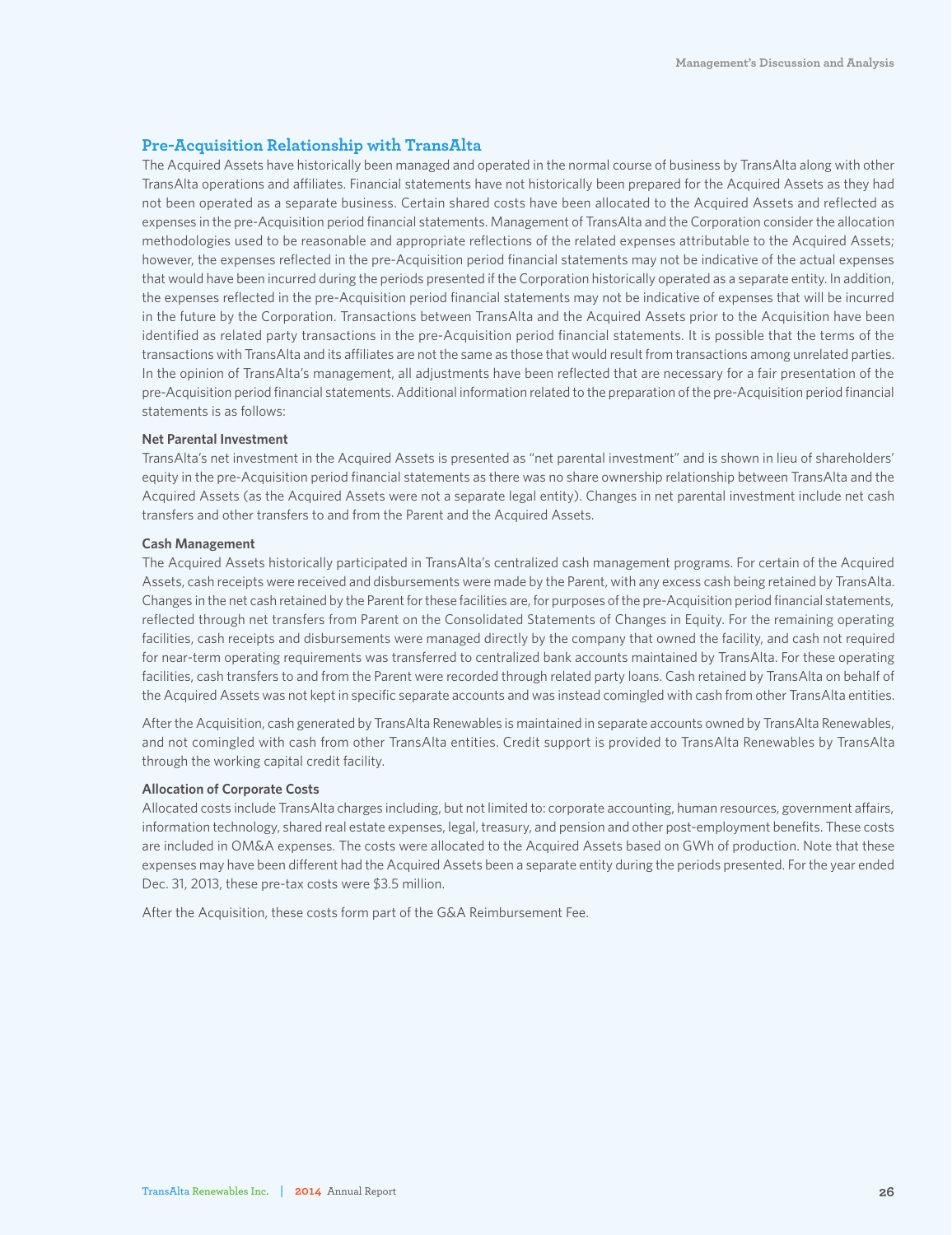### **Income Taxes**

TransAlta's historic consolidated financial statements included the operations of the Acquired Assets. For purposes of the financial statements prior to the Acquisition, current and deferred income taxes for certain of the Acquired Assets that were not held in separate legal entities were computed and reported on a "legal entity" basis. Income taxes as presented herein represent an allocation of current and deferred income taxes of TransAlta to these Acquired Assets in a manner that is systematic, rational, and consistent with the asset and liability method prescribed by IFRS. Under the liability method, deferred income tax assets and liabilities are recognized for the future tax consequences attributable to differences between the financial statement carrying amounts of existing assets and liabilities and their respective tax bases, and operating loss carryforwards. Accordingly, the sum of the amounts allocated to these Acquired Assets' income tax provisions may not equal the historical consolidated income tax provision. Current and deferred income taxes for those Acquired Assets that were held in separate legal entities represent the income taxes related to that separate legal entity, including deferred income tax assets recognized for the benefit expected from losses available for carryforward to the extent that is probable that future taxable earnings will be available against which the losses can be applied.

After the Acquisition, current and deferred income taxes are computed and reported on the basis of the legal entities that comprise the consolidated group.

### **Pension and Other Post-Employment Benefit Plans**

The Corporation does not sponsor any pension, post-employment, or employee savings plans. However, employees of TransAlta providing operational services to the Acquired Assets participate in certain funded final salary pension plans sponsored by TransAlta. TransAlta also provides other health and dental plans to its retired employees. There was no contractual agreement or stated policy between the Acquired Assets and TransAlta for charging these costs (note that the Acquired Assets comprised parts of multiple legal entities).

All obligations pursuant to these plans are obligations of TransAlta and as such are not included in the pre-Acquisition period financial statements. TransAlta included the costs associated with these plans in its allocation to the Acquired Assets. These costs form part of the OM&A expenses in the pre-Acquisition period financial statements.

After the Acquisition date, these costs are addressed under the Management Agreement.

### **Financial Instruments and Derivatives**

Financial instruments and derivatives that related to the Acquired Assets were entered into on behalf of the Acquired Assets by a subsidiary of TransAlta.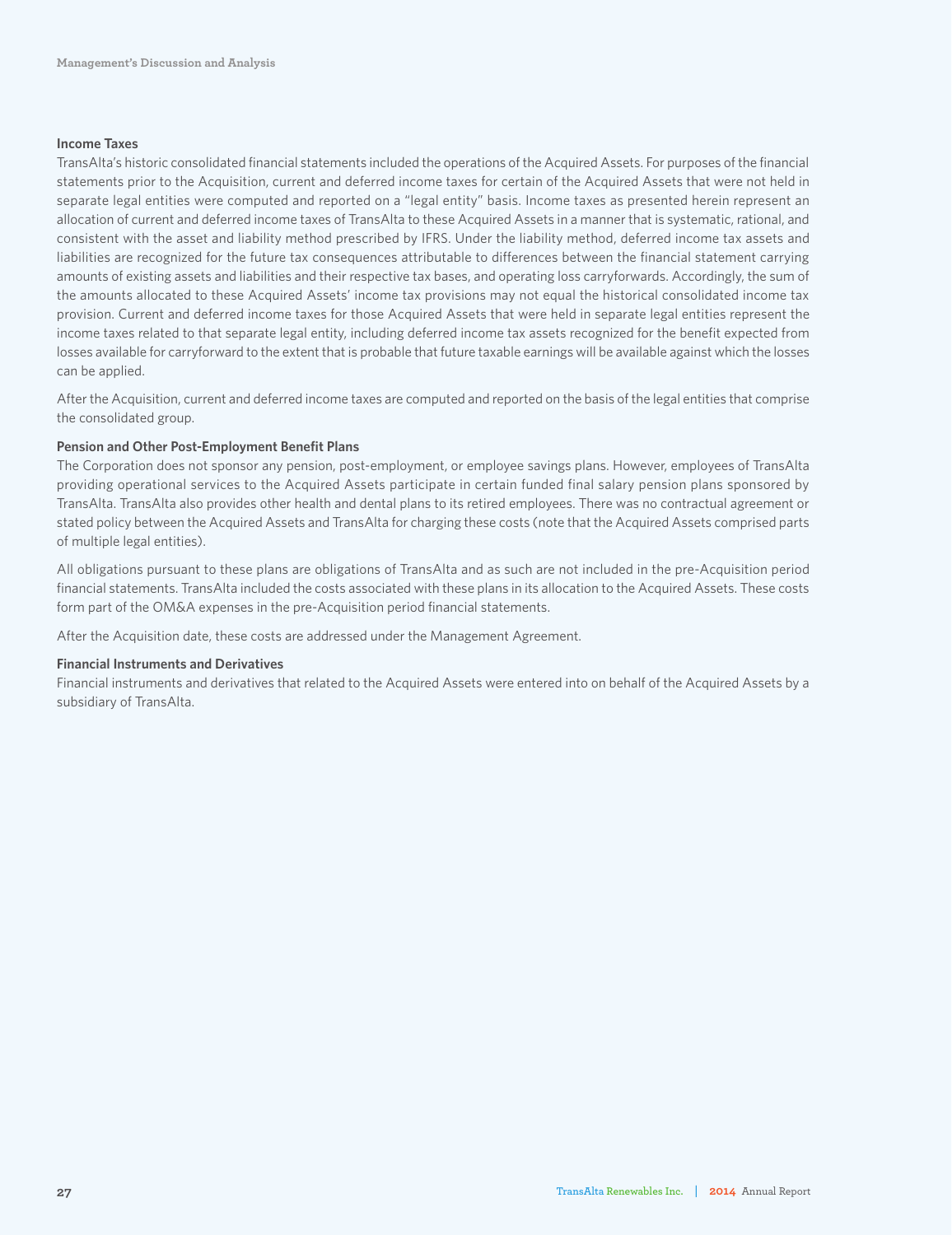### **Current Accounting Changes**

On Jan. 1, 2014, we adopted the following amendments that were previously issued by the International Accounting Standard Board ("IASB"):

#### **IAS 36** *Impairment of Assets*

We adopted the amended recoverable amount disclosure requirements of IAS 36 *Impairment of Assets*. The amended disclosure requirements did not have an impact on the consolidated financial statements, as impairment charges did not meet significance requirements for incremental disclosure.

### **IAS 24** *Related Party Disclosures – Key Management Personnel Services*

As part of the Annual Improvements issued in December 2013, the IASB amended IAS 24 to clarify that a management entity providing key management personnel services to an entity is a related party of the entity. As a result, the amounts incurred for such services must be disclosed as a related party transaction. However, disclosure of the components of compensation paid by the management entity is not required. We receive key management personnel services from our Parent. The amendments apply to our annual reporting period beginning on Jan. 1, 2015, but have been adopted early and applied to the 2014 fiscal year. Comparative period disclosures have been restated to remove allocations of compensation paid by the Parent in the course of providing services to us.

### **Future Accounting Changes**

New or amended applicable accounting standards that have been previously issued by the IASB but are not yet effective, and have not been applied by us, are as follows:

### **IFRS 9** *Financial Instruments*

In July 2014, on completion of the impairment phase of the project to reform accounting for financial instruments and replace IAS 39 *Financial Instruments: Recognition and Measurement*, the IASB issued the final version of IFRS 9 *Financial Instruments*. IFRS 9 includes guidance on the classification and measurement of financial assets and financial liabilities, impairment of financial assets (i.e. recognition of credit losses), and a new hedge accounting model.

Under the classification and measurement requirements for financial assets, financials assets must be classified and measured at either amortized cost or at fair value through profit or loss or through other comprehensive income ("OCI"), depending on the basis of the entity's business model for managing the financial asset and the contractual cash flow characteristics of the financial asset.

The classification requirements for financial liabilities are unchanged from IAS 39. IFRS 9 measurement requirements address the problem of volatility in net earnings arising from an issuer choosing to measure certain liabilities at fair value and require that the portion of the change in fair value due to changes in the entity's own credit risk be presented in OCI, rather than within net earnings.

The new general hedge accounting model is intended to be simpler and more closely focus on how an entity manages its risks, replaces the IAS 39 effectiveness testing requirements with economic relationship effectiveness criteria, and eliminates the requirement for retrospective assessment of hedge effectiveness.

The new requirements for impairment of financial assets introduce an expected-loss impairment model that requires more timely recognition of expected credit losses. IAS 39 impairment requirements are based on an incurred loss model where credit losses are not recognized until there is evidence of a trigger event.

IFRS 9 is effective for annual periods beginning on or after Jan. 1, 2018 with early application permitted. We are assessing the impact of adopting this standard on our consolidated financial statements.

### **IFRS 15** *Revenue from Contracts with Customers*

In May 2014, the IASB issued IFRS 15 *Revenue from Contracts with Customers,* which replaces existing revenue recognition guidance with a single comprehensive accounting model. The model specifies that an entity recognizes revenue when it transfers promised goods or services to customers in an amount that reflects the consideration to which it expects to be entitled in exchange for those goods or services. IFRS 15 is effective for annual reporting periods beginning on or after Jan. 1, 2017 with early application permitted. We are assessing the impact of adopting this standard on our consolidated financial statements.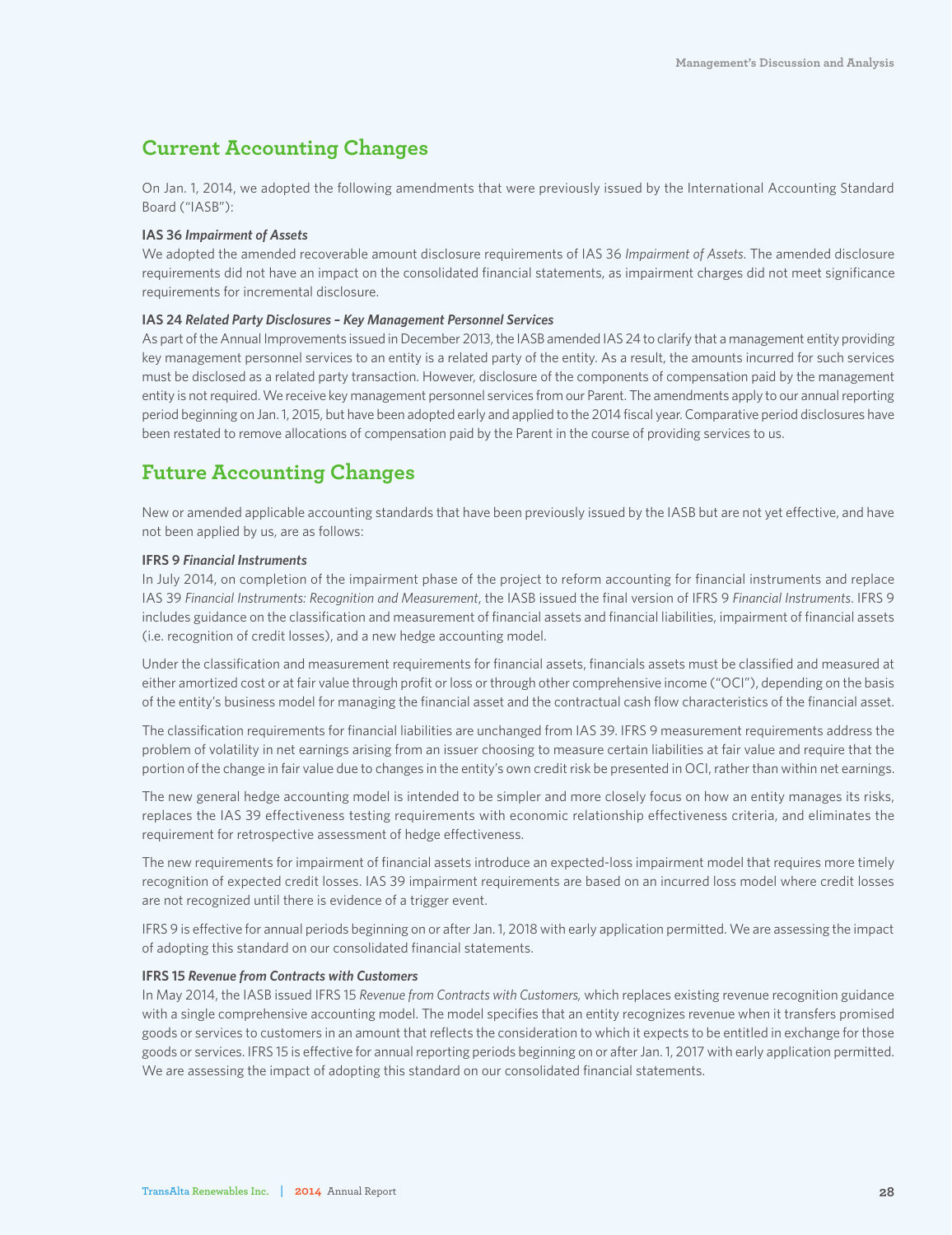### **Additional IFRS Measures**

An additional IFRS measure is a line item, heading, or subtotal that is relevant to an understanding of the financial statements but is not a minimum line item mandated under IFRS, or the presentation of a financial measure that is relevant to an understanding of the financial statements but is not presented elsewhere in the financial statements. We have included line items entitled "gross margin" and "operating income" in our Consolidated Statements of Earnings. Presenting these line items provides management and investors with a measurement of ongoing operating performance that is readily comparable from period to period.

### **Non-IFRS Measures**

We evaluate our performance using a variety of measures. Those discussed below, and elsewhere in this MD&A, are not defined under IFRS and, therefore, should not be considered in isolation or as an alternative to or to be more meaningful than net earnings attributable to common shareholders or cash flow from operating activities, as determined in accordance with IFRS, when assessing our financial performance or liquidity. These non-IFRS measures are not necessarily comparable to a similarly titled measure of another company.

Typically, for comparability purposes, we exclude the impact of asset impairment charges and other adjustments to earnings, such as gains on sales of assets, as management believes these transactions are not representative of our business operations. We also exclude the income tax expense related to changes in corporate income tax rates and writedowns of deferred income tax assets as these amounts do not relate to tax impacts on current earnings.

Earnings on a comparable basis per share are calculated using the weighted average common shares outstanding during the period.

Comparable operating income and EBITDA also include the dividend income from the preferred share investment in the Wyoming Wind Farm. The dividend income is used as a proxy for the EBITDA of Wyoming Wind.

Presenting comparable EBITDA from period to period provides management and investors with a proxy for the amount of cash generated from operating activities before net interest expense, non-controlling interest, income taxes, and working capital adjustments.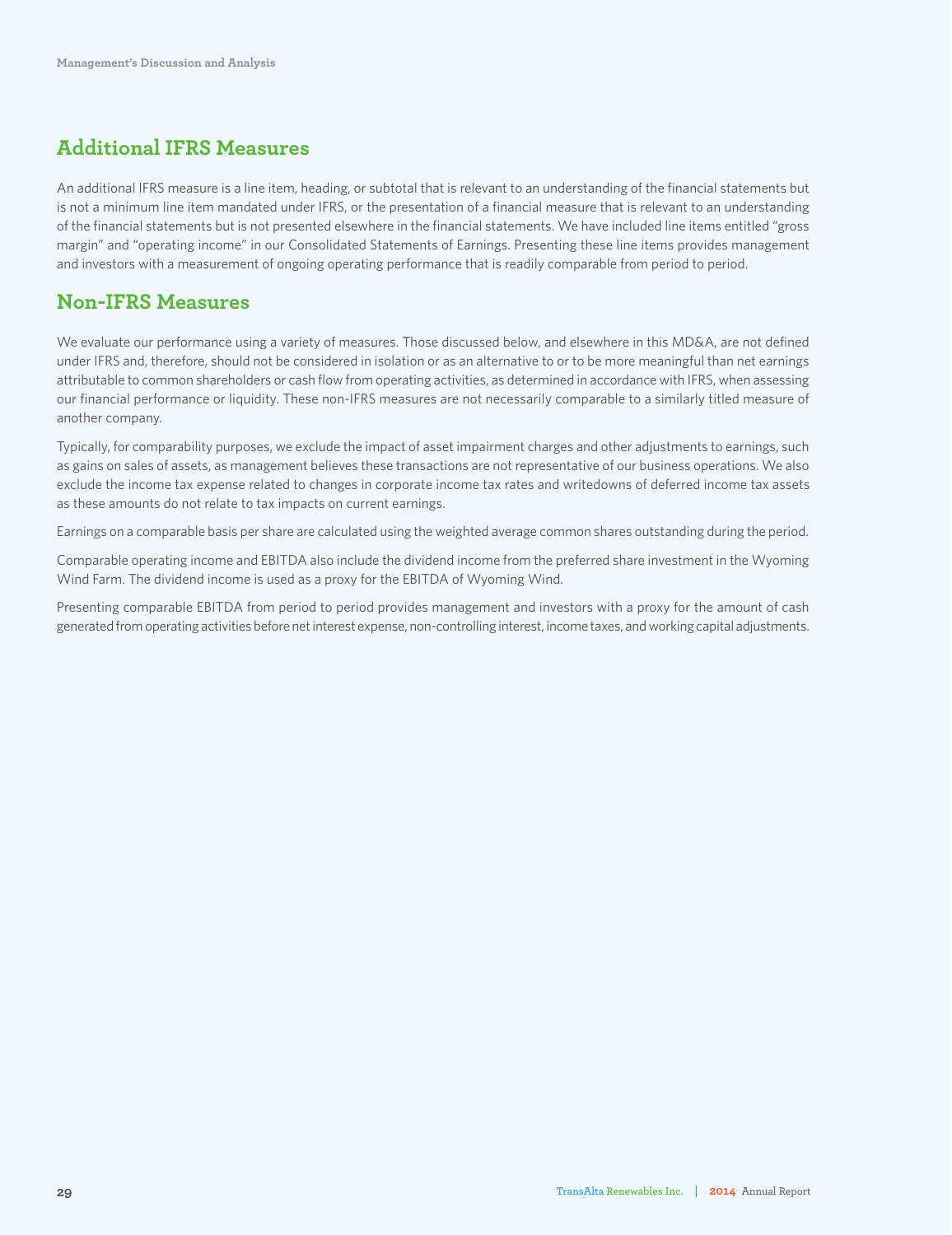### **Earnings on a Comparable Basis**

A reconciliation of comparable results to reported results is as follows:

| 2014<br>Year ended Dec. 31                                                     |          |                          | 2013                         |          |                          |            |
|--------------------------------------------------------------------------------|----------|--------------------------|------------------------------|----------|--------------------------|------------|
|                                                                                |          | Comparable               | Comparable                   |          | Comparable               | Comparable |
|                                                                                | Reported | adjustments              | total                        | Reported | adjustments              | total      |
| Revenues                                                                       | 233,444  |                          | 233,444                      | 245,341  | $\qquad \qquad -$        | 245,341    |
| Royalties and other costs                                                      | 12,951   | -                        | 12,951                       | 13,709   | $\qquad \qquad -$        | 13,709     |
| Gross margin                                                                   | 220,493  | $\overline{\phantom{0}}$ | 220,493                      | 231,632  | $\qquad \qquad -$        | 231,632    |
| Operations, maintenance, and administration                                    | 46,605   |                          | 46,605                       | 40,963   | $\qquad \qquad -$        | 40,963     |
| Asset impairment charges                                                       |          |                          |                              | 3,663    | $(3,663)^3$              |            |
| Taxes, other than income taxes                                                 | 6,919    |                          | 6,919                        | 6,575    |                          | 6,575      |
| Dividend income from investment in preferred shares                            |          | $(9,331)$ <sup>1</sup>   | (9, 331)                     |          |                          |            |
| Earnings before interest, taxes, depreciation,<br>and amortization             | 166,969  | 9,331                    | 176,300                      | 180,431  | 3,663                    | 184,094    |
| Depreciation and amortization                                                  | 73,951   | $\overline{\phantom{0}}$ | 73,951                       | 76,589   |                          | 76,589     |
| <b>Operating income</b>                                                        | 93,018   | 9,331                    | 102,349                      | 103,842  | 3,663                    | 107,505    |
| Dividend income from investment in preferred shares                            | 9,331    | $(9,331)$ <sup>1</sup>   | $\qquad \qquad \blacksquare$ |          |                          |            |
| Foreign exchange loss                                                          | (217)    |                          | (217)                        | (935)    |                          | (935)      |
| Other income                                                                   |          | $\overline{\phantom{0}}$ | $\qquad \qquad -$            | 222      |                          | 222        |
| Earnings before interest and taxes                                             | 102,132  | $\qquad \qquad -$        | 102,132                      | 103,129  | 3,663                    | 106,792    |
| Net interest expense                                                           | 36,540   |                          | 36,540                       | 30,419   | $\overline{\phantom{0}}$ | 30,419     |
| Income tax expense                                                             | 13,579   | $(252)^2$                | 13,327                       | 19,835   | $(678)^4$                | 19,157     |
| Net earnings                                                                   | 52,013   | 252                      | 52,265                       | 52,875   | 4,341                    | 57,216     |
| Non-controlling interest                                                       | 3,355    | $\overline{\phantom{a}}$ | 3,355                        | 2,617    |                          | 2,617      |
| Net earnings attributable to common shareholders                               | 48,658   | 252                      | 48,910                       | 50,258   | 4,341                    | 54,599     |
| Weighted average number of common shares<br>outstanding in the year (millions) | 114.7    |                          | 114.7                        | 114.7    |                          | 114.7      |
| Net earnings per share attributable to<br>common shareholders                  | 0.42     | 0.01                     | 0.43                         | 0.44     | 0.04                     | 0.48       |

*1 The dividend income is used as a proxy for operating income and EBITDA of the Wyoming Wind Farm.*

*2 Income tax expense related to writedown of deferred income tax assets.*

*3 Non-comparable item.*

*4 Income tax expense related to changes in corporate tax rates, net of tax effect of other non-comparable item.*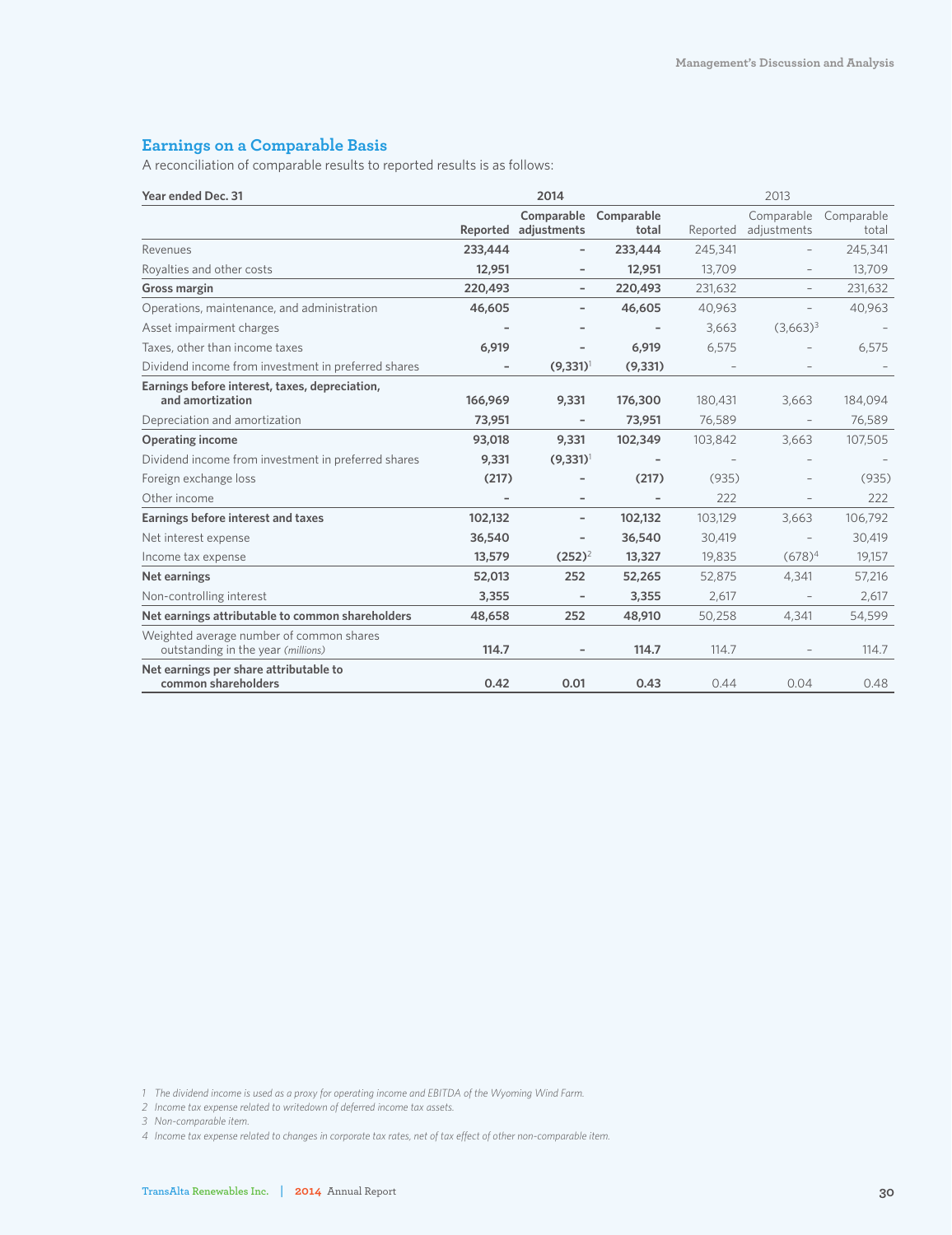### **Funds from Operations**

Presenting FFO from period to period provides management and investors with a proxy for the amount of cash generated from operating activities, before changes in working capital, and provides the ability to evaluate cash flow trends more readily in comparison with results from prior periods.

| Year ended Dec. 31                                                          | 2014    | 2013    |
|-----------------------------------------------------------------------------|---------|---------|
| Cash flow from operating activities                                         | 143,383 | 161.836 |
| Change in non-cash operating working capital balances                       | (2.203) | (7.879) |
| <b>Funds from operations</b>                                                | 141.180 | 153.957 |
| Weighted average number of common shares outstanding in the year (millions) | 114.7   | 114.7   |
| Funds from operations per share                                             | 1.23    | 1.34    |

### **Cash Available for Distribution**

Cash available for distribution represents the amount of cash generated from operations by our business, before changes in working capital that is available to invest in growth initiatives, make additional non-scheduled principal repayments of debt, pay additional common share dividends, or repurchase common shares. Changes in working capital are excluded so as not to distort free cash flow with changes that we consider temporary in nature, reflecting, among other things, the impact of seasonal factors and the timing of capital projects.

Sustaining capital for the year ended Dec. 31, 2014 and 2013 represent total additions to PP&E and intangibles per the Consolidated Statements of Cash Flows less what we have invested in growth projects. For the year ended Dec. 31, 2014 we invested nil (2013 – \$39.1 million) in growth projects.

The reconciliation between cash flow from operating activities and cash available for distribution is outlined below:

| Year ended Dec. 31                                                          | 2014      | 2013    |
|-----------------------------------------------------------------------------|-----------|---------|
| Cash flow from operating activities                                         | 143,383   | 161,836 |
| Add (deduct):                                                               |           |         |
| Changes in non-cash operating working capital                               | (2,203)   | (7,879) |
| Sustaining capital expenditures                                             | (8, 416)  | (7,719) |
| Distributions paid to subsidiaries' non-controlling interest                | (4,798)   | (3,743) |
| Scheduled principal repayments of debt                                      | (38, 232) |         |
| Cash available for distribution                                             | 89,734    | 142,495 |
| Weighted average number of common shares outstanding in the year (millions) | 114.7     | 114.7   |
| Cash available for distribution per share                                   | 0.78      | 1.24    |

We seek to maintain sufficient cash balances and working capital credit facilities to fund periodic net cash outflows related to our business.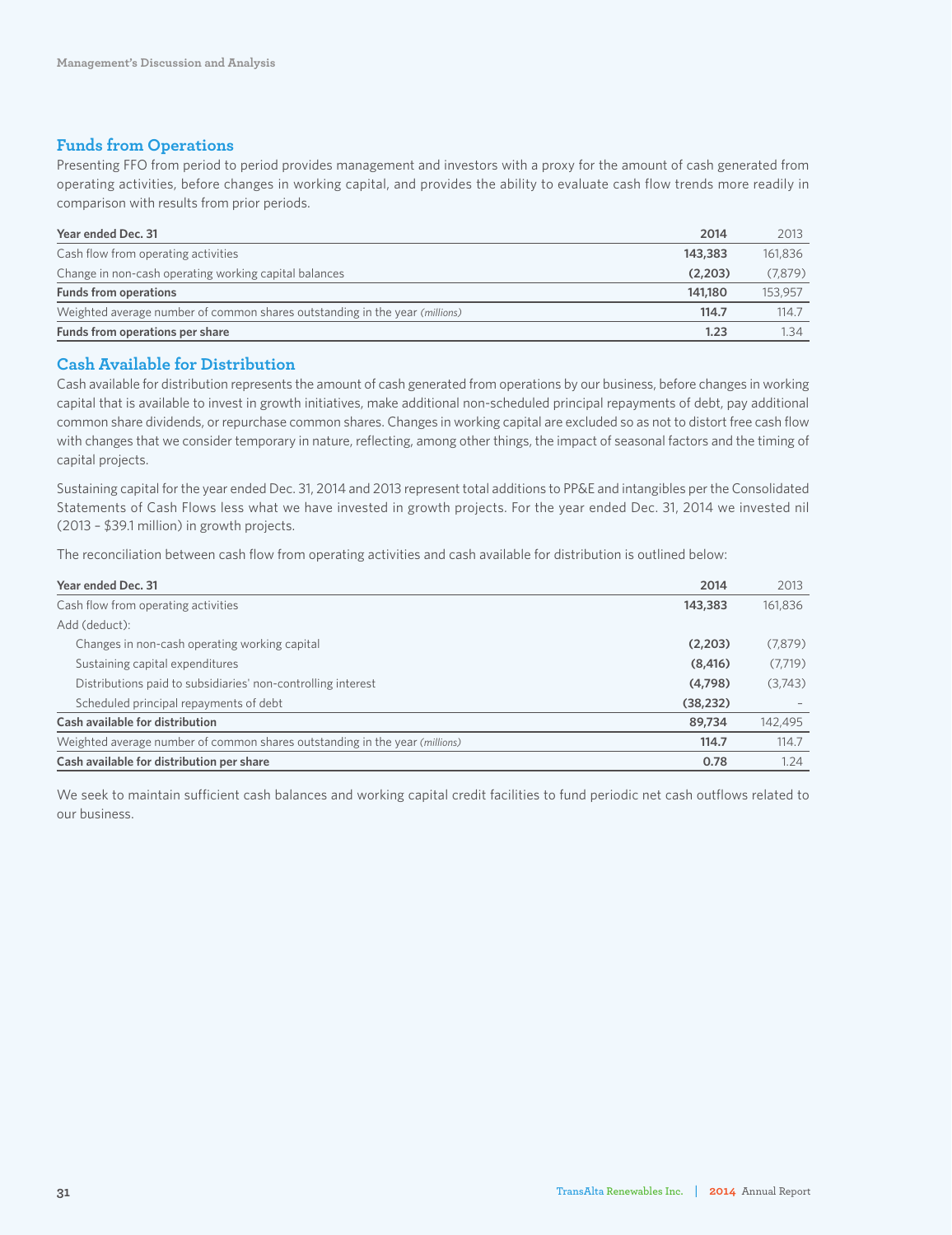### **Fourth Quarter Results**

### **Consolidated Highlights**

| Three months ended Dec. 31<br>2014                                                    | 2013   |
|---------------------------------------------------------------------------------------|--------|
| Production (GWh) <sup>1</sup><br>1,015                                                | 866    |
| 72,870<br>Revenues                                                                    | 69,949 |
| Operating income <sup>2</sup><br>35,533                                               | 32,666 |
| Comparable operating income <sup>3</sup><br>38,425                                    | 32,666 |
| Net earnings attributable to common shareholders<br>21,665                            | 15,535 |
| Comparable net earnings attributable to common shareholders <sup>3</sup><br>21,917    | 17,129 |
| Comparable EBITDA <sup>3</sup><br>57,200                                              | 53,425 |
| Funds from operations <sup>3</sup><br>48,320                                          | 45,067 |
| Cash flow from operating activities<br>45,073                                         | 37,698 |
| Cash available for distribution <sup>3</sup><br>43,832                                | 40,979 |
| Net earnings per share attributable to common shareholders, basic and diluted<br>0.19 | 0.13   |
| Comparable net earnings per share <sup>3</sup><br>0.19                                | 0.15   |
| Funds from operations per share <sup>3</sup><br>0.42                                  | 0.39   |
| Cash available for distribution per share <sup>3</sup><br>0.38                        | 0.36   |
| Dividends paid per common share<br>0.19                                               | 0.18   |

### **Financial Highlights**

- Comparable EBITDA and FFO increased \$3.8 million and \$3.3 million, respectively, in the quarter, primarily due to dividend income from our investment in the Wyoming Wind Preferred Shares, higher wind volumes and contract price escalation at Eastern Canada facilities, and higher hydro volumes, partially offset by lower emission reduction credit sales in Western Canada.
- Reported net earnings attributable to common shareholders was \$21.7 million (\$0.19 per share) up from \$15.5 million (\$0.13 per share) in 2013, primarily due to the increase in comparable EBITDA and lower tax expense.
- Comparable net earnings attributable to common shareholders was \$21.9 million (\$0.19 per share) up from \$17.1 million (\$0.15 per share) in 2013, primarily due to the increase in comparable EBITDA.
- Production increased 149 GWh to 1,015 GWh compared to 2013, primarily due to a full period of production for Wyoming Wind, higher hydro volumes, and better wind volumes in Eastern Canada.

- *1 Includes production from our economic interest in the Wyoming Wind Farm.*
- *2 This item is an additional IFRS measure. Refer to the Additional IFRS Measures section of this MD&A for further discussion of this item.*

*<sup>3</sup> These items are not defined under IFRS. Presenting these items from period to period provides management and investors with the ability to evaluate earnings and cash flow trends more readily in comparison with prior periods' results. Refer to the Non-IFRS Measures section of this MD&A for further discussion of these items and to the following sub-section, where applicable, for reconciliations to measures calculated in accordance with IFRS.*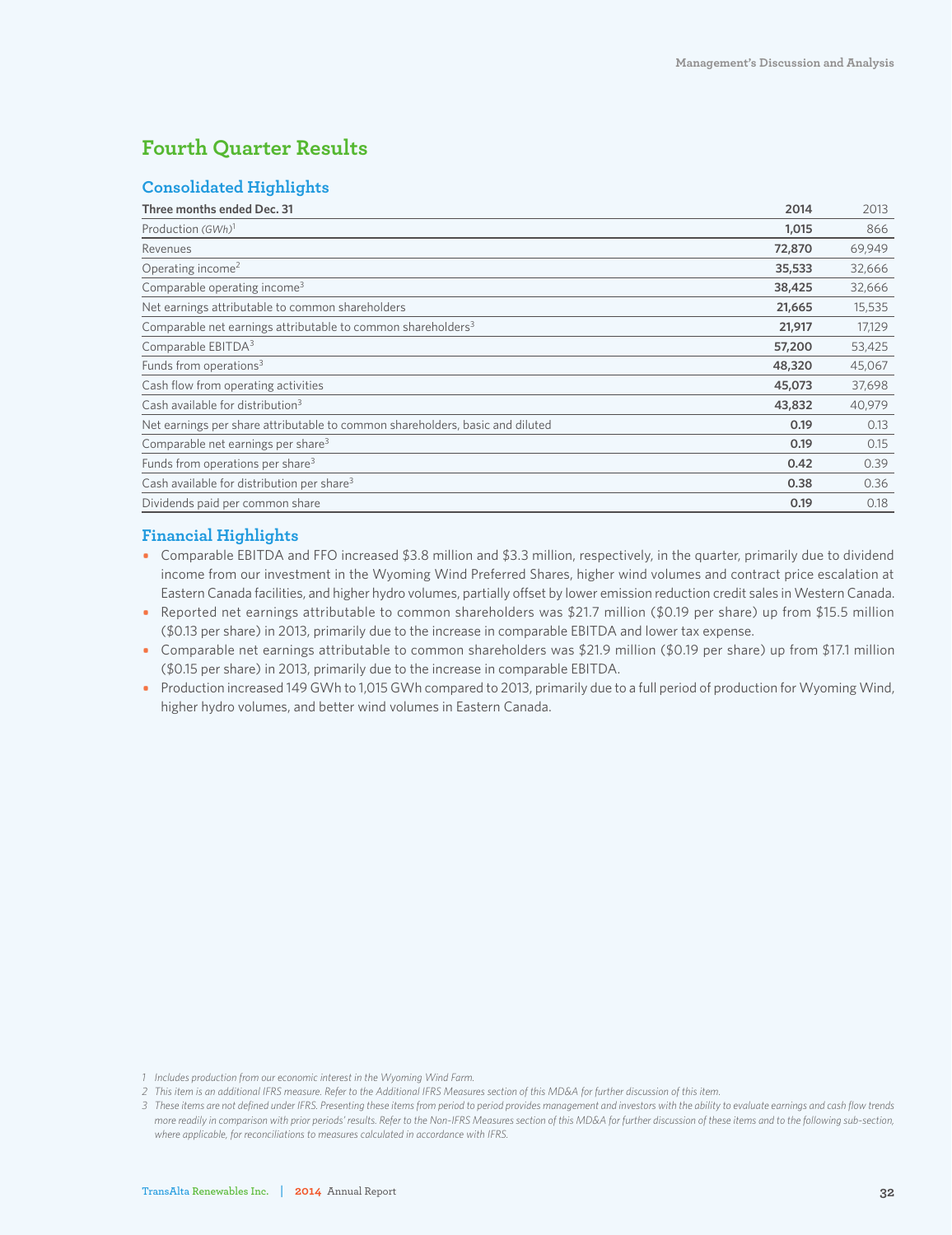### **Operational Results**

The results of operations are as follows:

| Three months ended Dec. 31                          | 2014    | 2013   |
|-----------------------------------------------------|---------|--------|
| Revenues                                            | 58,727  | 56,180 |
| Government incentives                               | 6,084   | 6,472  |
| Lease revenue <sup>1</sup>                          | 8,059   | 7,297  |
| <b>Total revenue</b>                                | 72,870  | 69,949 |
| Royalties and other costs                           | 4,125   | 3,855  |
| Comparable gross margin <sup>2</sup>                | 68,745  | 66,094 |
| Operations, maintenance, and administration         | 12,919  | 11,637 |
| Taxes, other than income taxes                      | 1,518   | 1,032  |
| Dividend income from investment in preferred shares | (2,892) |        |
| Comparable EBITDA <sup>2</sup>                      | 57,200  | 53,425 |
| Depreciation and amortization                       | 18,775  | 20,759 |
| Comparable operating income <sup>2</sup>            | 38,425  | 32,666 |
| Production (GWh)                                    | 1,015   | 866    |
| Gross installed capacity (MW) <sup>3</sup>          | 1,283   | 1,283  |
| Net installed capacity $(MW)^3$                     | 1,255   | 1,255  |

Comparable gross margin for the three months ended Dec. 31, 2014 increased by \$2.7 million compared to the same period in 2013, primarily due to higher wind volumes and contract price escalation at Eastern Canada facilities and higher hydro volumes, partially offset by lower emission reduction credit sales in Western Canada.

There was no dividend income in the comparative period, due to the one-month lag in dividend declarations.

*<sup>1</sup> Under IFRS the agreements for the sale of electrical energy for the Akolkolex, Bone Creek, and New Richmond facilities are considered operating leases. Accordingly, revenues earned for the sale of electrical energy produced by these facilities are reported as lease revenue.*

*<sup>2</sup> Comparable figures are not defined under IFRS. Refer to the Non-IFRS Measures section of this MD&A for further discussion of these items, and to the following sub-section, where applicable, for reconciliations to net earnings attributable to common shareholders and cash flow from operating activities.*

*<sup>3</sup> We measure capacity as Net Maximum Capacity, which is consistent with industry standards. Capacity figures represent capacity in operation unless otherwise stated. Gross capacity reflects the basis of consolidation of underlying assets owned, plus those in which we hold an economic interest. Net capacity deducts capacity attributable to non-controlling interest in these assets.*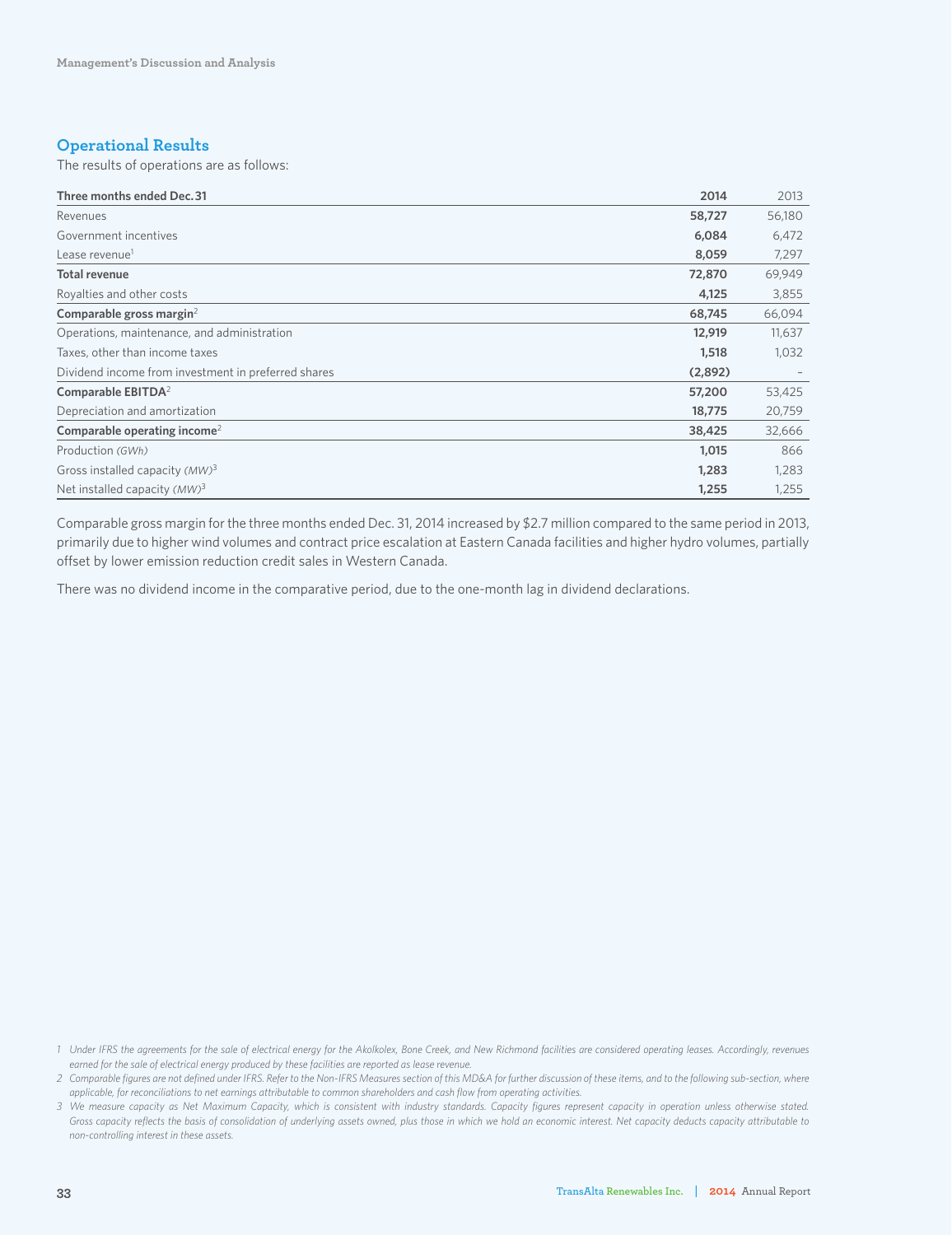### **Production and Gross Margins**

| Three months<br>ended Dec. 31, 2014 | Gross<br>installed<br>capacity<br>(MW) | Production<br>(GWh) | <b>Revenues</b> | <b>Royalties</b><br>and other<br>costs | Gross<br>margin | <b>Revenues</b><br>per<br>produced<br>MWh <sup>1</sup> | Rovalties and<br>other costs<br>per produced<br>MWh <sup>1</sup> | Gross<br>margin per<br>produced<br>MWh <sup>1</sup> |
|-------------------------------------|----------------------------------------|---------------------|-----------------|----------------------------------------|-----------------|--------------------------------------------------------|------------------------------------------------------------------|-----------------------------------------------------|
| Western Canada wind                 | 418                                    | 356                 | 19,267          | 1.416                                  | 17,851          | 54.12                                                  | 3.98                                                             | 50.14                                               |
| Eastern Canada wind                 | 616                                    | 459                 | 47,525          | 2,326                                  | 45,199          | 103.54                                                 | 5.07                                                             | 98.47                                               |
| Hydro                               | 105                                    | 89                  | 6,078           | 383                                    | 5,695           | 68.29                                                  | 4.30                                                             | 63.99                                               |
| Total - owned facilities            | 1.139                                  | 904                 | 72,870          | 4.125                                  | 68,745          | 80.61                                                  | 4.56                                                             | 76.05                                               |
| <b>Wyoming Wind Farm</b>            | 144                                    | 111                 | 5,313           | 155                                    | 5.158           | 47.86                                                  | 1.40                                                             | 46.46                                               |
| <b>Total</b>                        | 1.283                                  | 1.015               |                 |                                        |                 |                                                        |                                                                  |                                                     |

| Three months<br>ended Dec. 31, 2013 | Gross<br>installed<br>capacity<br>(MW) | Production<br>(GWh) | Revenues | Royalties<br>and other<br>costs | Gross<br>margin | Revenues<br>per<br>produced<br>MWh <sup>1</sup> | Rovalties and<br>other costs<br>per produced<br>MWh <sup>1</sup> | Gross<br>margin per<br>produced<br>MWh <sup>1</sup> |
|-------------------------------------|----------------------------------------|---------------------|----------|---------------------------------|-----------------|-------------------------------------------------|------------------------------------------------------------------|-----------------------------------------------------|
| Western Canada wind                 | 418                                    | 351                 | 21,028   | 1.477                           | 19,551          | 59.91                                           | 4.21                                                             | 55.70                                               |
| Eastern Canada wind                 | 616                                    | 441                 | 45,325   | 2.009                           | 43.316          | 102.78                                          | 4.56                                                             | 98.22                                               |
| Hydro                               | 105                                    | 50                  | 3,596    | 369                             | 3.227           | 71.92                                           | 7.38                                                             | 64.54                                               |
| Total - owned facilities            | 1.139                                  | 842                 | 69.949   | 3.855                           | 66.094          | 83.07                                           | 4.58                                                             | 78.49                                               |
| Wyoming Wind Farm                   | 144                                    | 24                  | 1.066    |                                 | 1.066           | 44.42                                           | -                                                                | 44.42                                               |
| Total                               | .283                                   | 866                 |          |                                 |                 |                                                 |                                                                  |                                                     |

### **Western Canada Wind**

Production for the three months ended Dec. 31, 2014 increased 5 GWh compared to the same period in 2013 due to lower operational curtailments offsetting lower wind volumes.

Gross margin for the three months ended Dec. 31, 2014 decreased \$1.7 million compared to the same period in 2013, primarily due to lower emission reduction credit sales and lower government incentives following the expiration of the Summerview 1 incentives in September.

### **Eastern Canada Wind**

Production for the three months ended Dec. 31, 2014 increased 18 GWh compared to the same period in 2013, primarily due to higher wind volumes.

Gross margin for the three months ended Dec. 31, 2014 increased \$1.9 million compared to the same period in 2013, primarily due to higher production and contract price escalation.

#### **Hydro**

Production for the three months ended Dec. 31, 2014 increased 39 GWh compared to the same period in 2013, primarily due to higher water resource.

Gross margin for the three months ended Dec. 31, 2014 increased \$2.5 million compared to the same period in 2013, primarily due to higher production.

### **Economic Interest in Wyoming Wind Farm**

Production and gross margin for the three months ended Dec. 31, 2014 increased 87 GWh and \$4.1 million, respectively, compared to the same period in 2013, primarily due to a full period of production following the acquisition of the economic interest on Dec. 20, 2013.

For the three months ended Dec. 31, 2014, dividends of \$2.9 million were recognized as income during the period. After considering the Wyoming Wind Acquisition Loan interest expense of \$1.0 million, the incremental effect on earnings for the period is an increase of \$1.9 million.

*1 The amounts per MWh are presented in whole dollars to the nearest two decimals.*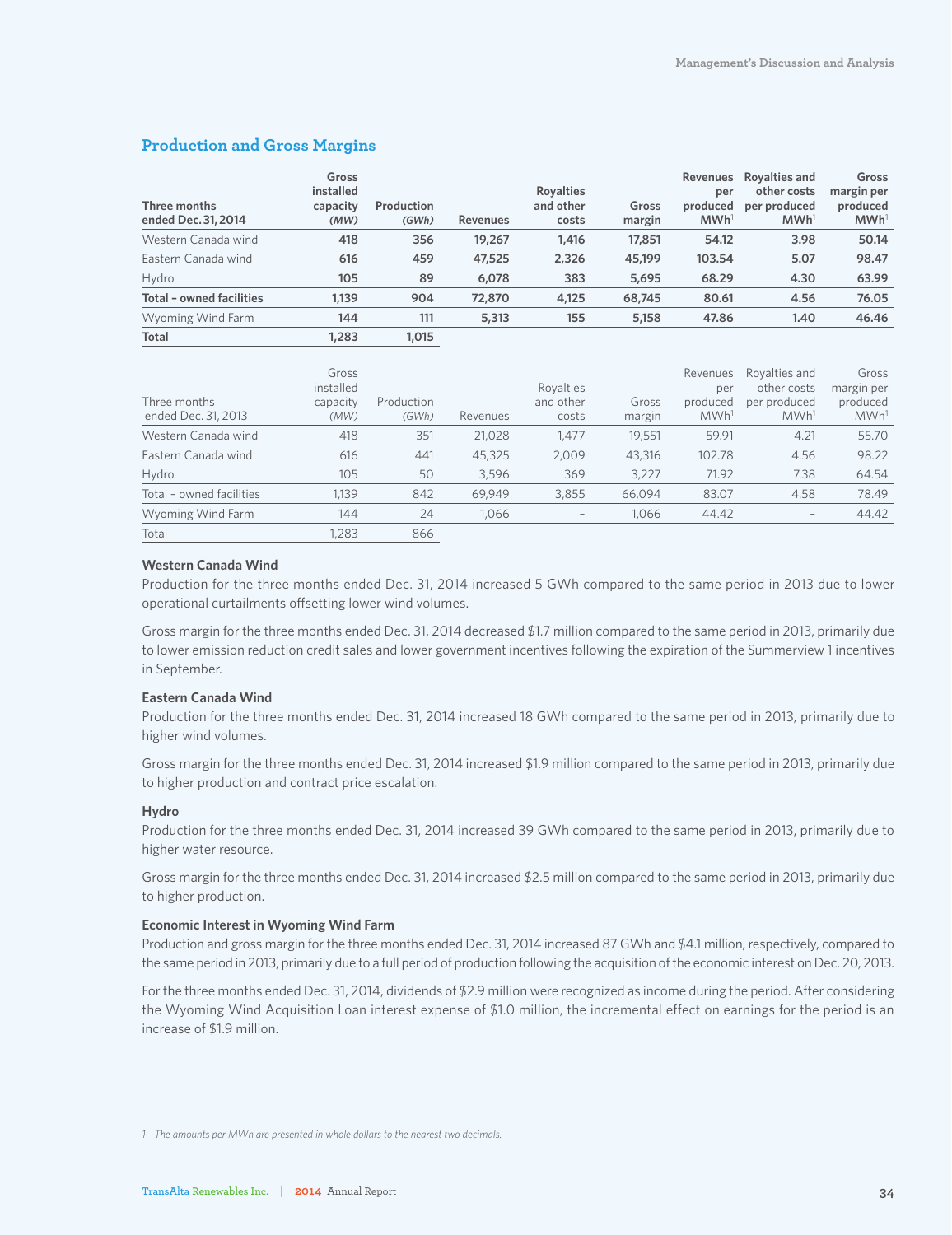### **Earnings on a Comparable Basis**

A reconciliation of comparable results to reported results is as follows:

| Three months ended Dec. 31                                                       | 2014   |                          | 2013                           |          |                           |                     |
|----------------------------------------------------------------------------------|--------|--------------------------|--------------------------------|----------|---------------------------|---------------------|
|                                                                                  |        | Reported adjustments     | Comparable Comparable<br>total | Reported | Comparable<br>adjustments | Comparable<br>total |
| Revenues                                                                         | 72,870 |                          | 72,870                         | 69,949   |                           | 69,949              |
| Royalties and other costs                                                        | 4,125  |                          | 4,125                          | 3,855    |                           | 3,855               |
| Gross margin                                                                     | 68,745 | $\overline{\phantom{a}}$ | 68,745                         | 66,094   | $\overline{\phantom{a}}$  | 66,094              |
| Operations, maintenance, and administration                                      | 12,919 |                          | 12,919                         | 11,637   | $\overline{\phantom{0}}$  | 11,637              |
| Taxes, other than income taxes                                                   | 1,518  |                          | 1,518                          | 1,032    |                           | 1,032               |
| Dividend income from investment in preferred shares                              |        | $(2,892)^{1}$            | (2,892)                        |          |                           |                     |
| Earnings before interest, taxes, depreciation,<br>and amortization               | 54,308 | 2,892                    | 57,200                         | 53,425   |                           | 53,425              |
| Depreciation and amortization                                                    | 18,775 |                          | 18,775                         | 20,759   |                           | 20,759              |
| <b>Operating income</b>                                                          | 35,533 | 2,892                    | 38,425                         | 32,666   | $\overline{\phantom{0}}$  | 32,666              |
| Dividend income from investment in preferred shares                              | 2,892  | $(2,892)^{1}$            |                                |          |                           |                     |
| Foreign exchange gain (loss)                                                     | 6      | $\overline{\phantom{a}}$ | 6                              | (44)     | $\qquad \qquad -$         | (44)                |
| Earnings before interest and taxes                                               | 38,431 | $\overline{\phantom{0}}$ | 38,431                         | 32,622   |                           | 32,622              |
| Net interest expense                                                             | 9,157  | $\qquad \qquad -$        | 9,157                          | 8,375    |                           | 8,375               |
| Income tax expense                                                               | 6,662  | $(252)^2$                | 6,410                          | 7,907    | $(1,594)^3$               | 6,313               |
| Net earnings                                                                     | 22,612 | 252                      | 22,864                         | 16,340   | 1,594                     | 17,934              |
| Non-controlling interest                                                         | 947    |                          | 947                            | 805      |                           | 805                 |
| Net earnings attributable to common shareholders                                 | 21,665 | 252                      | 21,917                         | 15,535   | 1,594                     | 17,129              |
| Weighted average number of common shares<br>outstanding in the period (millions) | 114.7  |                          | 114.7                          | 114.7    |                           | 114.7               |
| Net earnings per share attributable to<br>common shareholders                    | 0.19   |                          | 0.19                           | 0.13     | 0.02                      | 0.15                |
| <b>Funds from Operations</b>                                                     |        |                          |                                |          |                           |                     |
| Three months ended Dec. 31                                                       |        |                          |                                |          | 2014                      | 2013                |
| Cash flow from operating activities                                              |        |                          |                                |          | 45,073                    | 37,698              |
| Change in non-cash operating working capital balances                            |        |                          |                                |          | 3,247                     | 7,369               |
| <b>Funds from operations</b>                                                     |        |                          |                                |          | 48,320                    | 45,067              |
| Weighted average number of common shares outstanding in the period (millions)    |        |                          |                                |          | 114.7                     | 114.7               |
| Funds from operations per share                                                  |        |                          |                                |          | 0.42                      | 0.39                |
| <b>Cash Available for Distribution</b>                                           |        |                          |                                |          |                           |                     |
| Three months ended Dec. 31                                                       |        |                          |                                |          | 2014                      | 2013                |
| Cash flow from operating activities                                              |        |                          |                                |          | 45,073                    | 37,698              |
| Add (deduct):                                                                    |        |                          |                                |          |                           |                     |
| Changes in non-cash operating working capital                                    |        |                          |                                |          | 3,247                     | 7,369               |
| Sustaining capital expenditures                                                  |        |                          |                                |          | (3,402)                   | (3, 117)            |
| Distributions paid to subsidiaries' non-controlling interest                     |        |                          |                                |          | (1,086)                   | (971)               |
| Cash available for distribution                                                  |        |                          |                                |          | 43,832                    | 40,979              |
| Weighted average number of common shares outstanding in the period (millions)    |        |                          |                                |          | 114.7                     | 114.7               |
| Cash available for distribution per share                                        |        |                          |                                |          | 0.38                      | 0.36                |

*1 The dividend income is used as a proxy for operating income and EBITDA of the Wyoming Wind Farm.*

*2 Income tax expense related to writeoff of deferred income tax assets.*

*3 Income tax expense related to changes in corporate tax rates.*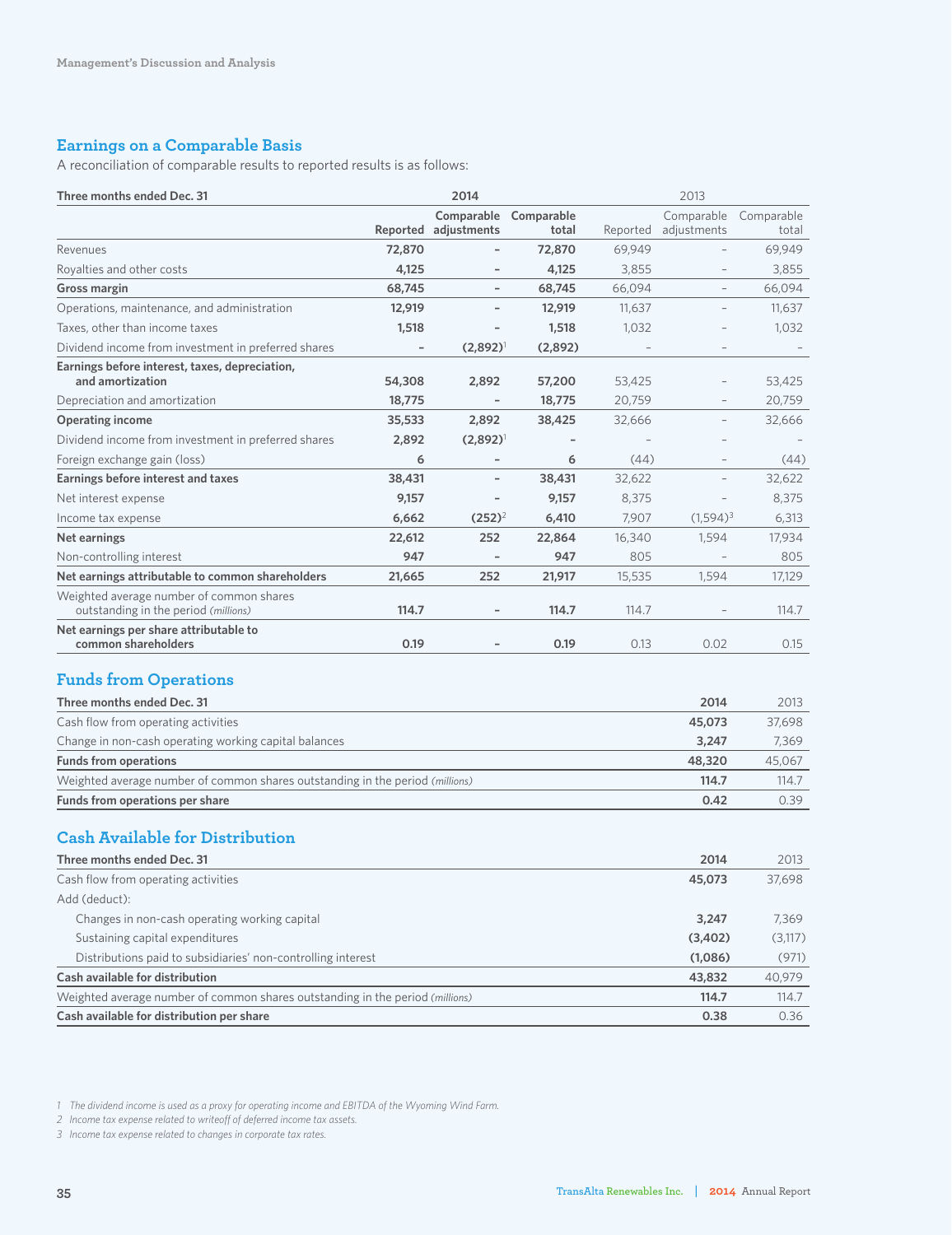### **Selected Quarterly Information**

|                                                                               | 012014  | O <sub>2</sub> 2014 | 03 2014             | Q4 2014 |
|-------------------------------------------------------------------------------|---------|---------------------|---------------------|---------|
| Revenue                                                                       | 67,965  | 50,013              | 42,956              | 72,870  |
| Net earnings attributable to common shareholders                              | 21.134  | 5,890               | (31)                | 21,665  |
| Net earnings per share attributable to common shareholders, basic and diluted | 0.18    | 0.05                |                     | 0.19    |
| Comparable earnings per share                                                 | 0.18    | 0.05                |                     | 0.19    |
|                                                                               |         |                     |                     |         |
|                                                                               | O1 2013 | O <sub>2</sub> 2013 | O <sub>3</sub> 2013 | Q4 2013 |
| Revenue                                                                       | 60.917  | 70,940              | 43.535              | 69,949  |
| Net earnings attributable to common shareholders                              | 14.004  | 19.512              | 1.207               | 15,535  |
| Net earnings per share attributable to common shareholders, basic and diluted | 0.12    | 0.17                | 0.01                | 0.13    |
| Comparable earnings per share                                                 | 0.12    | 0.17                | 0.03                | 0.15    |

Our business results fluctuate with seasonal variations, with the first and fourth quarters seeing largest wind volumes and the second and third recording higher hydro volumes. As wind forms a larger part of our portfolio, higher revenues and earnings are expected in the first and fourth quarters. The first three quarters of 2013 benefited from the higher merchant prices in Western Canada than the lower prices under the TransAlta PPAs established in August 2013 as part of the IPO, with Q2 2013 being the first quarter with a full period of operations at New Richmond wind facility. In December 2013 we also acquired an economic interest in the 144 MW Wyoming Wind Farm through the purchase of preferred shares and started receiving dividends from it in Q1 2014.

### **Controls and Procedures**

Management has evaluated, with the participation of our designated Chief Executive Officer and Chief Financial Officer, the effectiveness of our disclosure controls and procedures as of the end of the period covered by this report. Disclosure controls and procedures include, without limitation, controls and procedures designed to ensure that information required to be disclosed by us in our reports is accumulated and communicated to management, including our designated Chief Executive Officer and Chief Financial Officer, as appropriate, to allow timely decisions regarding our required disclosure. In designing and evaluating our disclosure controls and procedures, management recognizes that any controls and procedures, no matter how well designed and operated, can provide only reasonable assurance of achieving the desired control objectives, and management is required to apply its judgment in evaluating and implementing possible controls and procedures.

There has been no change in the internal control over financial reporting during the period covered by this report that has materially affected, or is reasonably likely to materially affect, our internal control over financial reporting. Based on the foregoing evaluation, our designated Chief Executive Officer and Chief Financial Officer have concluded that, as of Dec. 31, 2014, the end of the period covered by this report, our disclosure controls and procedures were effective at a reasonable assurance level.